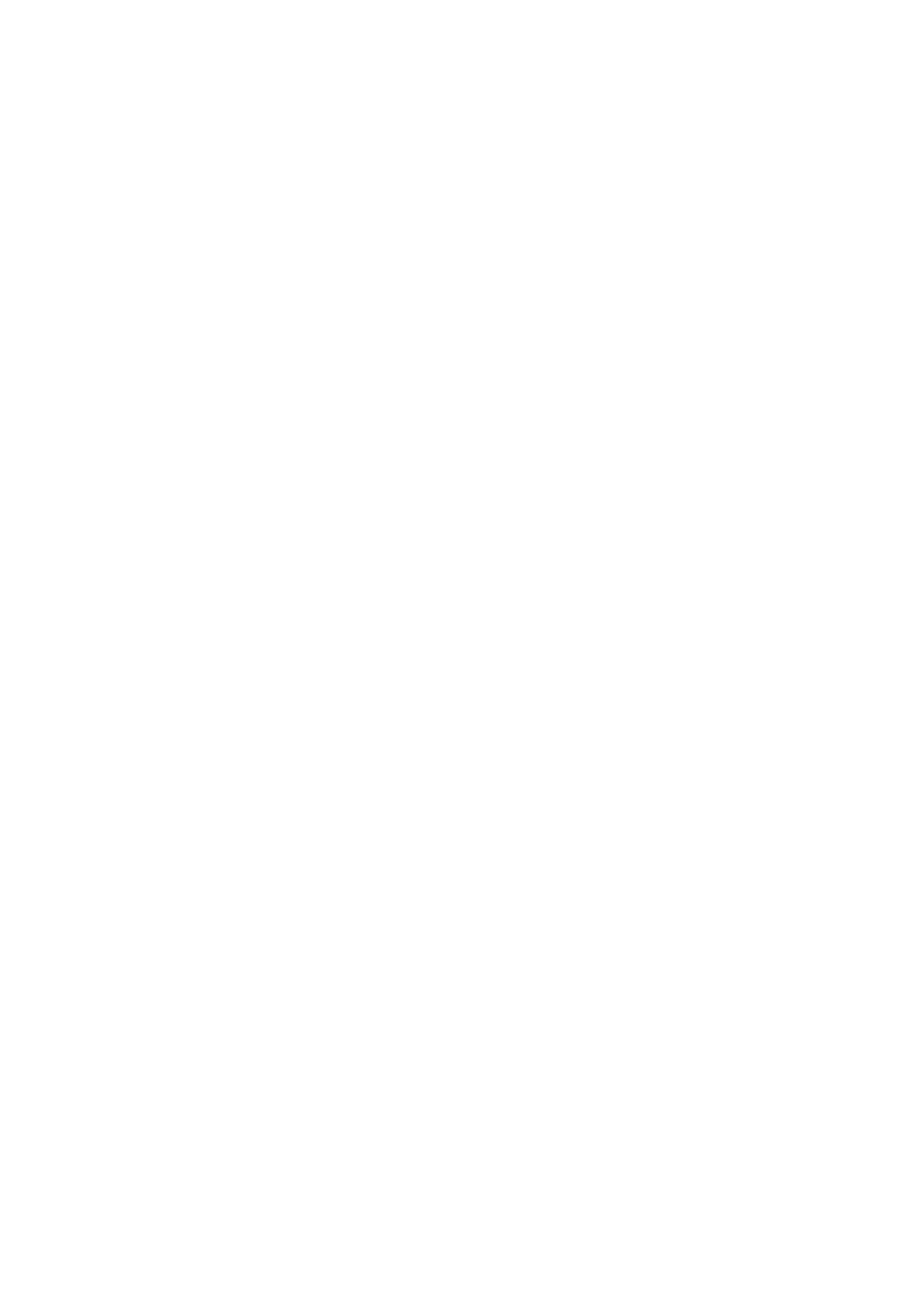Western Australia

# **Cemeteries Act 1986**

# **Contents**

# **Part I — Preliminary**

| 1.<br>2. | Short title<br>Commencement                     | $\overline{c}$<br>$\overline{c}$ |
|----------|-------------------------------------------------|----------------------------------|
| 3.       | Terms used                                      | $\overline{2}$                   |
|          | <b>Part II — Cemeteries</b>                     |                                  |
| 4.       | Declaration and closure of cemeteries           | 4                                |
| 5.       | Vesting of management of cemetery               | 4                                |
| 6.       | Local governments to perform functions of Board | 4                                |
|          | <b>Part III — Establishment and</b>             |                                  |
|          | constitution of Boards                          |                                  |
| 7.       | <b>Establishment of Boards</b>                  | 6                                |
| 8.       | <b>Constitution of Boards</b>                   | 6                                |
| 9.       | Remuneration and allowances of members          | 6                                |
| 10.      | Appointment of staff                            | 7                                |
|          | <b>Part IV — Burials and conduct of</b>         |                                  |
|          | funerals                                        |                                  |
|          | Division 1 — Burials of dead bodies             |                                  |
| 11.      | Burials to be in cemeteries or as authorised by |                                  |
|          | Minister                                        | 8                                |
| 12.      | Minister may authorise burial                   | 8                                |
| 13.      | Delegation                                      | 8                                |
|          | Division 2 — Conduct of funerals                |                                  |
| 14.      | Conduct of funerals                             | 9                                |
| 15.      | Ministers of religion and religious ceremonies  | 9                                |
|          |                                                 |                                  |

As at 05 Jul 2019 Version 03-b0-00 page i Published on www.legislation.wa.gov.au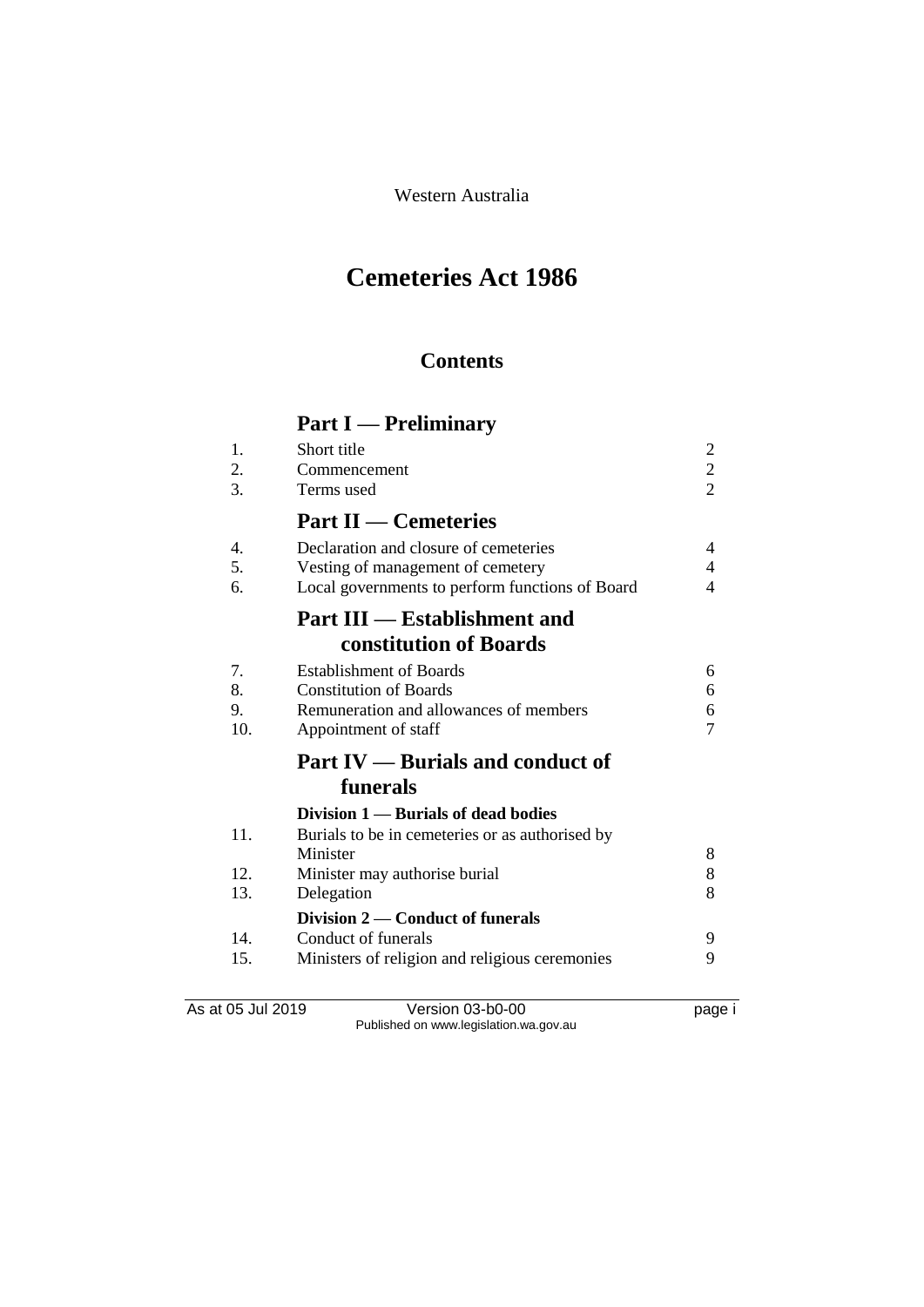|     | Division 3 — Licensing of funeral directors                              |    |
|-----|--------------------------------------------------------------------------|----|
| 16. | Licences                                                                 | 10 |
| 17. | Applications for licences                                                | 10 |
| 18. | Suspension and cancellation of licences                                  | 11 |
| 19. | Application for review of decisions of Board                             | 11 |
|     | Division 4 – Conduct of funerals by permit                               |    |
|     | holders and Boards                                                       |    |
| 20. | Single funeral permits issued to persons other than<br>funeral directors | 12 |
| 21. | Single funeral permits issued to funeral directors                       | 12 |
| 22. | Board may conduct funeral                                                | 13 |
|     | <b>Part V</b> — Management of cemeteries                                 |    |
|     | Division 1 — Layout and management of                                    |    |
|     | cemeteries                                                               |    |
| 23. | Setting apart areas for religious denominations                          | 14 |
| 24. | Management of cemeteries                                                 | 14 |
|     | Division 2 — Rights of burial                                            |    |
| 25. | Grant of right of burial                                                 | 14 |
| 26. | Transfer of right of burial                                              | 15 |
| 27. | Protection of right of burial                                            | 15 |
| 28. | Surrender of right of burial                                             | 16 |
|     | Division 3 — Control of memorials and other                              |    |
|     | works                                                                    |    |
| 29. | Control of memorials                                                     | 16 |
| 30. | Permission for memorials                                                 | 16 |
| 31. | Removal or alteration of unauthorised memorial                           | 16 |
| 32. | Removal or alteration of memorial in disrepair                           | 17 |
| 33. | Preservation of graves etc.                                              | 17 |
| 34. | Permission for denominational chapel                                     | 18 |
|     | Division 4 – Redevelopment schemes                                       |    |
| 35. | Implementation of redevelopment scheme                                   | 18 |
| 36. | Required action before implementation of                                 |    |
|     | redevelopment scheme                                                     | 18 |
| 37. | Submissions                                                              | 19 |
| 38. | Register concerning redevelopment area                                   | 20 |
| 39. | Memorials in redevelopment area                                          | 20 |

page ii Version 03-b0-00 As at 05 Jul 2019 Published on www.legislation.wa.gov.au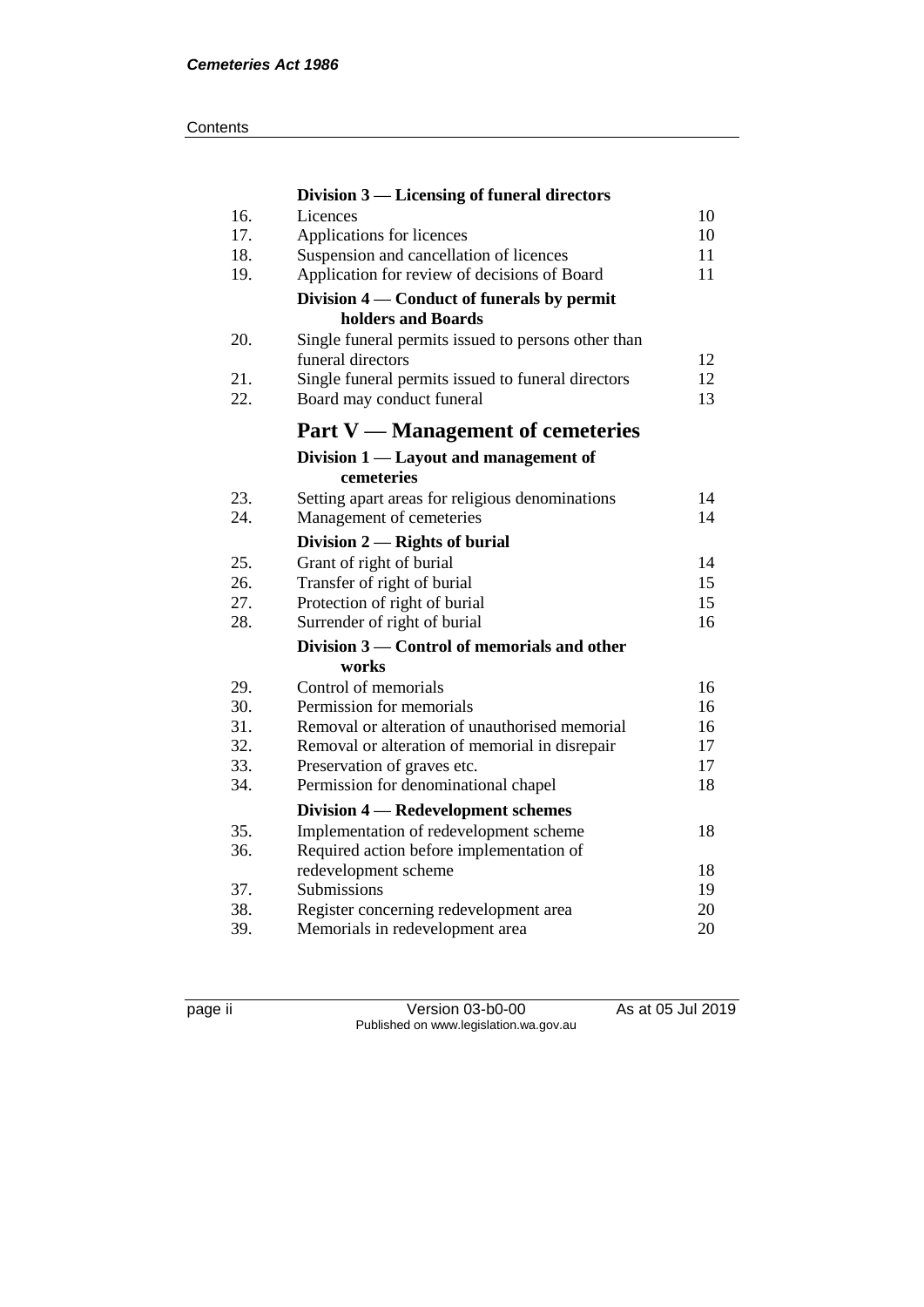|      | Division 5 – Registers                              |    |
|------|-----------------------------------------------------|----|
| 40.  | Board to maintain registers and plans               | 20 |
| 41.  | Registers available for inspection                  | 21 |
| 42.  | Register to be evidence of burials                  | 21 |
|      | <b>Part VI</b> — Management of closed               |    |
|      | cemeteries                                          |    |
| 43.  | Vesting control of closed cemetery                  | 22 |
|      | <b>Part VII</b> — Financial provisions              |    |
| 44.  | Application                                         | 23 |
| 45.  | <b>Funds of Board</b>                               | 23 |
| 46.  | Establishment of accounts                           | 23 |
| 47.  | Authorised expenditure                              | 24 |
| 48.  | Estimates                                           | 24 |
| 49.  | Borrowing                                           | 24 |
| 50.  | Banking and investment                              | 24 |
| 51.  | <b>Financial statements</b>                         | 25 |
| 52.  | Audit                                               | 25 |
| 53.  | Fees and charges                                    | 26 |
|      | Part VIII — Local laws, by-laws and                 |    |
|      | regulations                                         |    |
| 54.  | Procedure for local laws and by-laws                | 28 |
| 55.  | Local laws and by-laws                              | 28 |
| 56.  | Model local laws                                    | 30 |
| 56A. | Governor may amend or repeal local laws or          |    |
|      | by-laws                                             | 30 |
| 57.  | Regulations                                         | 31 |
|      | <b>Part IX — Miscellaneous</b>                      |    |
| 58.  | Minister may order exhumation                       | 32 |
| 59.  | Board may authorise exhumation and re-burial        | 32 |
| 60.  | Power to lease or take a lease of land or buildings | 32 |
| 61.  | Provision of housing                                | 32 |
| 62.  |                                                     |    |
|      | Wilful damage to memorials etc.                     | 32 |
| 63.  | Infringement notice                                 | 33 |
| 64.  |                                                     | 34 |
| 65.  | Authorised persons<br>Name to be given              | 34 |

As at 05 Jul 2019 Version 03-b0-00 page iii Published on www.legislation.wa.gov.au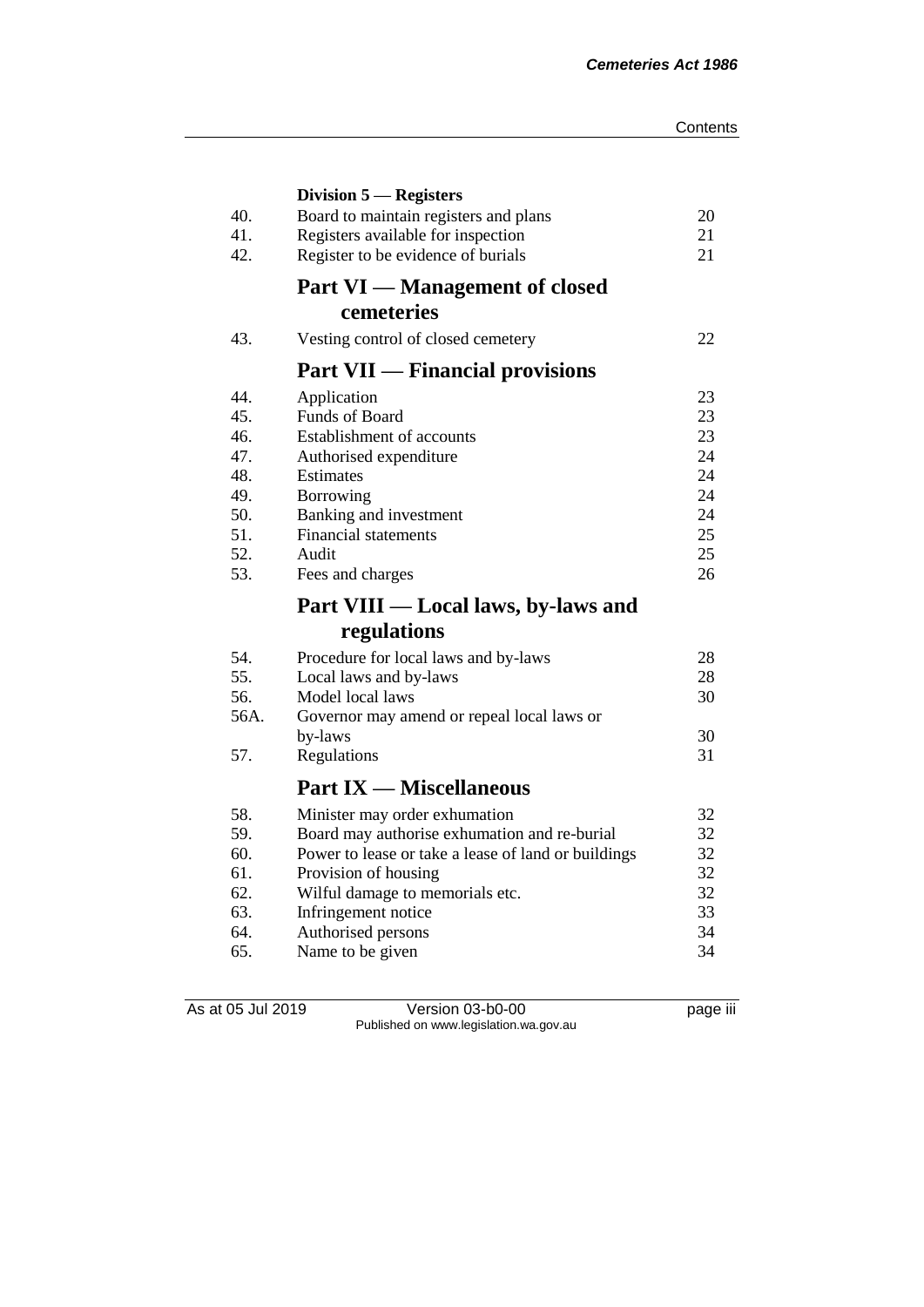#### **Contents**

| 66.<br>67. | Repeal<br>Transitional and savings           | 34<br>34 |
|------------|----------------------------------------------|----------|
|            | Schedule 1 — Constitution and                |          |
|            | procedure of Boards                          |          |
| 1.         | Term of office                               | 35       |
| 2.         | Vacating office                              | 35       |
| 3.         | Chairman                                     | 35       |
| 4.         | Meetings                                     | 35       |
| 5.         | Quorum                                       | 36       |
| 6.         | Resolution may be passed without meeting     | 36       |
| 7.         | Leave of absence                             | 36       |
| 8.         | Board to determine own procedures            | 36       |
|            | Schedule 2 — Transitional and                |          |
|            | savings provisions                           |          |
| 1.         | Terms used                                   | 37       |
| 2.         | Existing public cemeteries deemed cemeteries | 37       |
| 3.         | Management by local government authority     | 37       |
| 4.         | Trustees to become Board members             | 37       |
| 5.         | Existing funeral directors' licences         | 38       |
| 6.         | Grants of right of burial                    | 38       |
| 7.         | Registers                                    | 38       |
| 8.         | Fees and charges                             | 39       |
| 9.         | Saving                                       | 39       |
|            | <b>Notes</b>                                 |          |
|            | Compilation table                            | 40       |
|            | Provisions that have not come into operation | 41       |
|            | <b>Defined terms</b>                         |          |

page iv Version 03-b0-00 As at 05 Jul 2019 Published on www.legislation.wa.gov.au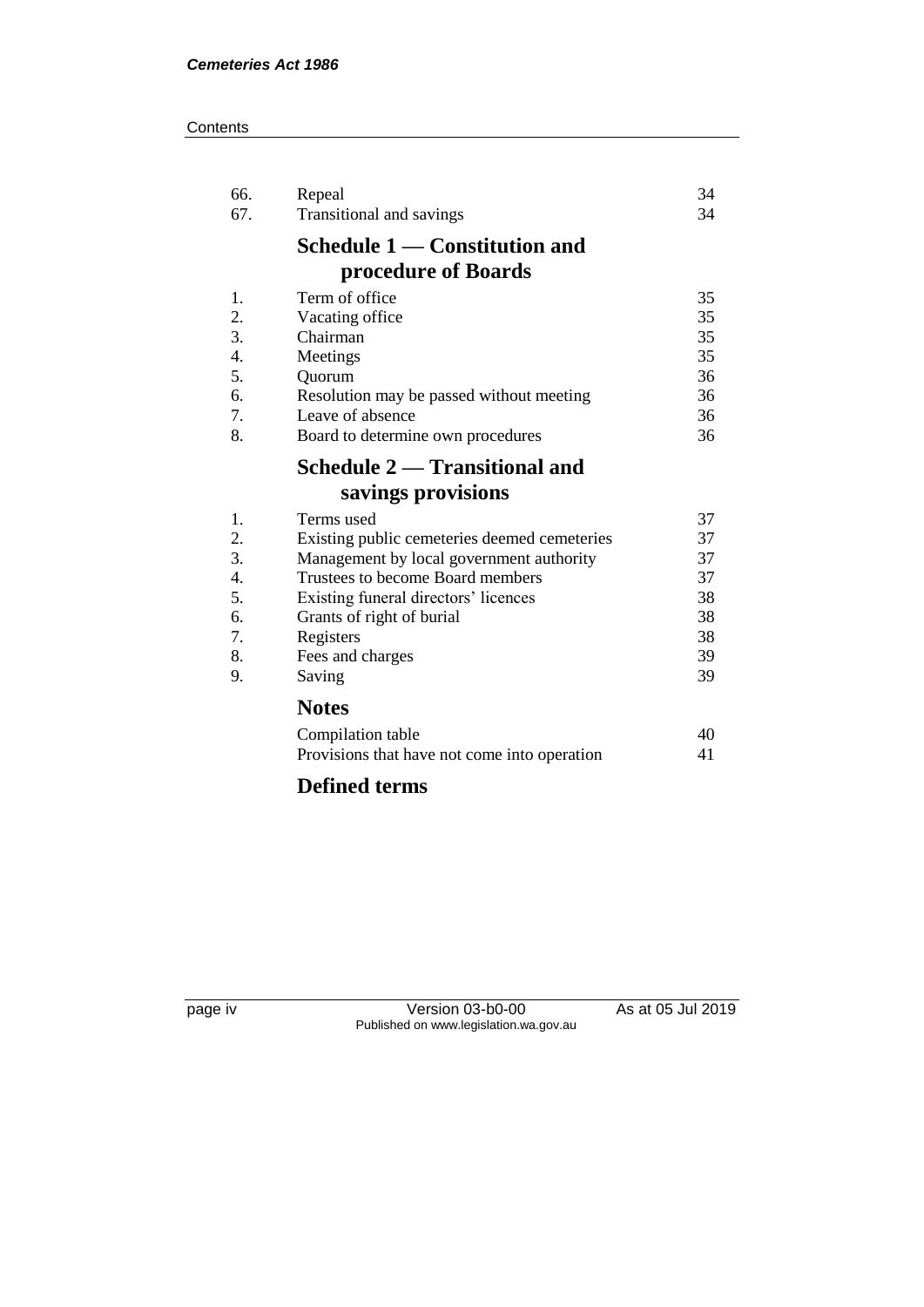Western Australia

# **Cemeteries Act 1986**

**An Act to provide for the declaration and management of cemeteries, the establishment, constitution and functions of cemetery boards, the licensing of funeral directors, the regulation of burials, the repeal of the** *Cemeteries Act 1897* **and for connected purposes.** 

As at 05 Jul 2019 Version 03-b0-00 page 1 Published on www.legislation.wa.gov.au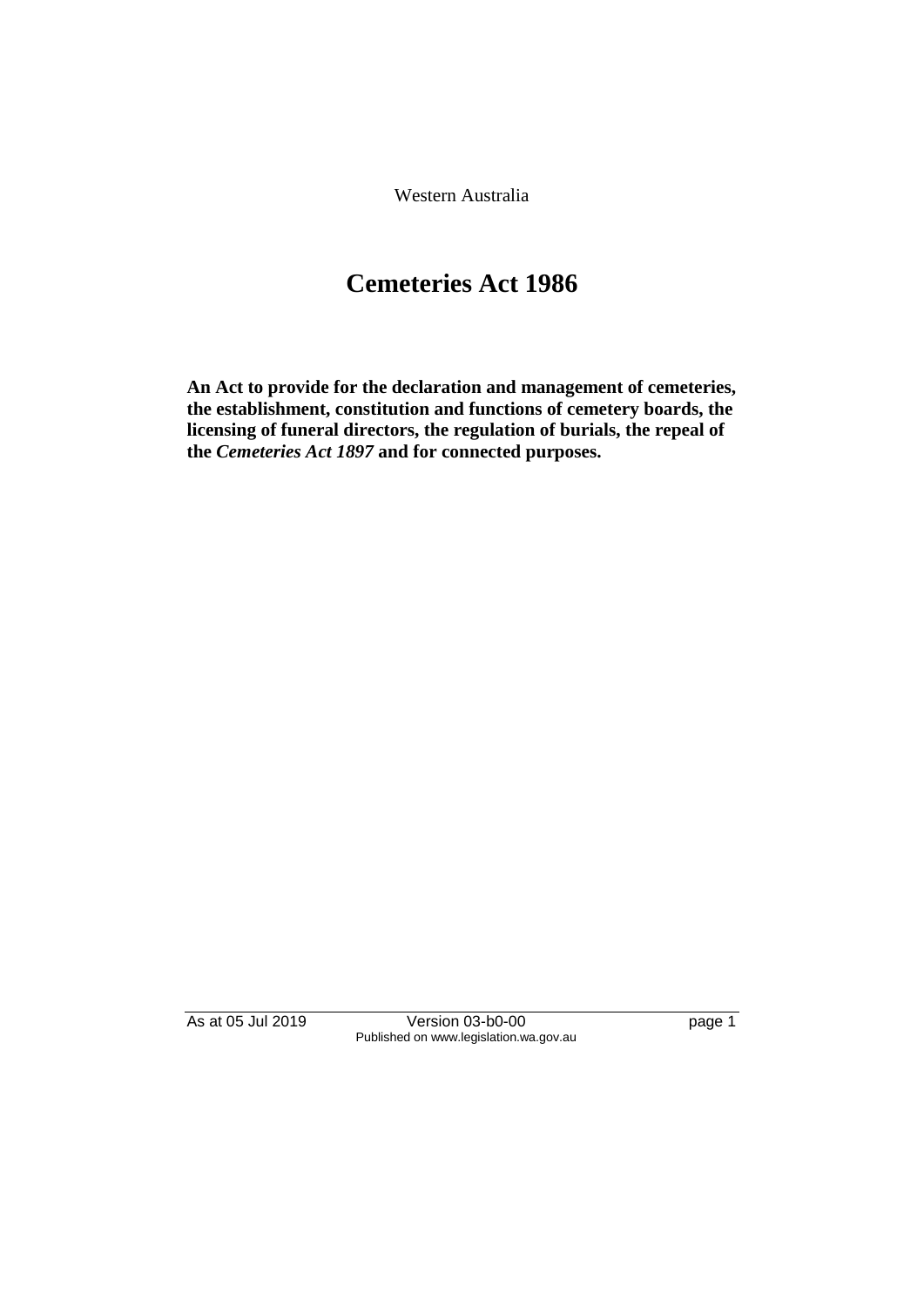**s. 1**

# **Part I — Preliminary**

### **1. Short title**

This Act may be cited as the *Cemeteries Act* 1986<sup>1</sup>.

# **2. Commencement**

This Act shall come into operation on a day to be fixed by proclamation<sup>1</sup>.

# **3. Terms used**

(1) In this Act, unless the contrary intention appears —

*alleged offender* means a person to whom an infringement notice has been given under section 63;

*authorised person* means a person authorised under section 64 to give infringement notices;

*Board* means a cemetery board established under section 7 or deemed to have been established under this Act and in relation to a cemetery means the Board responsible for the care, control and management of that cemetery;

*burial*, except in the definition of *funeral* and in sections 11, 12 and 43(2), includes the disposal of ashes of a dead body in a cemetery after cremation;

*cemetery* means land declared by the Governor to be a cemetery under section 4(1) or deemed to be a cemetery under this Act and so far as the context allows includes a disused burial ground and a closed cemetery;

*dead body* means the body of a human being who was born alive and also means the body of a child of not less than 28 weeks' gestation that was still born;

*funeral* means the burial or cremation of a dead body;

*holder* in relation to a grant of right of burial includes a person for the time being appearing to the Board to be the holder of that grant;

page 2 Version 03-b0-00 As at 05 Jul 2019 Published on www.legislation.wa.gov.au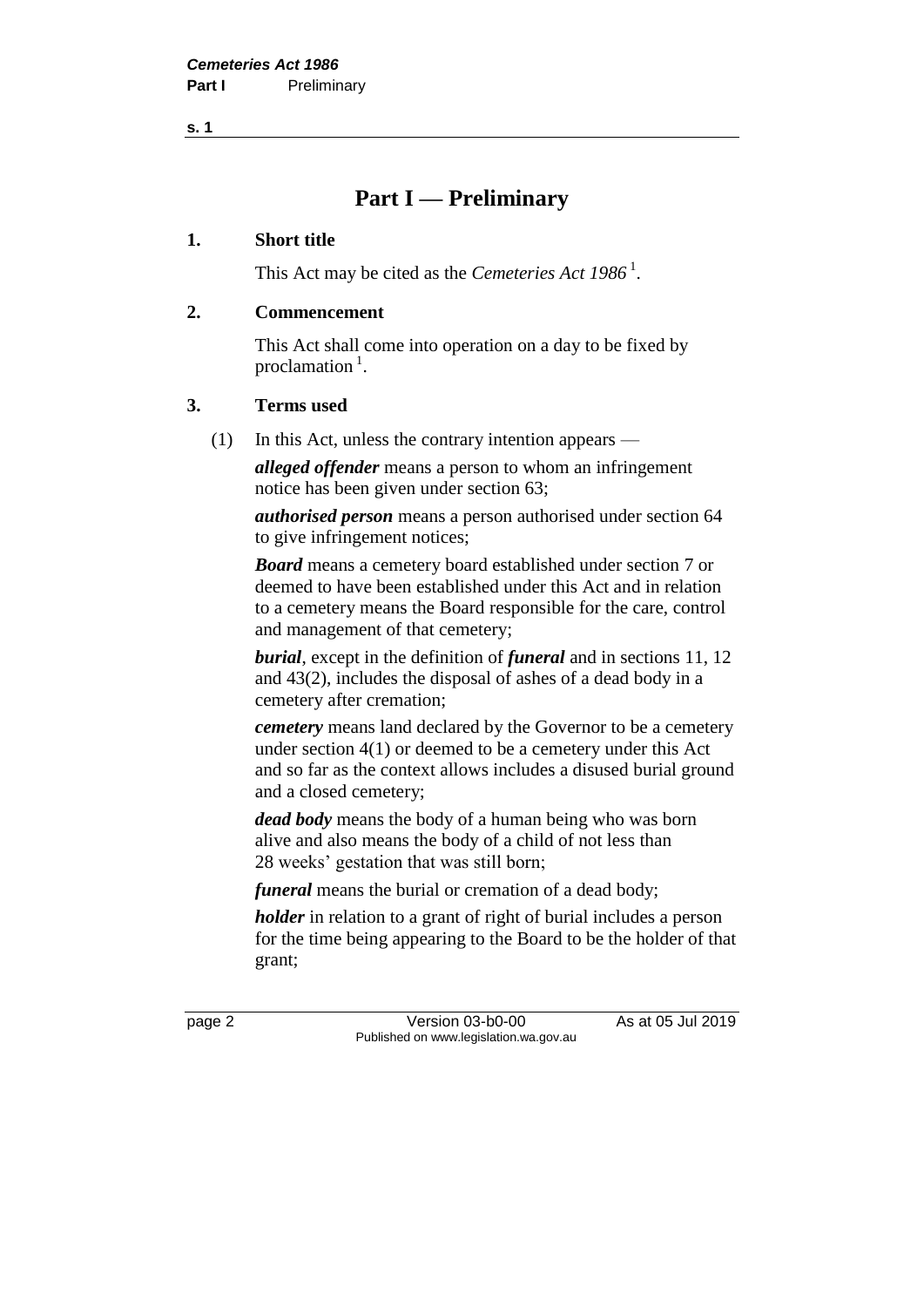*infringement notice* means a notice given under section 63;

*licence* means a funeral director's licence issued or deemed to have been issued under Part IV;

*member* means a member of a Board;

*memorial* includes headstone, plaque, tombstone, monumental work, inscription, kerbing, enclosure and any other fixture or thing commemorating a grave or the placement of ashes;

*redevelopment area* means a portion of land in a cemetery which is the subject of a redevelopment scheme or proposed redevelopment scheme under Division 4 of Part V;

*right of burial* means the right to use a specified area of a cemetery for burial.

(2) Notwithstanding the definition of *dead body* in subsection (1), a Board may in a particular case deem to be a dead body for the purposes of this Act the body of a child of not less than 20 weeks' gestation that was still born and where a Board so deems this Act shall apply accordingly.

*[Section 3 amended: No. 14 of 1996 s. 4.]* 

As at 05 Jul 2019 Version 03-b0-00 Page 3 Published on www.legislation.wa.gov.au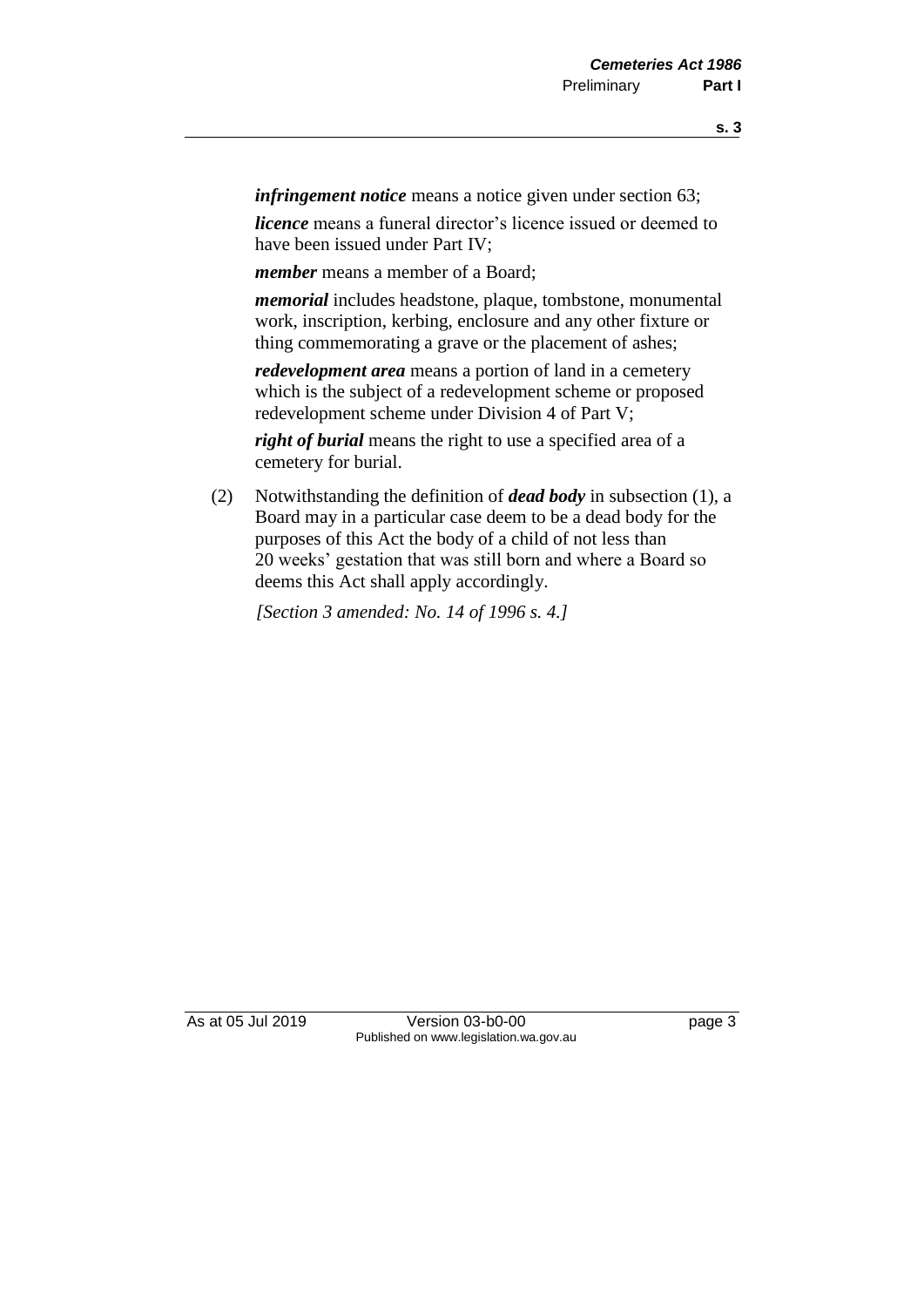**s. 4**

# **Part II — Cemeteries**

# **4. Declaration and closure of cemeteries**

- (1) The Governor may by order published in the *Gazette* declare land described in the order to be a cemetery for the purposes of and subject to this Act.
- (2) The Governor may by order published in the *Gazette* declare a cemetery to be closed and direct that after a time specified in the order burials in the cemetery shall be discontinued wholly or subject to any exception or qualification set out in the order or in any further order made under this subsection.

# **5. Vesting of management of cemetery**

- (1) The Governor may by order published in the *Gazette* vest the care, control and management of a cemetery in a Board or a local government and may by further order, so published, transfer the care, control and management of a cemetery from a Board to a local government or from a local government to a Board.
- (2) An order under subsection (1) transferring the care, control and management of a cemetery may include such transitional provisions as are necessary or desirable to effect or facilitate the transfer and in particular may include directions and other provisions for the transfer and vesting of assets and liabilities to enable effect to be given to the order.

*[Section 5 amended: No. 14 of 1996 s. 4.]* 

# **6. Local governments to perform functions of Board**

Where an order is made or is deemed to have been made under section 5 vesting the care, control and management of a cemetery in a local government, the local government shall, subject to this Act and to any necessary modifications, perform and be subject to the duties imposed on Boards under this Act and may exercise the powers conferred on Boards under this

page 4 Version 03-b0-00 As at 05 Jul 2019 Published on www.legislation.wa.gov.au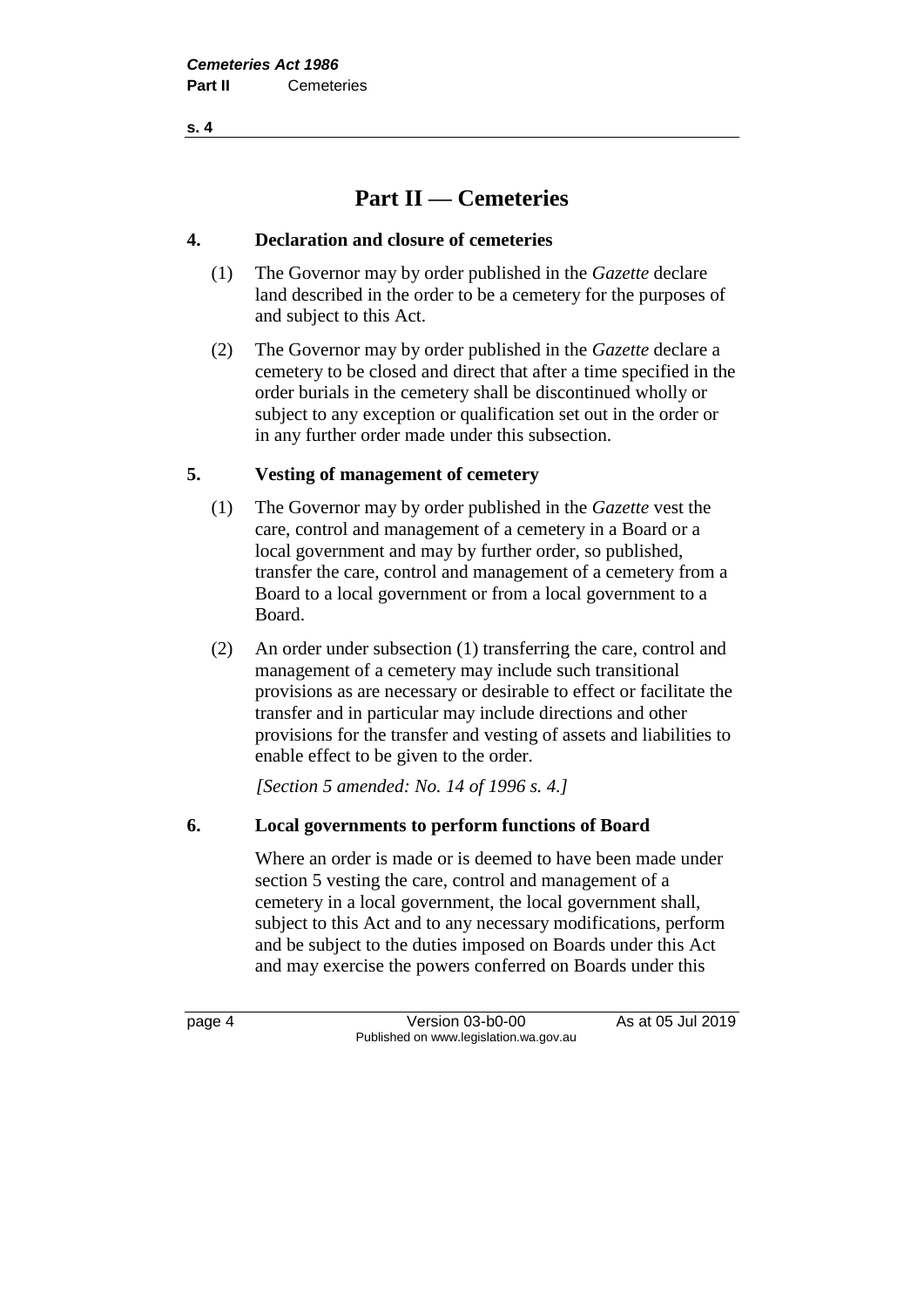Act; and references in this Act to a Board or Boards shall be construed accordingly in relation to such a local government as the case may require.

*[Section 6 amended: No. 14 of 1996 s. 4.]* 

As at 05 Jul 2019 Version 03-b0-00 page 5 Published on www.legislation.wa.gov.au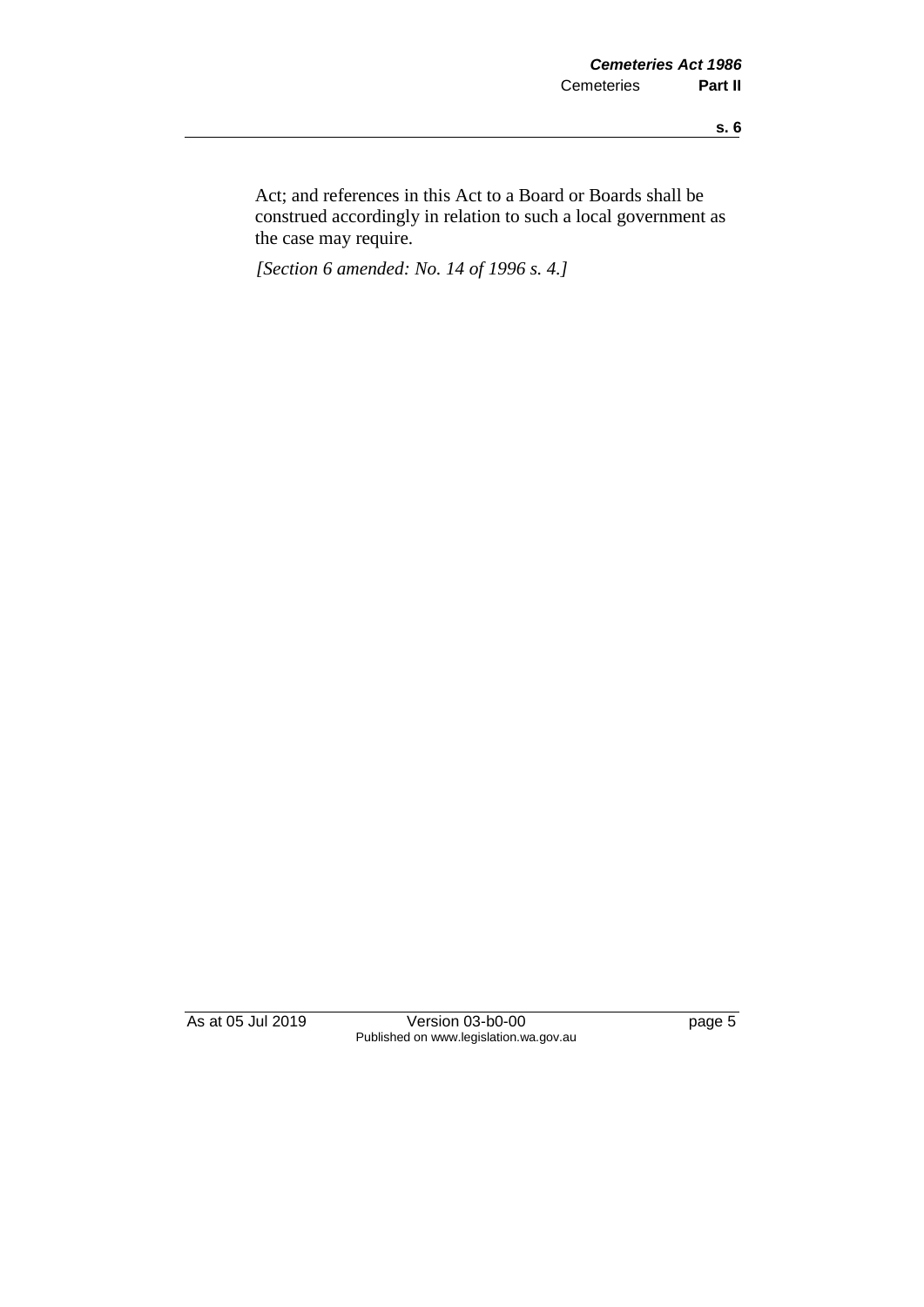# **Part III — Establishment and constitution of Boards**

# **7. Establishment of Boards**

- (1) The Governor may by order published in the *Gazette* establish a cemetery board to perform with respect to a cemetery, or to more than one cemetery, the functions conferred or imposed on Boards under this Act.
- (2) A Board is a body corporate with perpetual succession and a common seal and is capable of —
	- (a) acquiring, holding and disposing of real and personal property; and
	- (b) suing and being sued; and
	- (c) doing and suffering all such acts and things as bodies corporate may lawfully do and suffer.
- (3) An order under subsection (1) establishing a Board shall state the name by which the Board shall be known.
- (4) The Governor may by order published in the *Gazette* amend the name by which a Board shall be known or dissolve a Board established or deemed to have been established under this section.

# **8. Constitution of Boards**

- (1) A Board shall comprise not less than 3 nor more than 7 persons appointed by the Minister.
- (2) The provisions of Schedule 1 shall have effect with respect to the constitution and proceedings of a Board.

# **9. Remuneration and allowances of members**

A member shall be paid such remuneration and travelling and other allowances as the Minister from time to time determines on the recommendation of the Public Sector Commissioner.

*[Section 9 amended: No. 39 of 2010 s. 89.]*

page 6 Version 03-b0-00 As at 05 Jul 2019 Published on www.legislation.wa.gov.au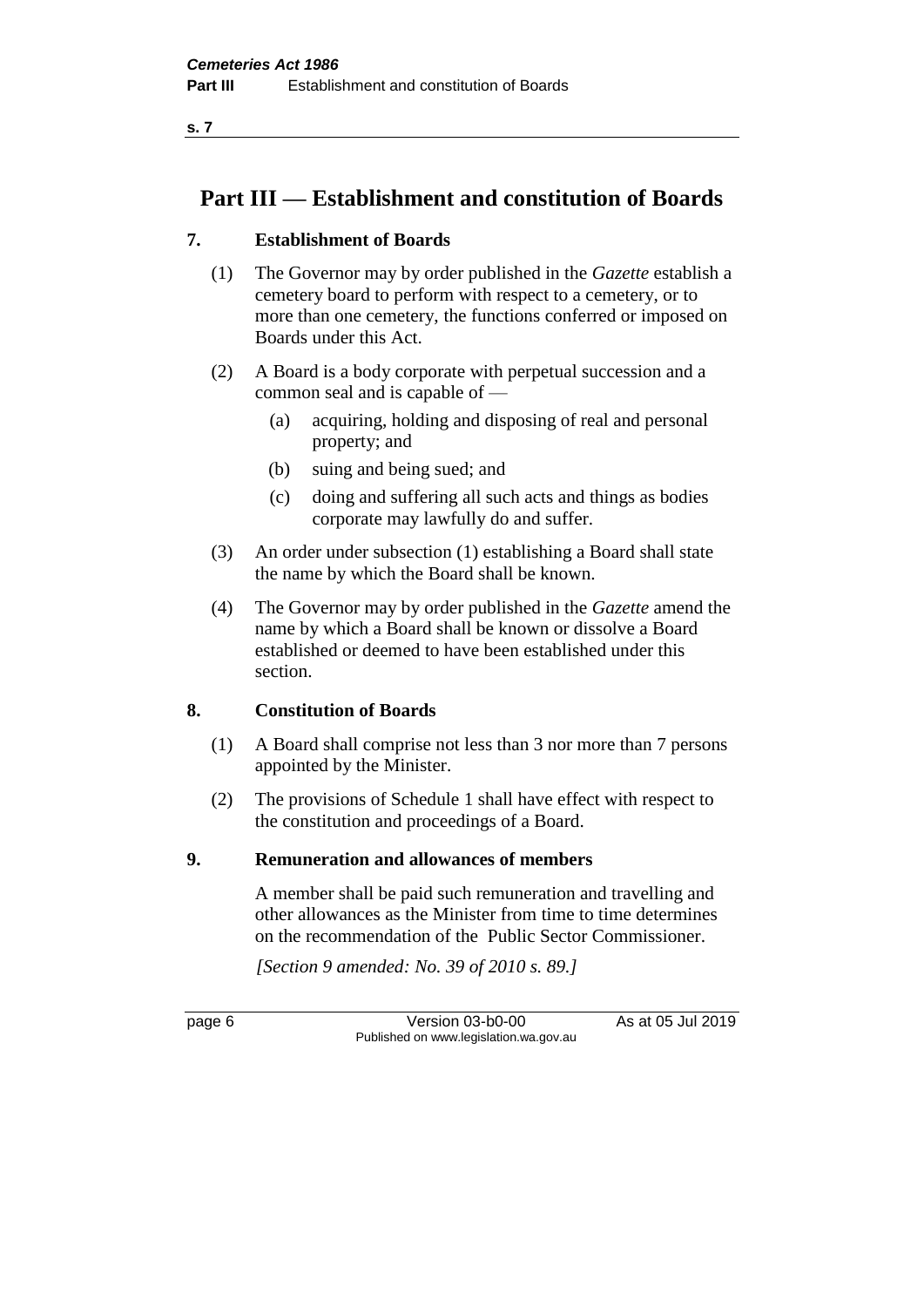# **10. Appointment of staff**

- (1) A Board may appoint such employees, either full time or part time, as it considers necessary to enable it to carry out its functions.
- (2) A Board may engage under contract for services such professional and technical and other assistance as it considers necessary to enable it to carry out its functions.
- (3) A Board may provide training, facilities and benefits for its employees.
- (4) Notwithstanding anything in this section, to the extent that there is in the case of a person who is appointed under subsection (1) to be an employee of a Board and who is a member of the Senior Executive Service within the meaning of the *Public Sector Management Act 1994* <sup>2</sup> an inconsistency between this Act and that Act that Act shall prevail.

*[Section 10 amended: No. 113 of 1987 s. 32.]* 

As at 05 Jul 2019 Version 03-b0-00 page 7 Published on www.legislation.wa.gov.au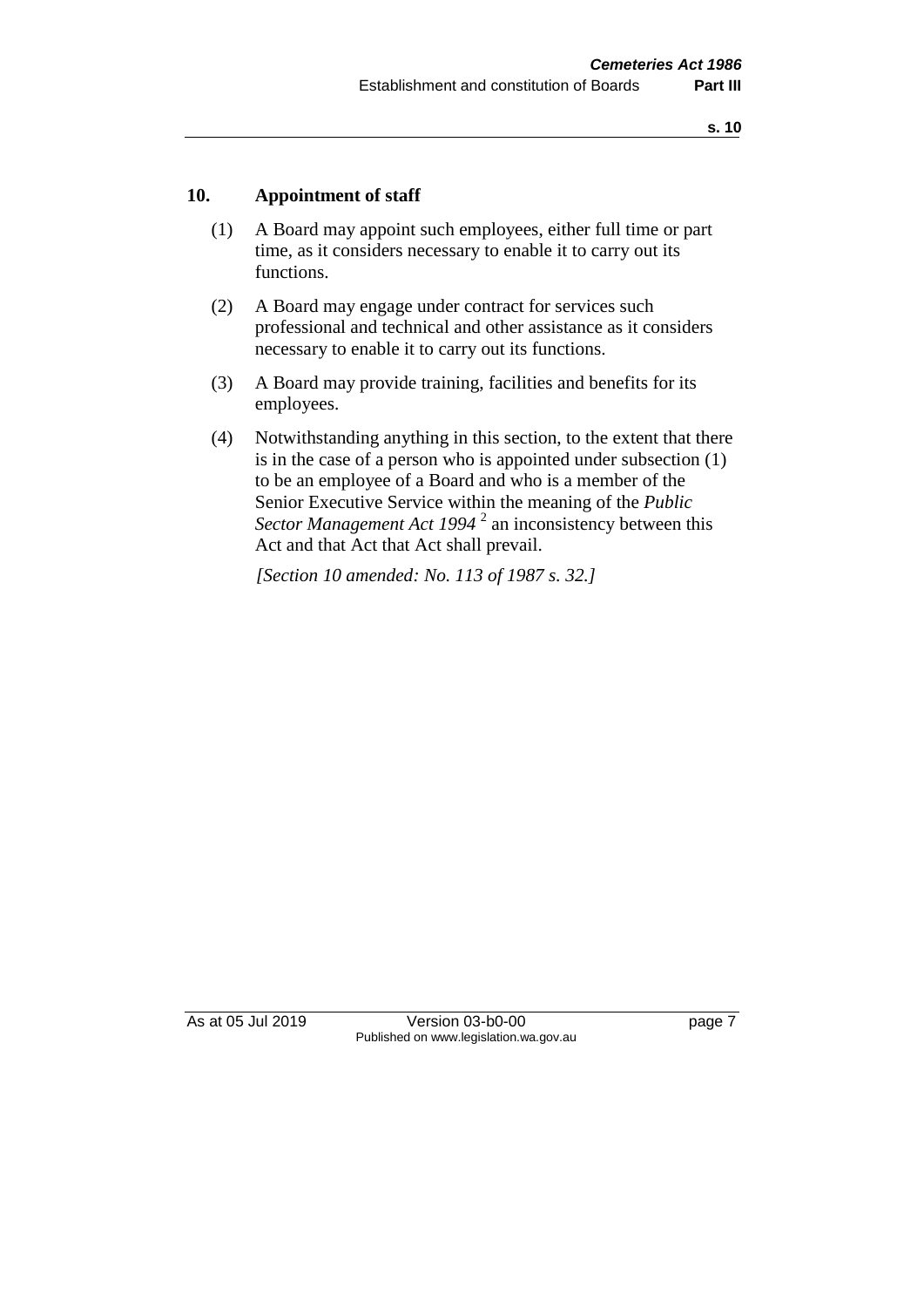# **Part IV — Burials and conduct of funerals**

# **Division 1 — Burials of dead bodies**

# **11. Burials to be in cemeteries or as authorised by Minister**

(1) Subject to subsection (3), a person shall not bury or assist at the burial of a dead body in any place other than a cemetery that is not closed unless the burial is in accordance with the Minister's authorisation given under section 12 or is permitted under section 4(2).

Penalty: \$1 000.

- (2) A person who bears or assists in bearing or otherwise conveying a dead body or who directs or procures any such burial or officiates at the burial as a minister of religion, funeral director or otherwise shall be taken for the purposes of subsection (1) to assist at the burial.
- (3) Regulations under this Act may prescribe areas of the State to which subsection (1) does not apply.

# **12. Minister may authorise burial**

The Minister may authorise the burial of a dead body in a place other than a cemetery where —

- (a) the burial is to take place on land that is reserved under the *Land Administration Act 1997* for the purpose of burials but is not a cemetery; or
- (b) the Minister is satisfied that the burial is to take place in an area that is visibly set apart for and distinguishable as a burial place.

*[Section 12 amended: No. 31 of 1997 s. 141.]*

# **13. Delegation**

(1) The Minister may, either generally or as otherwise provided by the instrument of delegation, by writing signed by him delegate

page 8 Version 03-b0-00 As at 05 Jul 2019 Published on www.legislation.wa.gov.au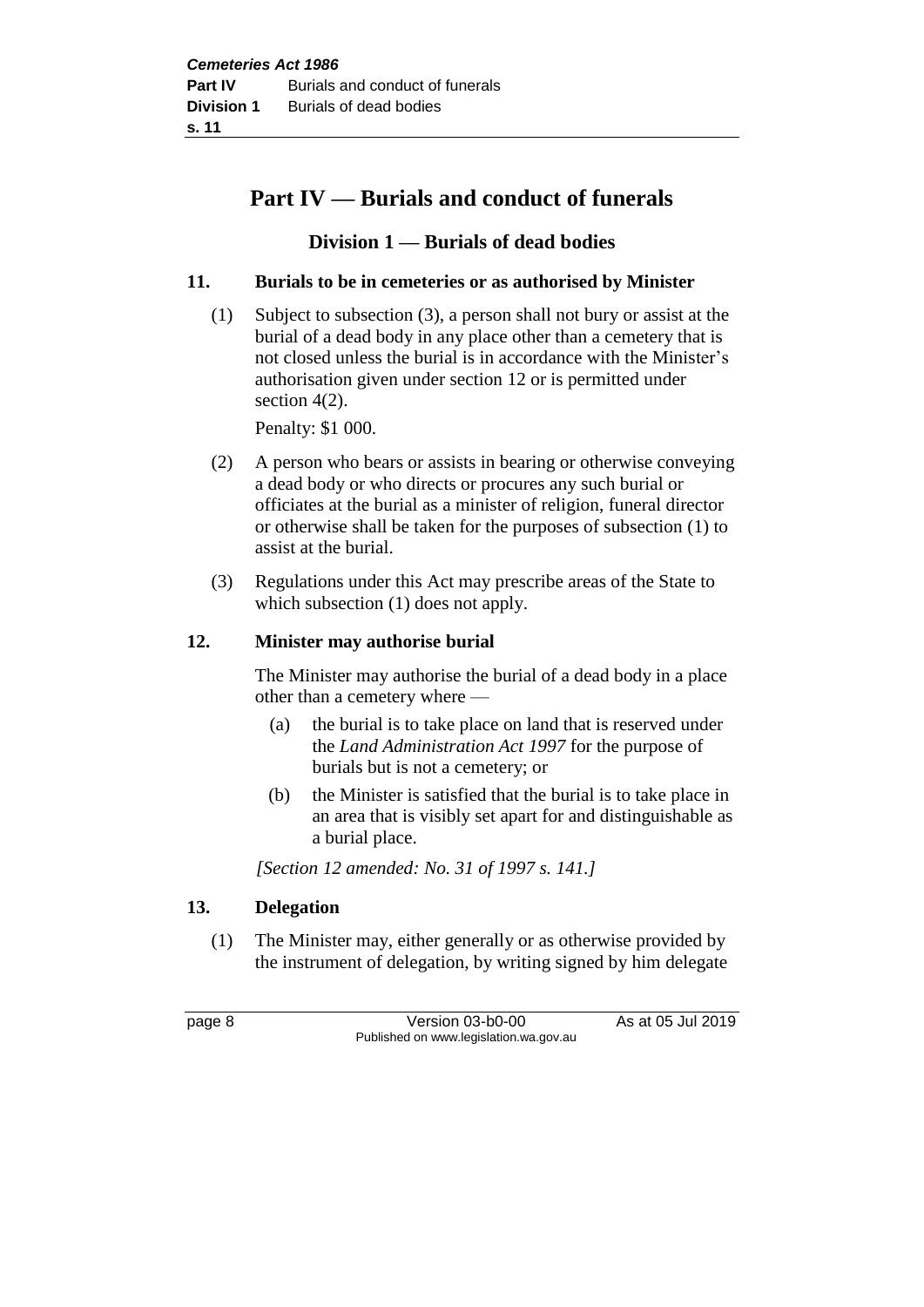to a specified person or to the person for the time being holding a specified office the function conferred on the Minister by section 12.

- (2) An authorisation given for the purposes of section 12 by a delegate under subsection (1) has the same force and effect as if it had been given by the Minister.
- (3) Where a person purports to perform a function as a delegate under subsection (1), it shall be presumed, unless the contrary is established, that the person is duly authorised by delegation under that subsection to perform the function.
- (4) Where the Minister has delegated a function to a person the Minister may give directions to the delegate with respect to the performance of that function.

# **Division 2 — Conduct of funerals**

# **14. Conduct of funerals**

- (1) Subject to subsection (2), a person shall not conduct a funeral at a cemetery unless that person is the holder of —
	- (a) a funeral director's licence issued under this Act in respect of that cemetery by the Board responsible for the care, control and management of that cemetery; or
	- (b) a permit issued under this Act in respect of a particular funeral at that cemetery by the Board responsible for the care, control and management of that cemetery.

Penalty: \$1 000.

(2) Subsection (1) does not apply to the conduct of a funeral at a cemetery by or on behalf of the Board responsible for the care, control and management of that cemetery.

### **15. Ministers of religion and religious ceremonies**

(1) A minister of religion of any denomination for which part of a cemetery is set apart shall at all reasonable times have free access to that part of the cemetery.

As at 05 Jul 2019 Version 03-b0-00 Page 9 Published on www.legislation.wa.gov.au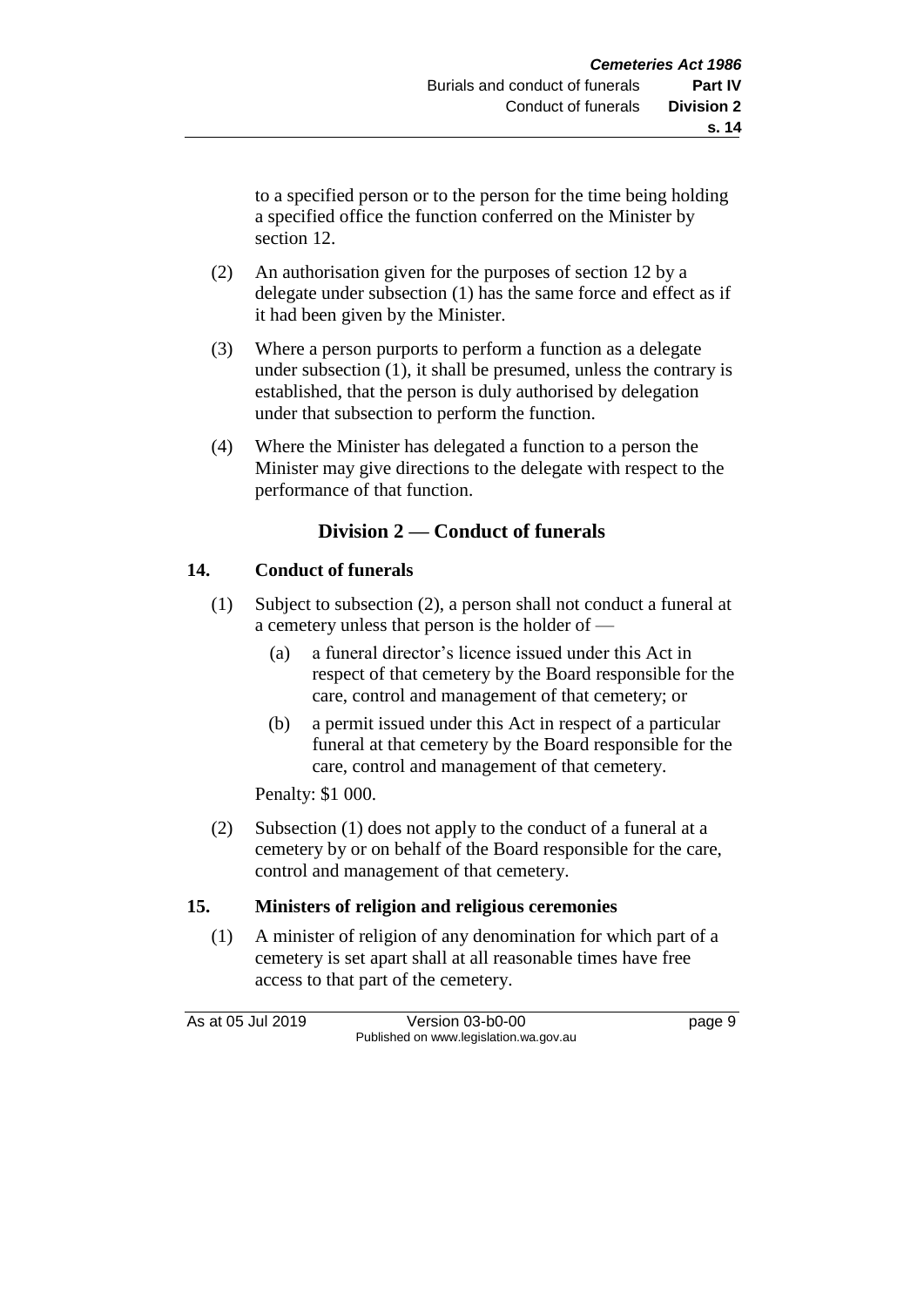(2) A Board shall not by local law or by-law or otherwise interfere directly or indirectly with the performance of any religious ceremony at a funeral, except in the case of a ceremony that is offensive having regard to the standards of decency and propriety that are generally acceptable in the community.

*[Section 15 amended: No. 14 of 1996 s. 4.]* 

# **Division 3 — Licensing of funeral directors**

# **16. Licences**

A funeral director's licence —

- (a) is valid for the conduct of funerals at the cemetery or cemeteries specified in the licence; and
- (b) is valid for such period not exceeding one year from the day on which the licence is issued as the Board determines, unless the licence is sooner suspended or cancelled; and
- (c) is not transferable.

# **17. Applications for licences**

- (1) An application for a funeral director's licence in respect of a cemetery shall be made to the Board responsible for the care, control and management of the cemetery in the manner required by the Board and shall be lodged with the Board together with the appropriate fee.
- (2) An applicant who satisfies the Board that the applicant
	- (a) is of good repute and is fit to hold a funeral director's licence; and
	- (b) has suitable facilities and equipment for handling and storing dead bodies and conducting funerals,

shall be entitled to be issued with a funeral director's licence.

(3) The Board, or a person authorised by resolution of the Board for the purpose, may at any reasonable time inspect the facilities

page 10 Version 03-b0-00 As at 05 Jul 2019 Published on www.legislation.wa.gov.au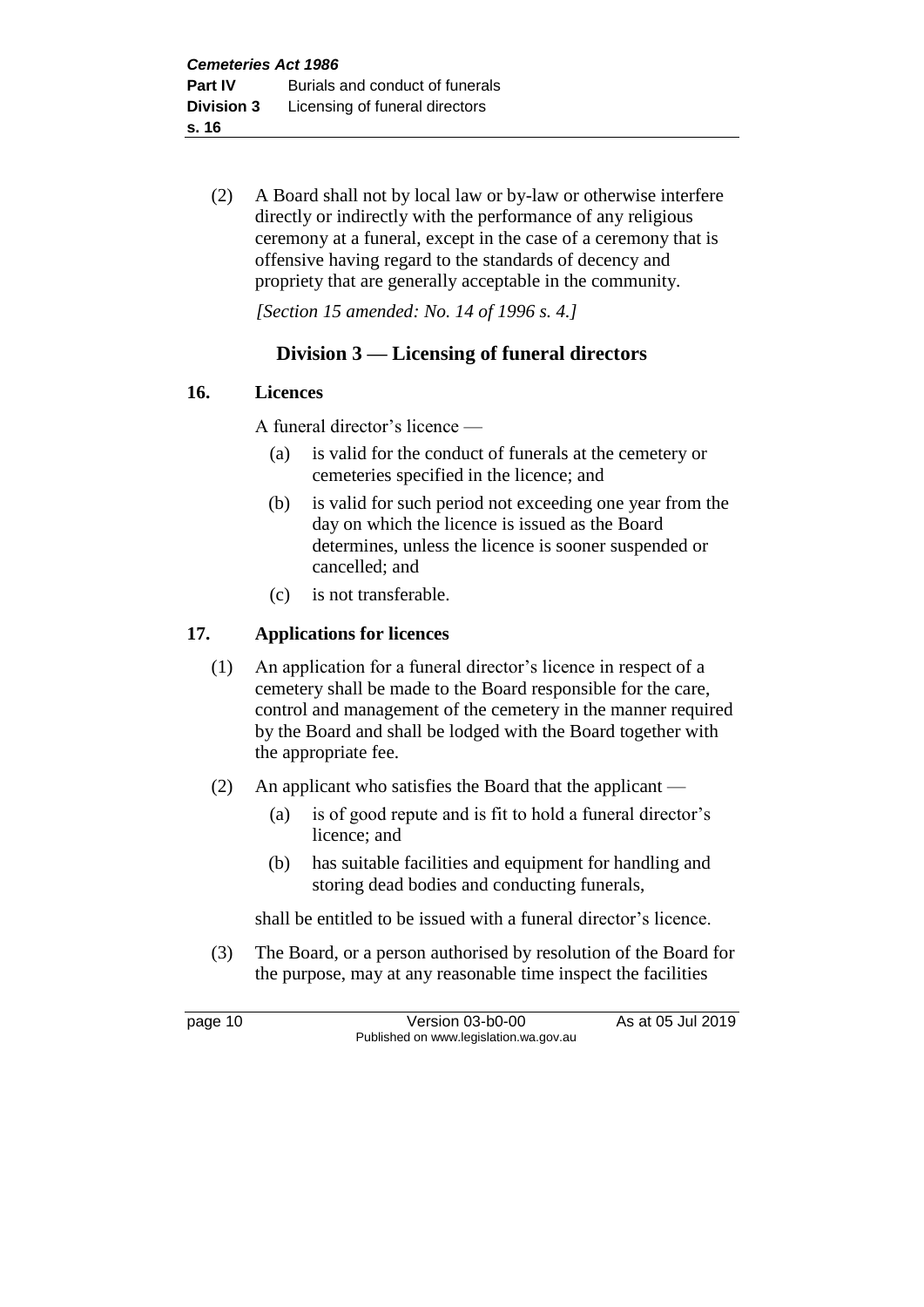and equipment of an applicant for or the holder of a funeral director's licence and the applicant or holder shall take all reasonable steps to facilitate an inspection authorised by this subsection.

Penalty: \$500.

# **18. Suspension and cancellation of licences**

- (1) A Board may, by notice in writing delivered to the holder of a licence, cancel or suspend the licence if —
	- (a) the licence was issued erroneously or in consequence of a false or fraudulent document, statement or representation; or
	- (b) the fee for the licence is due and unpaid; or
	- (c) the holder of the licence is convicted of an offence against this Act or any local law or by-law made under this Act; or
	- (d) the Board is no longer satisfied in relation to the holder of the licence with respect to the matters referred to in section 17(2).
- (2) If a licence is cancelled or suspended under this section, the person to whom the licence was issued shall deliver the licence to the Board within such period as may be specified in the notice referred to in subsection (1).

Penalty: \$500.

*[Section 18 amended: No. 14 of 1996 s. 4.]* 

# **19. Application for review of decisions of Board**

- (1) Where a Board
	- (a) refuses an application for a licence; or
	- (b) cancels or suspends a licence,

the Board shall notify in writing the applicant or the person to whom the licence was issued of its decision and of the reasons for that decision.

As at 05 Jul 2019 Version 03-b0-00 page 11 Published on www.legislation.wa.gov.au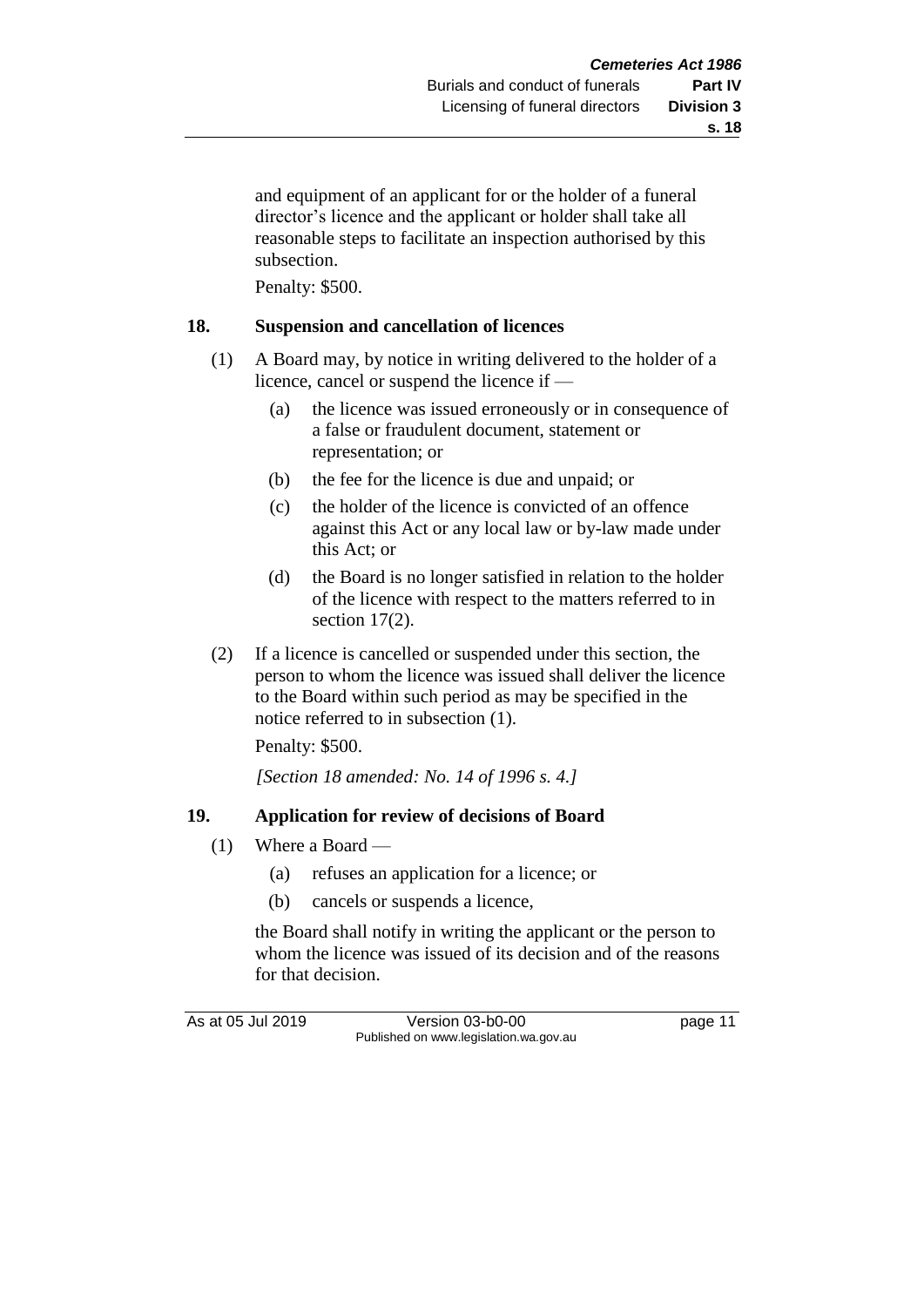(2) An aggrieved applicant or person whose licence has been cancelled or suspended may apply to the State Administrative Tribunal for a review of the decision of the Board.

*[Section 19 amended: No. 55 of 2004 s. 102.]*

# **Division 4 — Conduct of funerals by permit holders and Boards**

# **20. Single funeral permits issued to persons other than funeral directors**

- (1) Subject to this section, a Board may issue a permit to any person, other than the holder of a funeral director's licence, for the conduct at a cemetery of a funeral of a person named in the permit.
- (2) An application for a permit under this section shall be made in the manner required by the Board and lodged with the Board together with the appropriate fee.
- (3) A permit issued under this section shall have effect subject to any conditions prescribed by local law or by-law and to any further conditions that may be attached by the Board in the particular case and set out in the permit.

*[Section 20 amended: No. 14 of 1996 s. 4.]* 

# **21. Single funeral permits issued to funeral directors**

- (1) Subject to this section, a Board may issue a permit to a person who is the holder of a funeral director's licence issued by another Board for the conduct at a cemetery under the care, control and management of the firstmentioned Board of a funeral of a person named in the permit.
- (2) An application for a permit under this section shall be made in the manner required by the Board and lodged with the Board together with the appropriate fee.

page 12 Version 03-b0-00 As at 05 Jul 2019 Published on www.legislation.wa.gov.au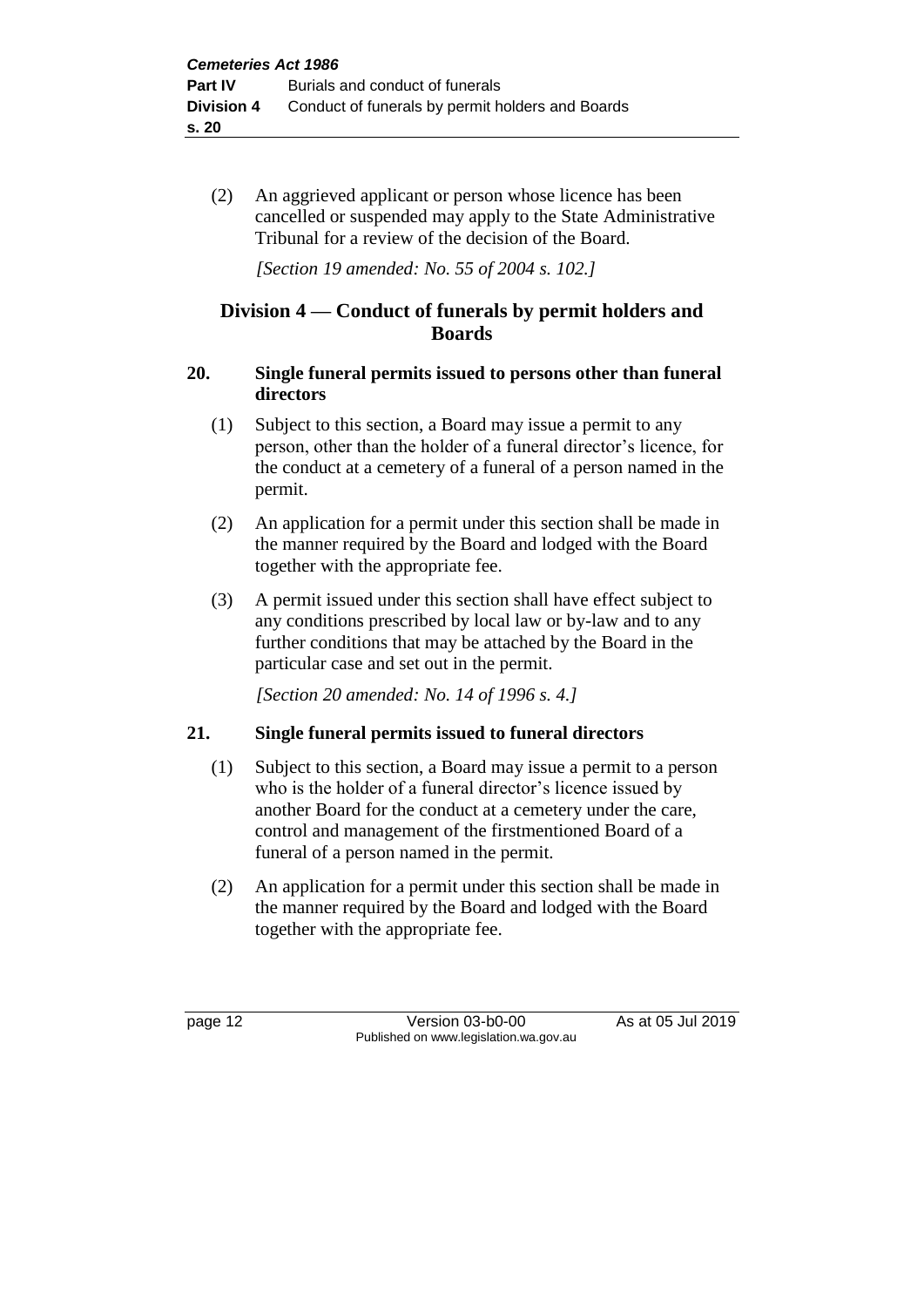(3) In determining an application made by a funeral director under this section, a Board is not required to inquire into the matters referred to in section 17(2).

# **22. Board may conduct funeral**

A Board may conduct a funeral at a cemetery for the care, control and management of which it is responsible.

As at 05 Jul 2019 Version 03-b0-00 page 13 Published on www.legislation.wa.gov.au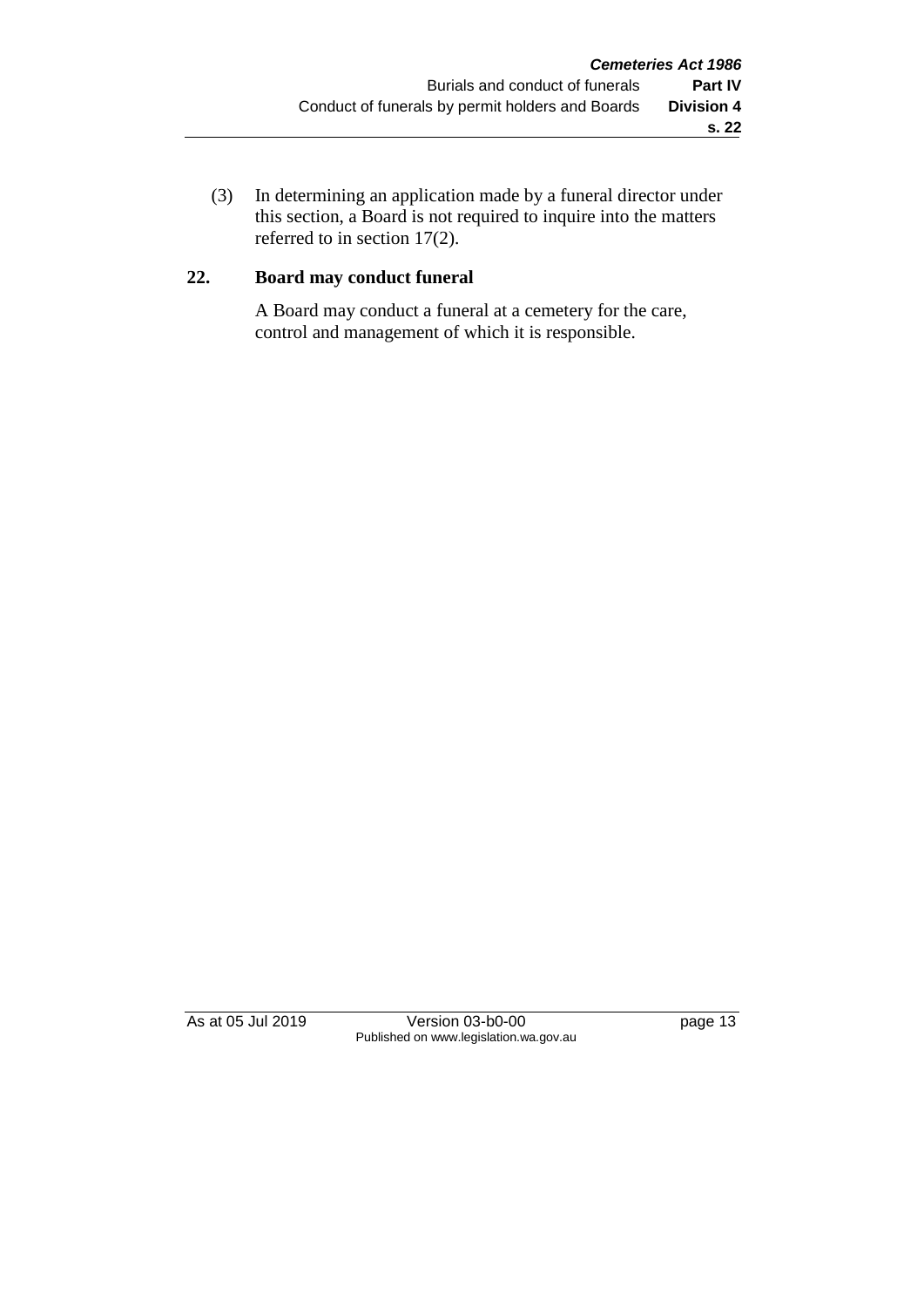# **Part V — Management of cemeteries**

# **Division 1 — Layout and management of cemeteries**

# **23. Setting apart areas for religious denominations**

A Board may set apart an area of a cemetery to be used only for burials of persons of a particular religious denomination and the Board may from time to time vary the boundaries of any area so set apart.

# **24. Management of cemeteries**

- (1) A Board shall
	- (a) set aside areas of a cemetery for burials; and
	- (b) preserve and maintain a cemetery in a safe, clean and orderly condition.
- $(2)$  A Board may
	- (a) set aside areas of a cemetery for and provide crematoria, chapels, parks, gardens, landscaping, buildings and other works for the effective operation of a cemetery; and
	- (b) provide office accommodation for administration of the cemetery and other buildings and areas for the use and convenience of employees of the Board or persons visiting the cemetery; and
	- (c) acquire and dispose of plant, machinery, vehicles, equipment, fittings and other things which are necessary or convenient for the efficient operation of the cemetery.

# **Division 2 — Rights of burial**

# **25. Grant of right of burial**

(1) A Board may grant to a person for a term of 25 years the right of burial in a specified area of a cemetery and the right to place a memorial on that area.

page 14 Version 03-b0-00 As at 05 Jul 2019 Published on www.legislation.wa.gov.au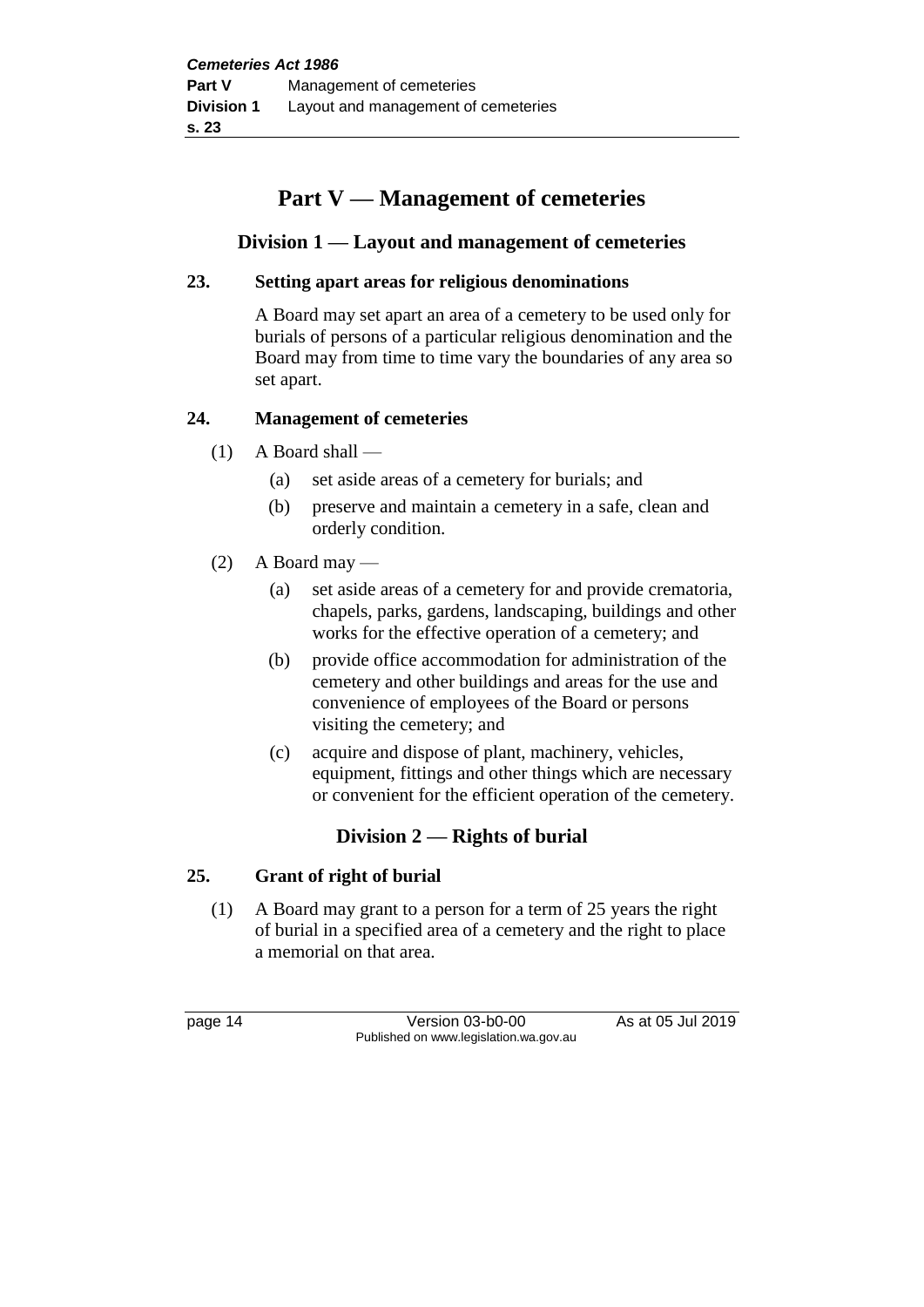- (2) Where the holder for the time being of a grant of a right of burial applies to the Board for the renewal of the grant the Board shall renew the grant for a further term of 25 years.
- (3) A right of burial granted under this section shall be subject to such conditions as may be prescribed by local law or by-law.
- (4) A right of burial granted under the *Cemeteries Act 1897* or renewed under subsection (2) may, if the Board and the holder for the time being of the grant agree, be renewed from time to time for a further term not exceeding 25 years in the case of any one renewal.

*[Section 25 amended: No. 14 of 1996 s. 4.]* 

# **26. Transfer of right of burial**

- (1) A right of burial granted to a person under this Act may be assigned by the holder in his lifetime or bequeathed by will.
- (2) An assignment of a right of burial shall have no effect until it is produced to the Board for registration and when so registered shall have priority over any other assignment that may subsequently be produced to the Board.
- (3) The bequest of a right of burial shall have no effect until the probate of the will by which the right of burial passes is produced to the Board and the Board shall make an appropriate entry in the register upon which the bequest shall have priority over any assignment that may subsequently be produced to the Board.

# **27. Protection of right of burial**

Before any burial is permitted to take place in a specified area which is the subject of a grant of right of burial, the Board must be satisfied that the holder of the right has consented or would not object to the burial taking place.

As at 05 Jul 2019 Version 03-b0-00 page 15 Published on www.legislation.wa.gov.au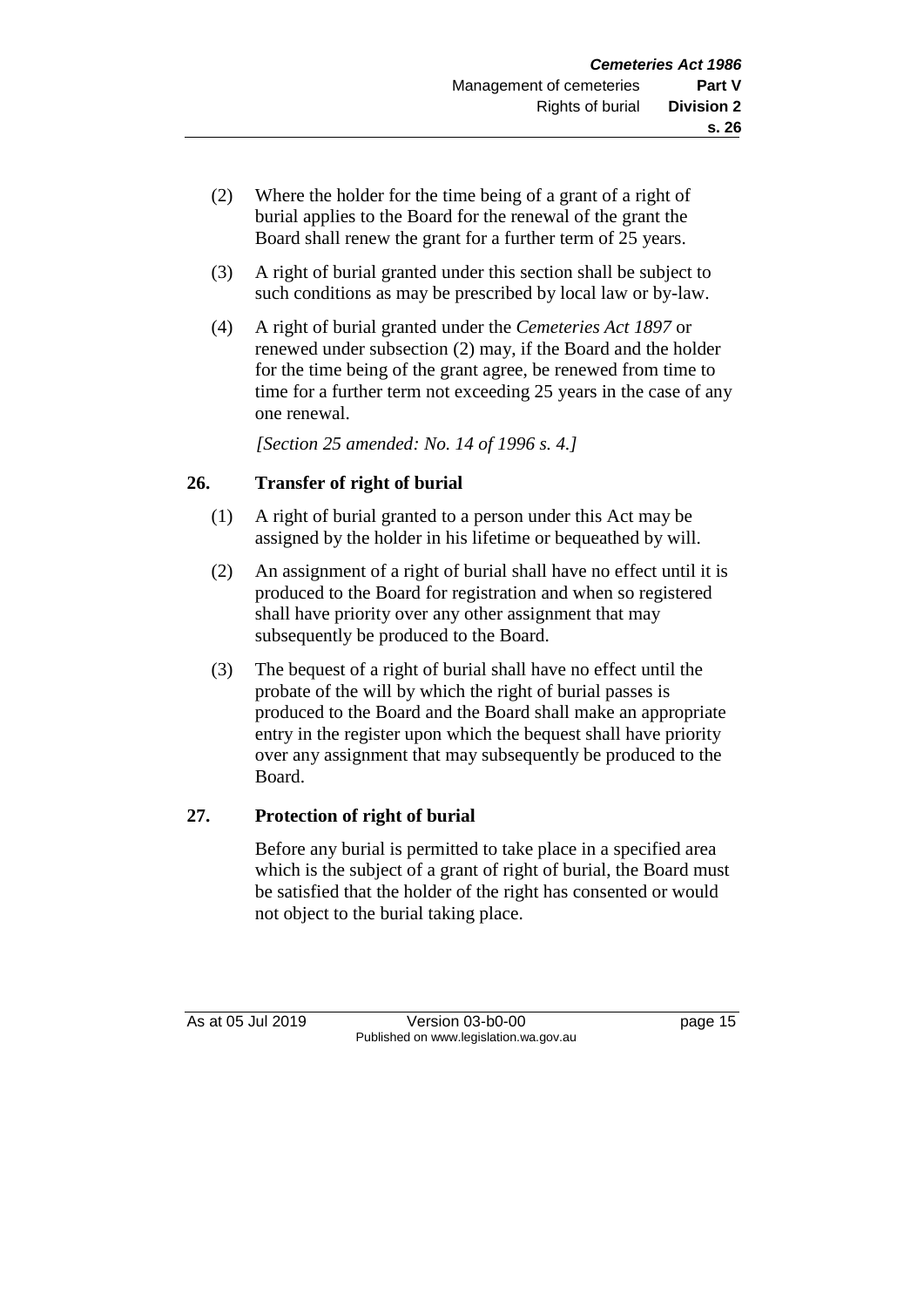# **28. Surrender of right of burial**

The holder of a right of burial granted under this Act may surrender the right to the Board upon which all rights and obligations under the right shall terminate.

# **Division 3 — Control of memorials and other works**

# **29. Control of memorials**

A Board shall control the kinds of memorial permitted in a cemetery and may impose different requirements for different areas of a cemetery.

# **30. Permission for memorials**

- (1) A person who wishes to place or erect a memorial in a cemetery shall apply to the Board specifying the proposed location, design and materials of which the memorial is to be composed and the Board may approve or, if the Board considers the location to be incorrect or the proposed memorial to be inappropriate or indecorous or contrary to a local law or by-law, refuse the application.
- (2) A person shall not place or assist in placing or erecting a memorial in a cemetery without the permission of the Board. Penalty: \$500.
- (3) A person shall not alter or add to, or assist in the alteration of or addition to or removal of, a memorial in a cemetery without the permission of the Board.

Penalty: \$500.

*[Section 30 amended: No. 14 of 1996 s. 4.]* 

# **31. Removal or alteration of unauthorised memorial**

(1) If a memorial in a cemetery is placed or erected or altered without the permission of the Board or, although placed, erected or altered with such permission, is placed, erected or altered

page 16 Version 03-b0-00 As at 05 Jul 2019 Published on www.legislation.wa.gov.au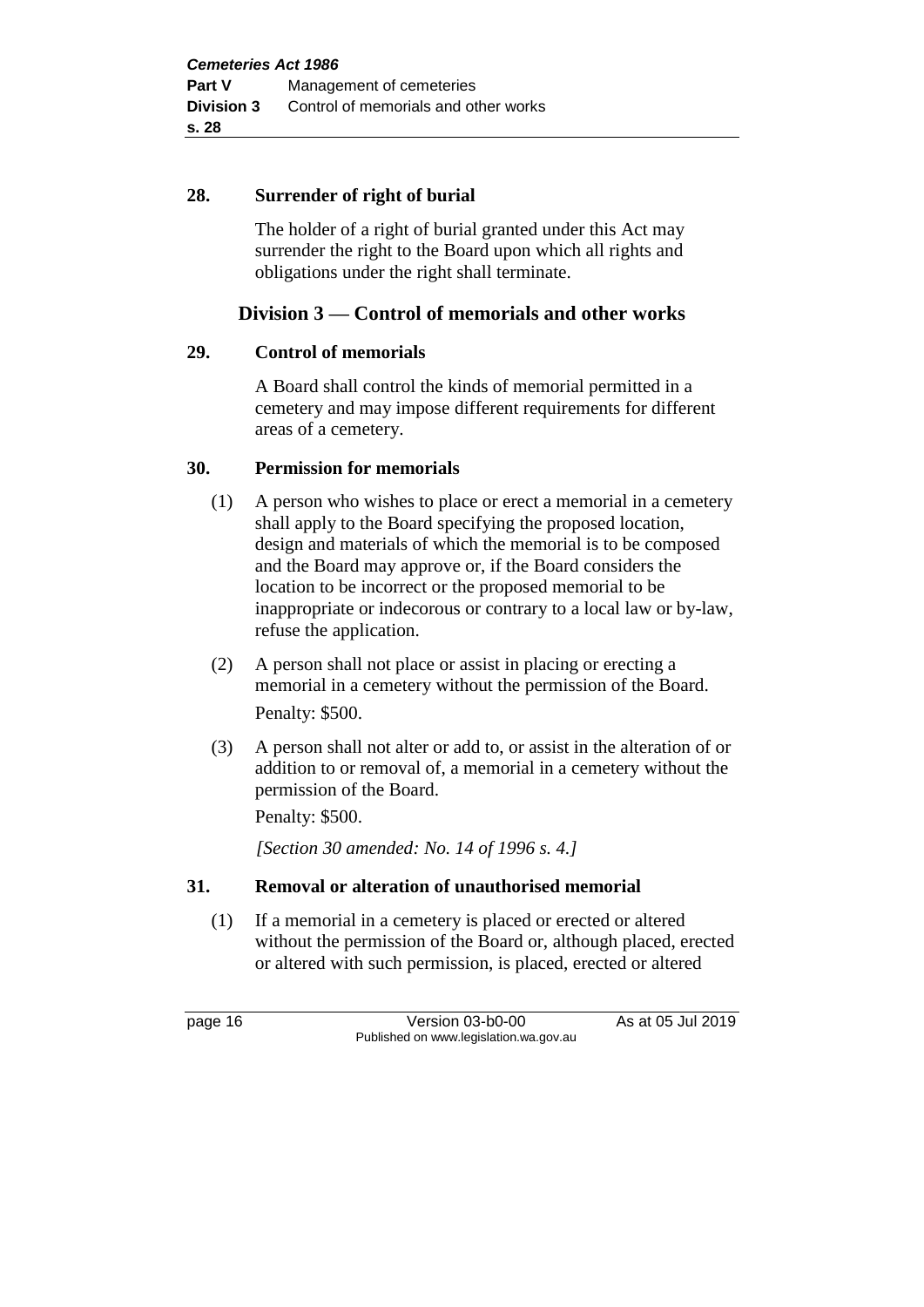contrary to the local laws or by-laws or other requirements or conditions of the permission of the Board, the Board may give a written notice to the holder of the right of burial or other person who has caused the memorial to be so placed, erected or altered requiring that holder or other person within 28 days from receiving the notice to remove the memorial from the cemetery or to alter it in the manner specified in the notice to the satisfaction of the Board.

(2) If the holder of a right of burial or other person to whom a notice is given under subsection (1) refuses to or otherwise fails to comply with the terms of the notice, the Board may remove or alter the memorial and may recover from that holder of a right of burial or other person the costs of the removal or alteration as a debt in a court of competent jurisdiction.

*[Section 31 amended: No. 14 of 1996 s. 4.]* 

# **32. Removal or alteration of memorial in disrepair**

- (1) If a memorial in a cemetery is, in the opinion of the Board, in need of repair or is in such a state of disrepair that repairs are not feasible, the Board may give a written notice to the holder of the relevant right of burial requiring that person within 28 days from receiving the notice to repair the memorial to the satisfaction of the Board or to remove the memorial from the cemetery, as the case may require and as specified in the notice.
- (2) If the holder of a right of burial to whom a notice is given under subsection (1) refuses to or otherwise fails to comply with the terms of the notice, the Board may cause the memorial to be repaired or removed from the cemetery and may recover from that holder of a right of burial the costs of the removal or repair as a debt in a court of competent jurisdiction.

# **33. Preservation of graves etc.**

A Board may preserve graves, memorials and records which are, in the opinion of the Board, of historical significance.

As at 05 Jul 2019 Version 03-b0-00 page 17 Published on www.legislation.wa.gov.au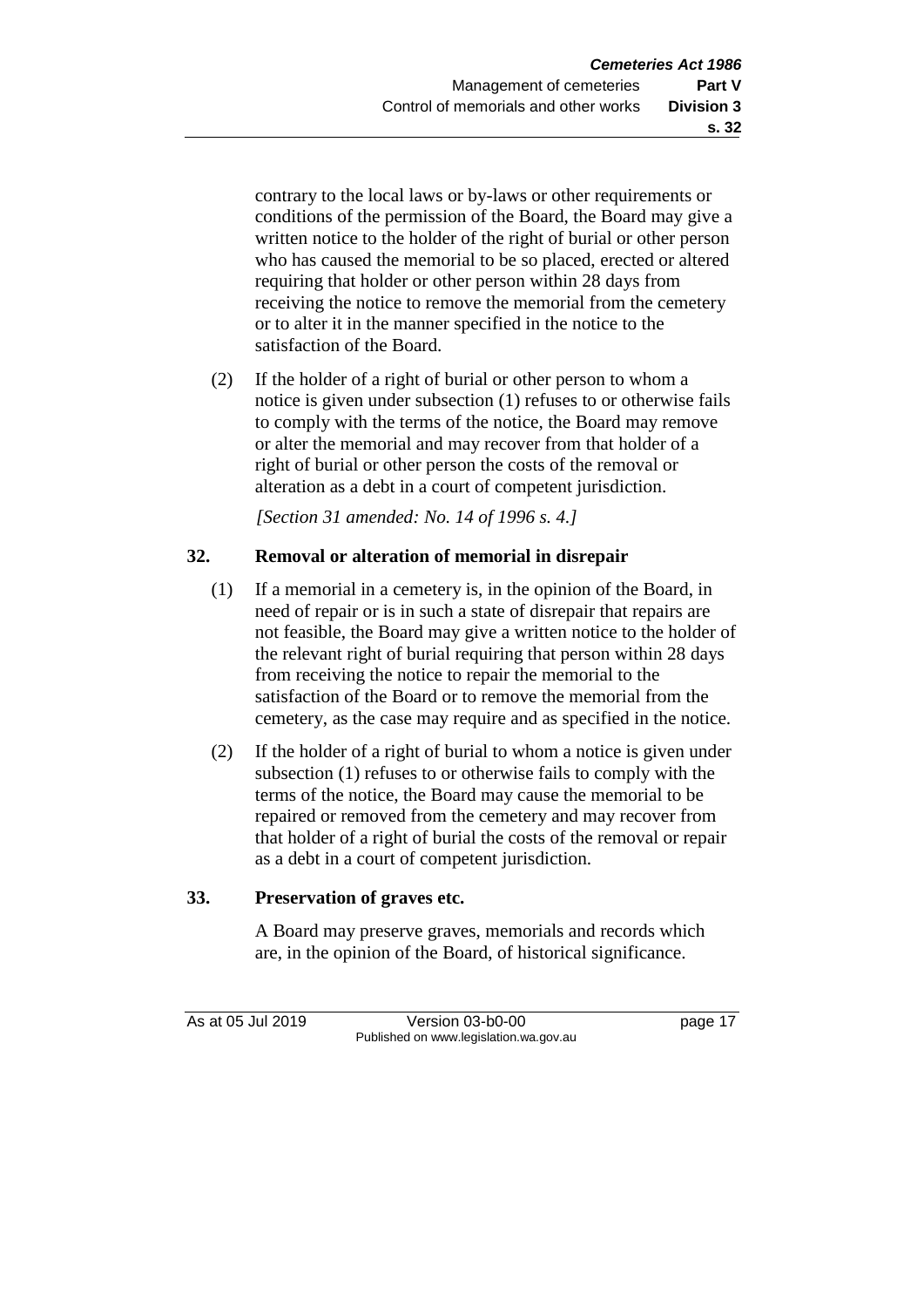# **34. Permission for denominational chapel**

If the members of a religious denomination desire, at their own expense, to build and maintain a chapel in a cemetery and the plans and specifications of the proposed chapel are approved by the Board, the Board may permit the chapel to be built in such part of the cemetery as the Board may determine.

# **Division 4 — Redevelopment schemes**

# **35. Implementation of redevelopment scheme**

- (1) Subject to the prior approval of the Minister, a Board may, in accordance with and subject to this Division, implement a scheme for the redevelopment of a portion of the land within a cemetery which has been used for burials so that the land may be further used for one or more of the purposes of a cemetery provided for by this Act.
- (2) A scheme of the kind referred to in subsection (1) is referred to in this Act as a redevelopment scheme.

# **36. Required action before implementation of redevelopment scheme**

Before a Board implements a redevelopment scheme, the Board shall —

- (a) prepare and make available for public inspection a plan of the redevelopment area showing the development proposed under the redevelopment scheme and indicating all existing burial plots within that area; and
- (b) take all reasonable steps to inform all holders of rights of burial in the redevelopment area of their right to object to the redevelopment scheme; and
- (c) not less than 12 months before the date proposed for the implementation of the redevelopment scheme, cause to be placed in a prominent position in the redevelopment area, a notice of the intention to redevelop the area

page 18 Version 03-b0-00 As at 05 Jul 2019 Published on www.legislation.wa.gov.au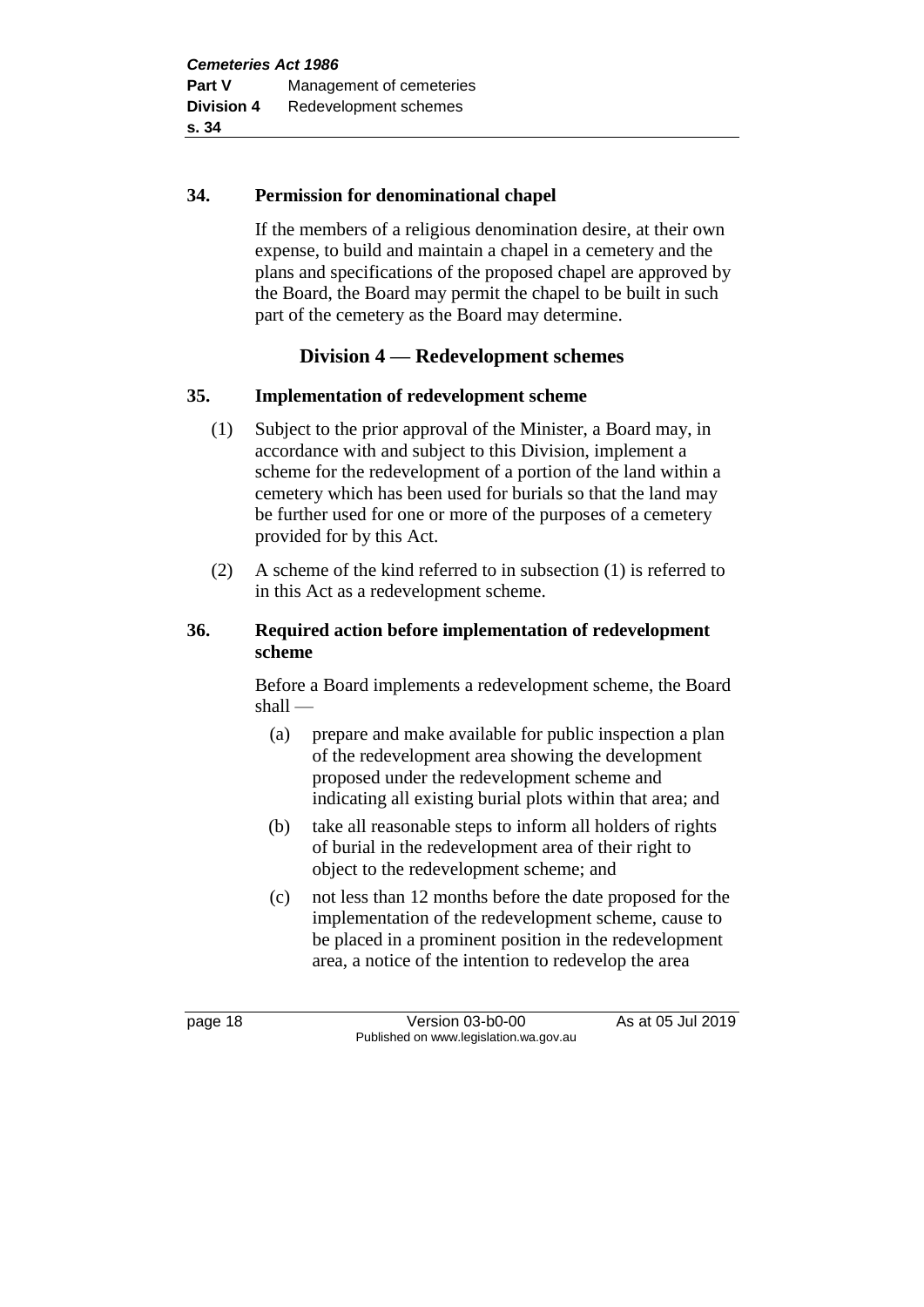containing information as to where the plans of the redevelopment scheme may be inspected and stating that persons may make written submissions to the Board with respect to the redevelopment scheme; and

(d) not less than 3 months before the date proposed for the implementation of the redevelopment scheme, cause to be published at least once in a newspaper circulating in the district served by the cemetery a notice of intention to implement the redevelopment scheme containing information as to where the plans of the redevelopment scheme may be inspected and stating that persons may make written submissions to the Board with respect to the redevelopment scheme.

# **37. Submissions**

- (1) A Board shall give careful consideration to every submission received by the Board with respect to a proposed redevelopment scheme.
- (2) A Board shall not proceed under a redevelopment scheme with the redevelopment of a specified area that is subject to a right of burial during the unexpired period of the right if the holder of the right objects.
- (3) A Board may take into consideration any submissions with respect to the proposed redevelopment scheme received from any person and may modify the scheme accordingly.
- (4) A Board shall forward a proposed redevelopment scheme and all submissions made thereon to the Board together with modifications to the scheme proposed by the Board (if any) to the Minister and the Minister may —
	- (a) approve the redevelopment scheme; or
	- (b) approve the redevelopment scheme with such modifications as are directed by the Minister; or
	- (c) reject the redevelopment.

As at 05 Jul 2019 Version 03-b0-00 page 19 Published on www.legislation.wa.gov.au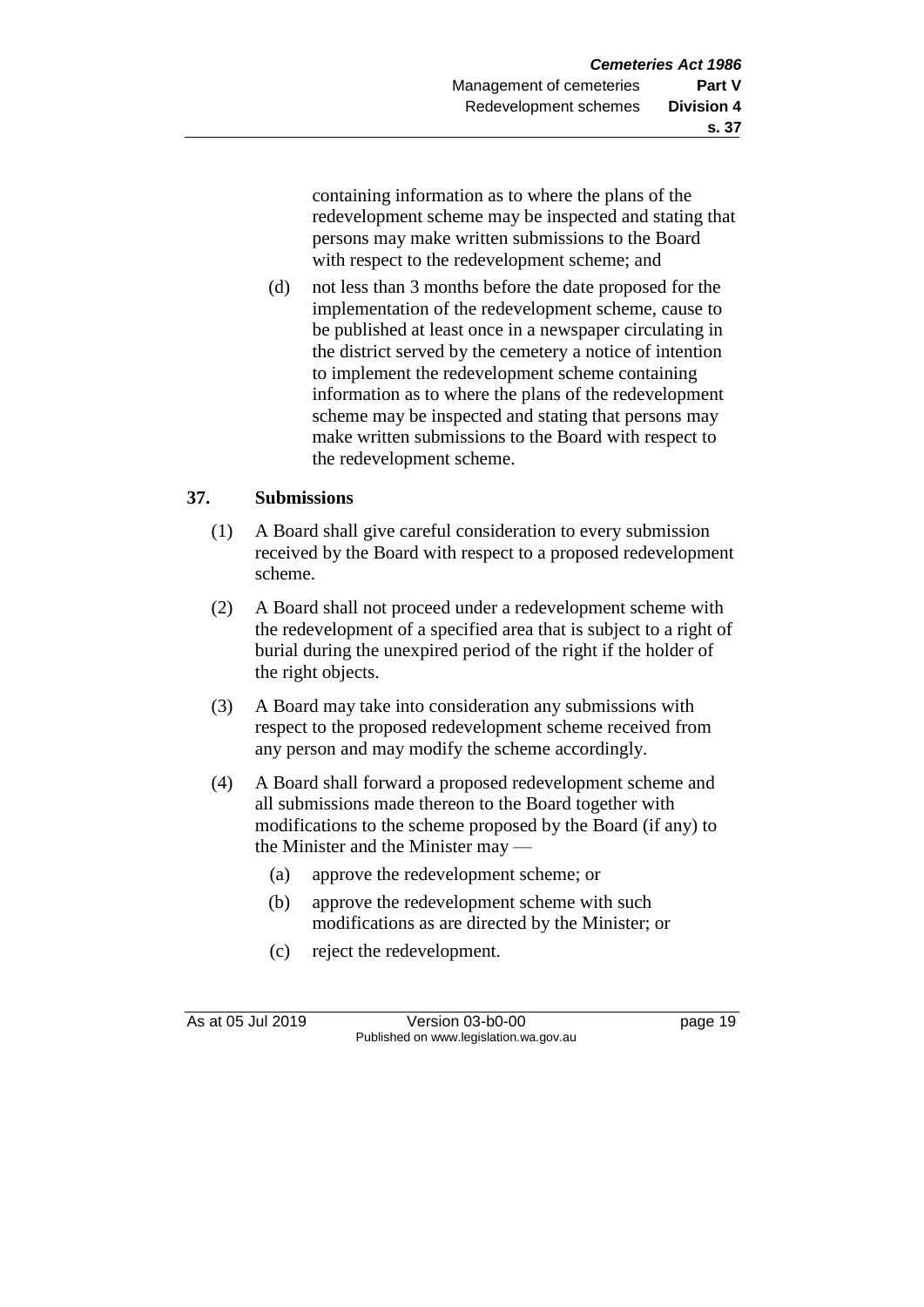# **38. Register concerning redevelopment area**

- (1) Before a Board implements a redevelopment scheme, the Board shall prepare a register of all burials within the redevelopment area, including details of the names and descriptions of the deceased persons and the location of the burial in every case and the details of all legible inscriptions on memorials and their location in the redevelopment area.
- (2) A register prepared under subsection (1) shall be kept by the Board with the registers required to be kept under Division 5.

# **39. Memorials in redevelopment area**

Where a Board redevelops a portion of the land within a cemetery the Board shall erect a memorial showing the names and such other details as the Board considers appropriate of deceased persons buried in the redevelopment area.

*[Section 39 amended: No. 8 of 2009 s. 27.]*

# **Division 5 — Registers**

# **40. Board to maintain registers and plans**

- (1) A Board shall establish and maintain
	- (a) a register containing details of all burials in the cemetery, including details of the names and descriptions of the deceased persons and details of the location of the burial in every case; and
	- (b) a register of all grants of right of burial in the cemetery, including details of the assignments or bequests of grants.
- (2) A Board shall keep and maintain plans showing the location of all burials registered under subsection (1).
- (3) A register maintained under this Act may be kept or prepared
	- (a) by making entries in or on a bound or loose-leaf book; or

page 20 Version 03-b0-00 As at 05 Jul 2019 Published on www.legislation.wa.gov.au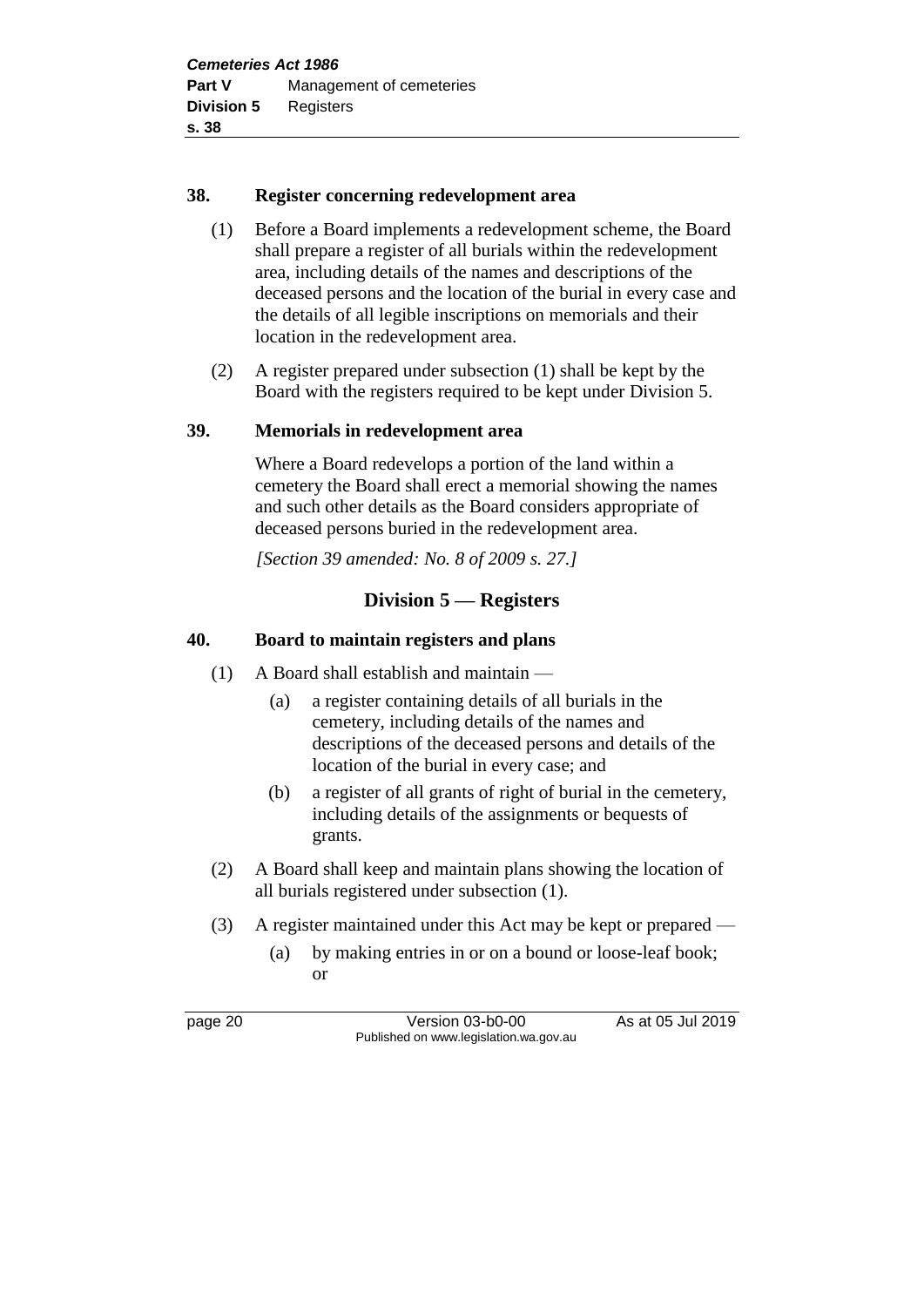(b) by recording or storing the particulars required by this Act to be entered in the register by means of a mechanical, electronic or other device, but so that the particulars so recorded or stored will remain in the form in which they were originally recorded or stored and will be capable of being reproduced in written form in the English language.

# **41. Registers available for inspection**

- (1) A Board shall make all registers kept under this Act available for inspection by members of the public at times and places set by the Board and shall on request make available copies of extracts from any register.
- (2) A Board may charge a fee for the inspection of a register or for providing an extract from or certified copy of an extract from a register.

# **42. Register to be evidence of burials**

A register of burials maintained by a Board in accordance with this Act and every document purporting to be a copy of an extract from such a register and to be certified as a true copy of an extract by or on behalf of a Board shall be admissible in evidence in any court or before any person acting judicially and shall be evidence of a burial referred to in the register or copy.

As at 05 Jul 2019 Version 03-b0-00 page 21 Published on www.legislation.wa.gov.au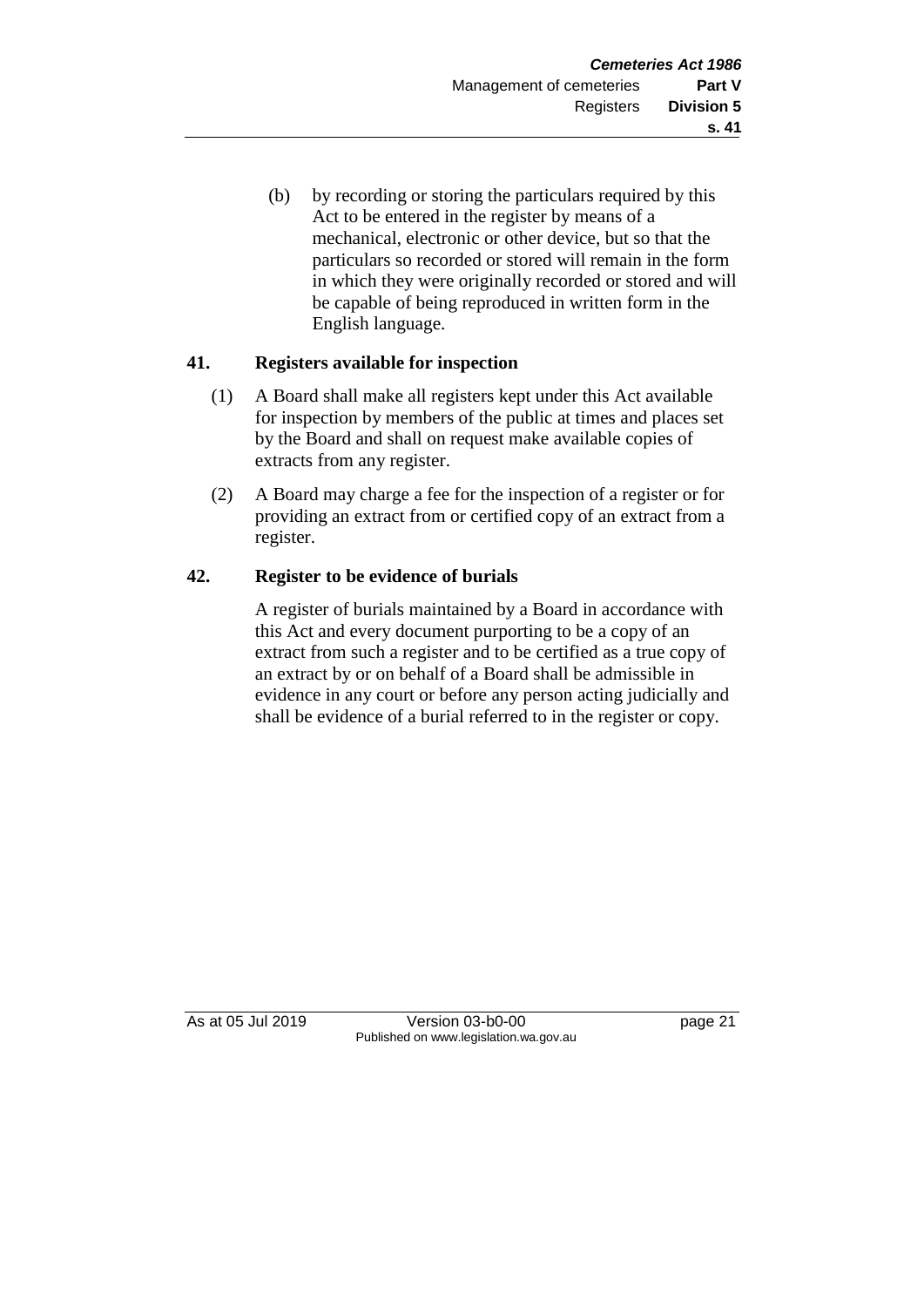**s. 43**

# **Part VI — Management of closed cemeteries**

# **43. Vesting control of closed cemetery**

- (1) The Governor may, by order published in the *Gazette*, vest the care, control and management of a cemetery closed under the *Cemeteries Act 1897* or this Act, in a Board or other person.
- (2) Every closed cemetery the care, control and management of which is vested in a Board under subsection (1) shall be deemed to be a cemetery for the purposes of this Act, but no burial may be permitted in the cemetery except in accordance with section 4(2) or with the written approval of the Minister under section 12.

page 22 Version 03-b0-00 As at 05 Jul 2019 Published on www.legislation.wa.gov.au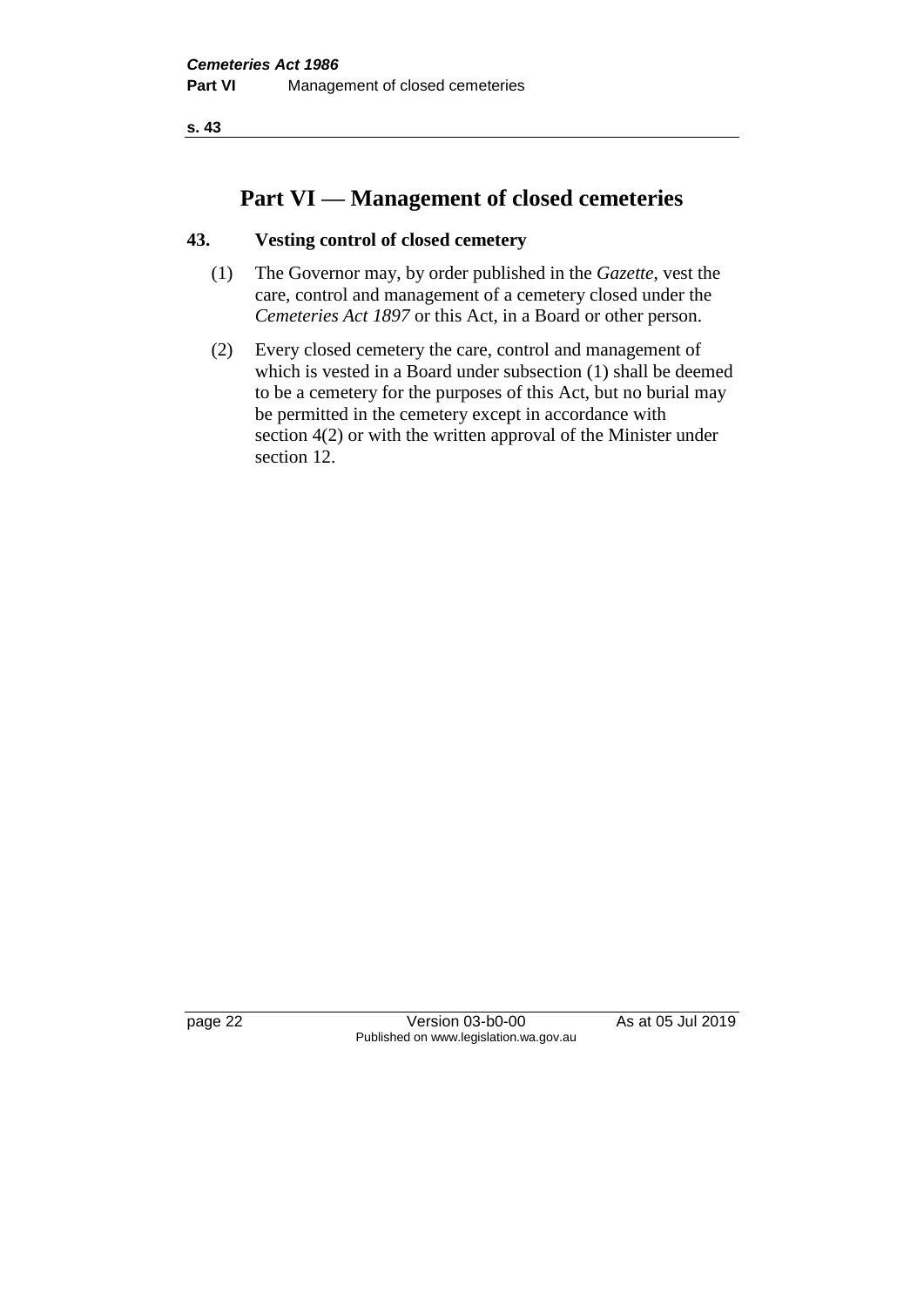# **Part VII — Financial provisions**

# **44. Application**

- (1) Sections 46, 48, 51 and 52 do not apply to a Board which is a statutory authority for the purposes of the *Financial Management Act 2006* and the *Auditor General Act 2006*.
- (2) The provisions of the *Financial Management Act 2006* and the *Auditor General Act 2006* regulating the financial administration, audit and reporting of statutory authorities apply to and in respect of a Board which is a statutory authority for the purposes of those Acts.
- (3) Notwithstanding section 6, the functions conferred or imposed on Boards by sections 46, 48, 49, 51 and 52 do not apply with respect to a local government in which the care, control and management of a cemetery is vested under section 5.

*[Section 44 amended: No. 14 of 1996 s. 4; No. 77 of 2006 Sch. 1 cl. 22.]* 

### **45. Funds of Board**

The funds available to a Board to enable it to perform its functions under this Act are —

- (a) moneys from time to time appropriated by Parliament for that purpose; and
- (b) moneys received by a Board by way of fees or charges; and
- (c) moneys borrowed by a Board under this Act; and
- (d) moneys otherwise paid to or made available to a Board.

### **46. Establishment of accounts**

A Board shall —

- (a) do all things necessary to ensure that
	- (i) all moneys received are properly brought to account; and

As at 05 Jul 2019 Version 03-b0-00 Page 23 Published on www.legislation.wa.gov.au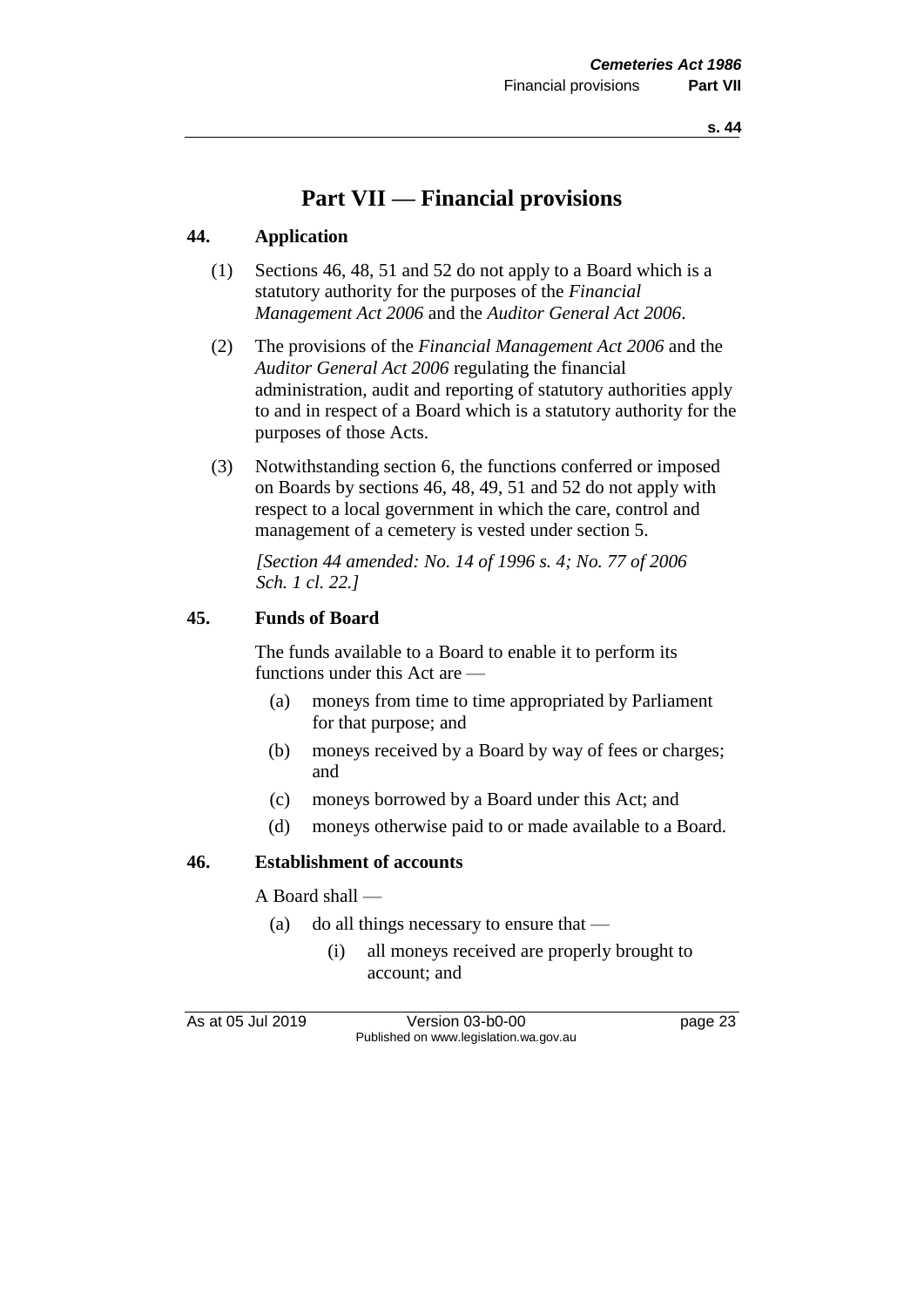(ii) all payments by the Board are correctly made and properly authorised; and

(iii) adequate control is maintained over the assets of or in the custody of the Board and over the incurring of liabilities by it;

and

(b) cause to be kept proper accounts and records of its transactions and affairs in such manner as the Minister may from time to time direct.

### **47. Authorised expenditure**

A Board may authorise funds to be expended for the performance of any of the functions of the Board under this Act or any other purpose approved by the Minister.

#### **48. Estimates**

If the Minister so directs, a Board shall cause annual estimates of its financial operations in respect of the performance of its functions under this Act to be —

- (a) prepared under such headings and in such manner as the Minister directs; and
- (b) submitted to the Minister not later than a date specified by the Minister.

### **49. Borrowing**

A Board may borrow money for the performance of its functions under this Act by —

- (a) obtaining advances from a bank on overdraft or on security of any of the Board's property, including fees or charges; or
- (b) the issue of any securities approved by the Treasurer.

### **50. Banking and investment**

(1) A Board may open and operate bank accounts.

page 24 Version 03-b0-00 As at 05 Jul 2019 Published on www.legislation.wa.gov.au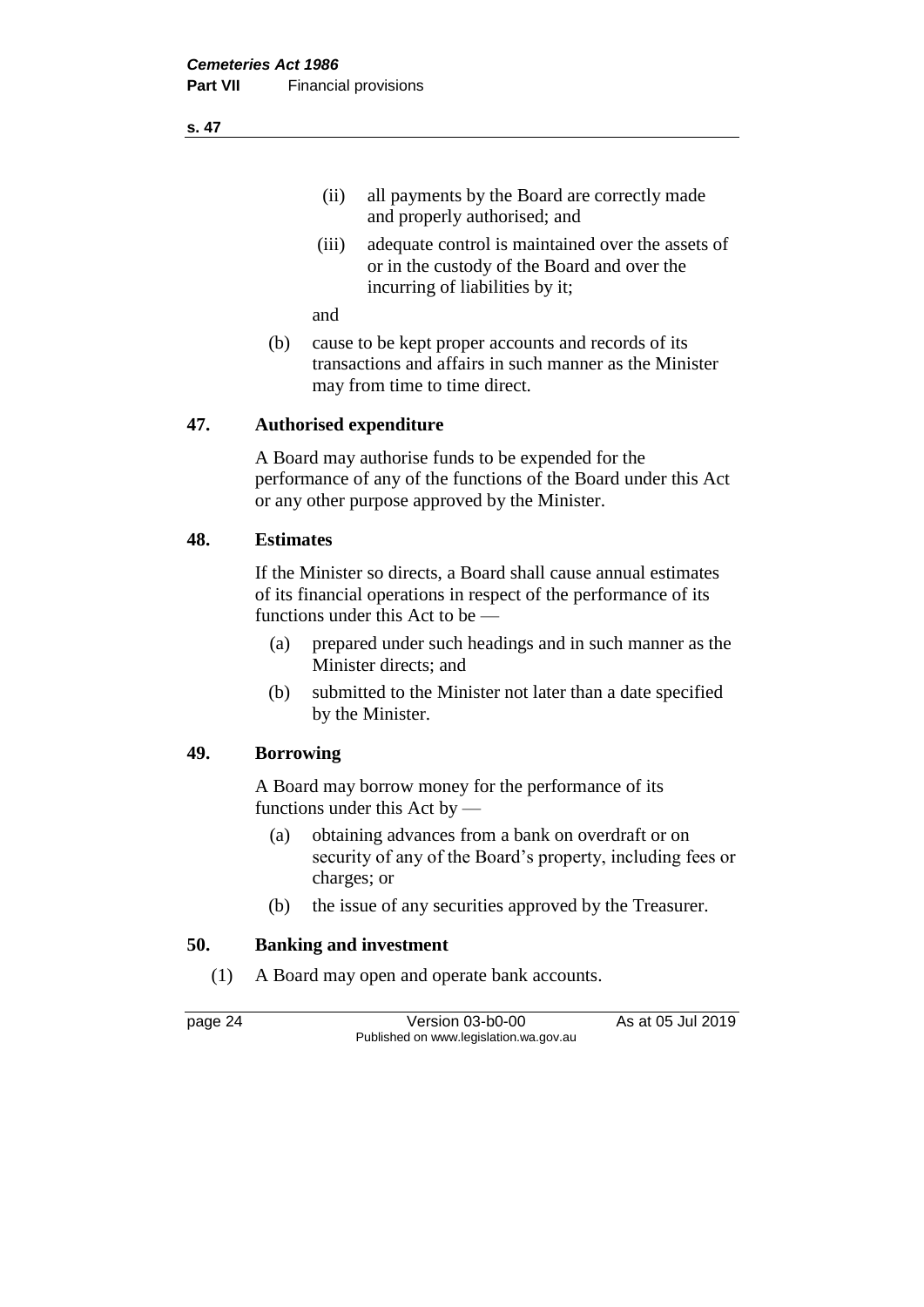(2) A Board may invest any moneys held by it as trust funds may be invested under Part III of the *Trustees Act 1962*.

*[Section 50 amended: No. 1 of 1997 s. 18.]* 

# **51. Financial statements**

- (1) A Board shall cause to be prepared in respect of each financial year ending on 30 June financial statements, in such form as the Minister may from time to time approve, comprising —
	- (a) a statement of financial transactions of the Board for the financial year; and
	- (b) a statement of the financial position of the Board at the end of the financial year; and
	- (c) such financial statements other than those referred to in paragraphs (a) and (b) as the Minister from time to time directs,

and shall forthwith submit those financial statements to the Auditor General for audit and to the Minister.

- (2) The financial statements referred to in subsection (1) shall
	- (a) present fairly the financial transactions of the Board for the financial year to which they relate; and
	- (b) present fairly the financial position of the Board at the end of the financial year.

# **52. Audit**

On receiving the financial statements submitted to him under section 51, the Auditor General shall examine and audit the accounts and records of the financial transactions of the Board and shall —

(a) forthwith draw the attention of the Minister and the Board to any irregularity disclosed by that audit that is in the opinion of the Auditor General, of sufficient importance to justify him so doing; and

As at 05 Jul 2019 Version 03-b0-00 page 25 Published on www.legislation.wa.gov.au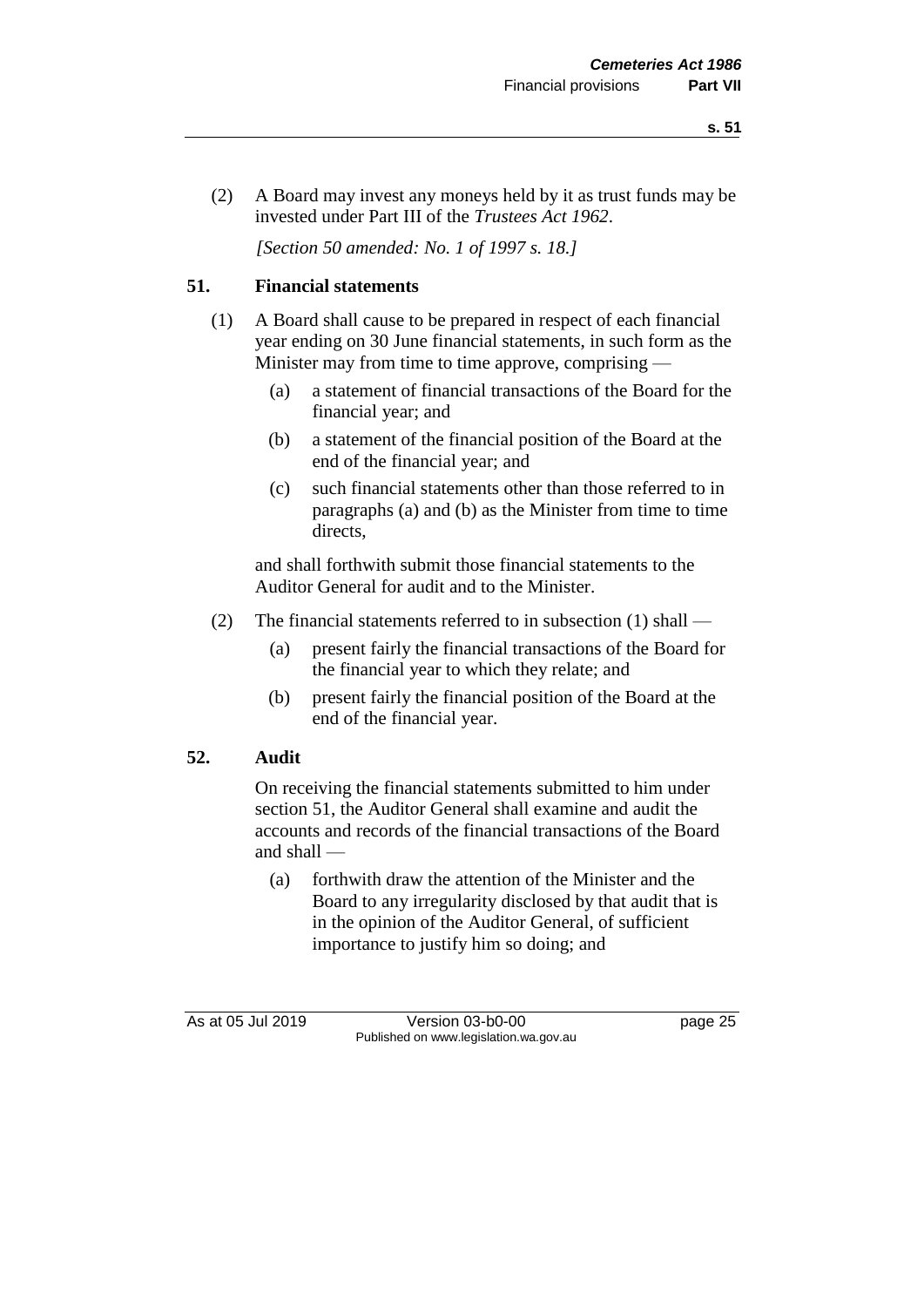- (b) report to the Minister and to the Board on
	- (i) whether or not in his opinion the financial statements are based on proper accounts and records; and
	- (ii) whether or not in his opinion the financial statements are properly drawn up in accordance with the relevant generally accepted accounting standards so as to present fairly the financial transactions of the Board for the period under review and the financial position at the end of that period; and
	- (iii) whether or not in his opinion the controls exercised by the Board are adequate to provide reasonable assurance that the receipt, expenditure and investment of moneys and the acquisition and disposal of assets have been lawful and proper; and
	- (iv) such other matters arising out of the financial statements as the Auditor General considers should be reported.

# **53. Fees and charges**

- (1) A Board may by resolution set fees and charges for any of the following purposes —
	- (a) issuing a funeral director's licence; and
	- (b) issuing a single funeral permit; and
	- (c) digging or opening a grave; and
	- (d) a grant or renewal of a grant of a right of burial; and
	- (e) permission to erect new or additional memorials and for supervising such work; and
	- (f) cremation; and
	- (g) conducting a funeral; and

page 26 Version 03-b0-00 As at 05 Jul 2019 Published on www.legislation.wa.gov.au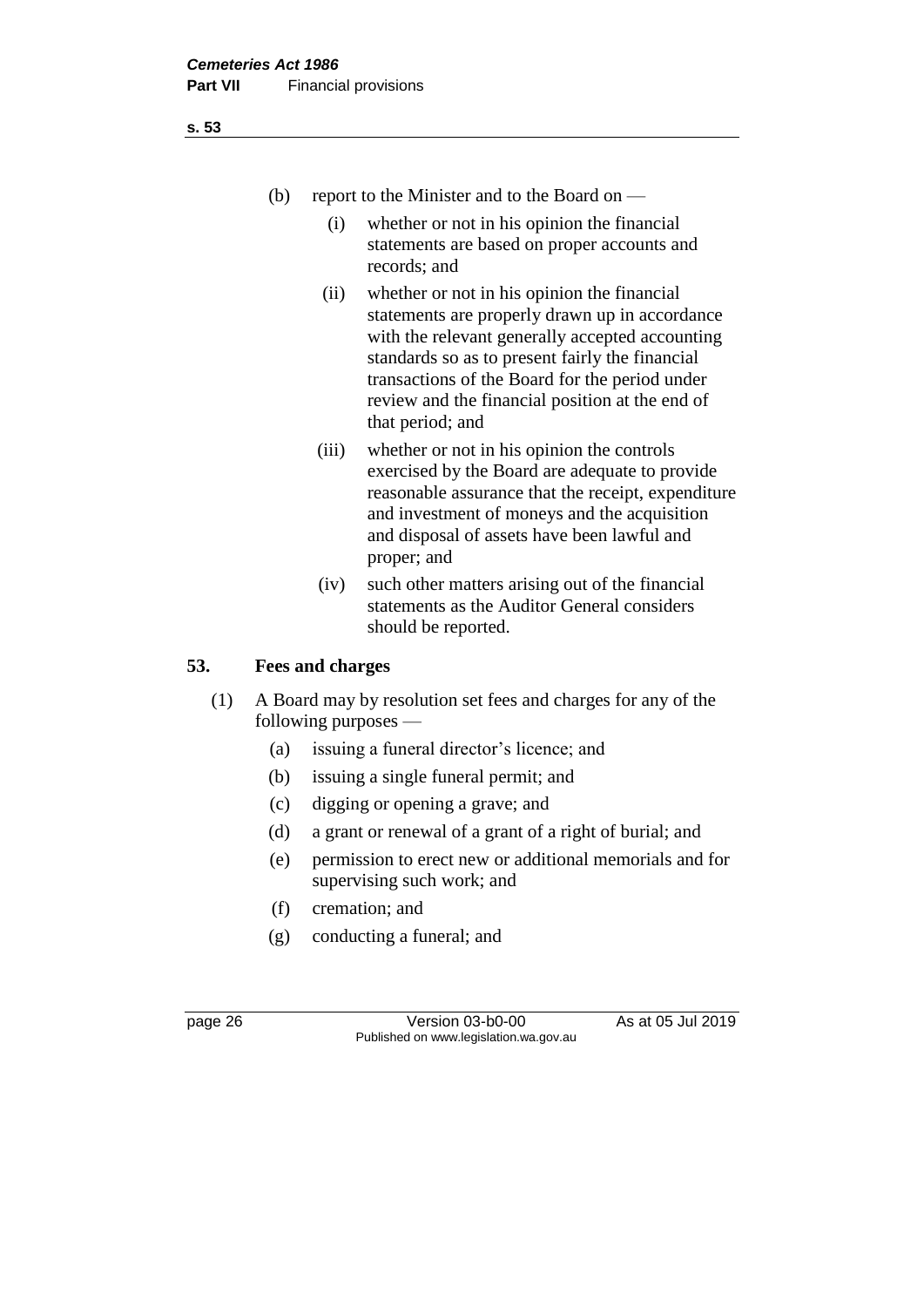- (h) inspection of registers and issue of extracts or certified copies therefrom; and
- (i) registration of the assignment or bequest of a right of burial; and
- (j) exhumation; and
- (k) maintenance of graves; and
- (l) extraordinary services provided for funerals; and
- (m) disposal of ashes; and
- (n) the provision of memorials; and
- (o) any other purpose necessary for the effective administration of this Act.
- (2) A fee or charge set by a resolution under subsection (1) shall not come into effect until not less than 14 days' notice of the fee or charge has been given in the *Gazette*.
- (3) Fees and charges set under this section shall be payable to the Board and recoverable as a debt in a court of competent jurisdiction.
- (4) The Minister may, by order published in the *Gazette*, amend or revoke a fee or charge set by a Board under this section if the Minister considers the fee or charge to be unreasonable.

As at 05 Jul 2019 Version 03-b0-00 page 27 Published on www.legislation.wa.gov.au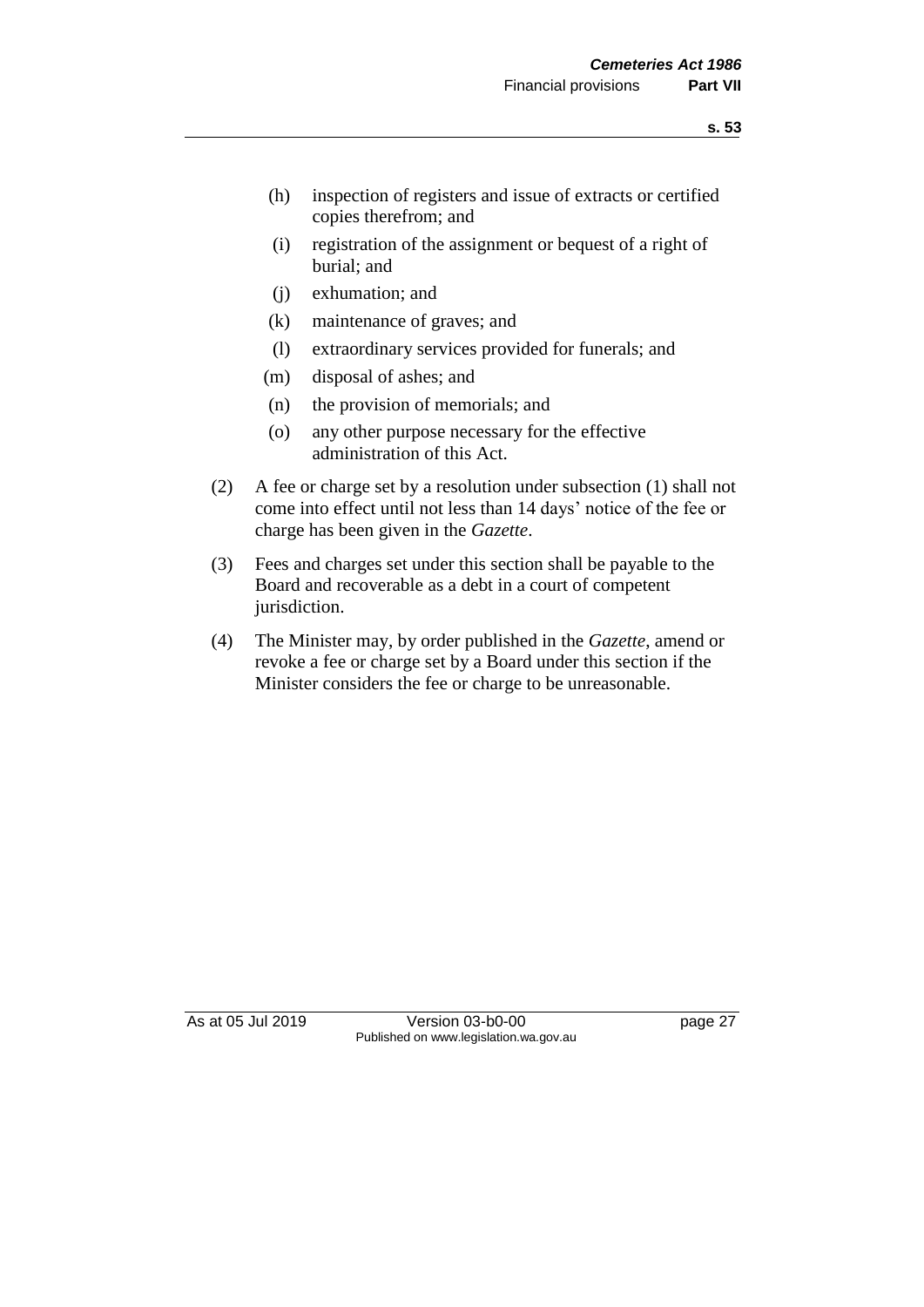# **Part VIII — Local laws, by-laws and regulations**

*[Heading amended: No. 14 of 1996 s. 4; No. 57 of 1997 s. 29(1).]* 

# **54. Procedure for local laws and by-laws**

- (1) A Board that is a local government may make local laws in accordance with subdivision 2 of Division 2 of Part 3 of the *Local Government Act 1995* for the purposes specified in section 55.
- (2) A Board that is not a local government may make by-laws for the purposes specified in section 55 and is to make them in accordance with subdivision 2 of Division 2 of Part 3 of the *Local Government Act 1995* as if the Board was a local government making local laws.

*[Section 54 inserted: No. 14 of 1996 s. 4.]* 

# **55. Local laws and by-laws**

- (1) A Board may make local laws or by-laws, as the case may be, that are necessary or convenient for the purposes of this Act and in particular for any of the following purposes —
	- (a) prescribing types of memorials permitted in different areas of a cemetery; and
	- (b) prescribing the location, dimensions and preparation of graves; and
	- (c) prescribing specifications and materials for memorials; and
	- (d) prescribing specifications and materials for coffins for burials and cremations; and
	- (e) prescribing methods for the disposal of ashes of cremated bodies in a cemetery; and
	- (f) prescribing requirements for the burial and covering of coffins; and

page 28 Version 03-b0-00 As at 05 Jul 2019 Published on www.legislation.wa.gov.au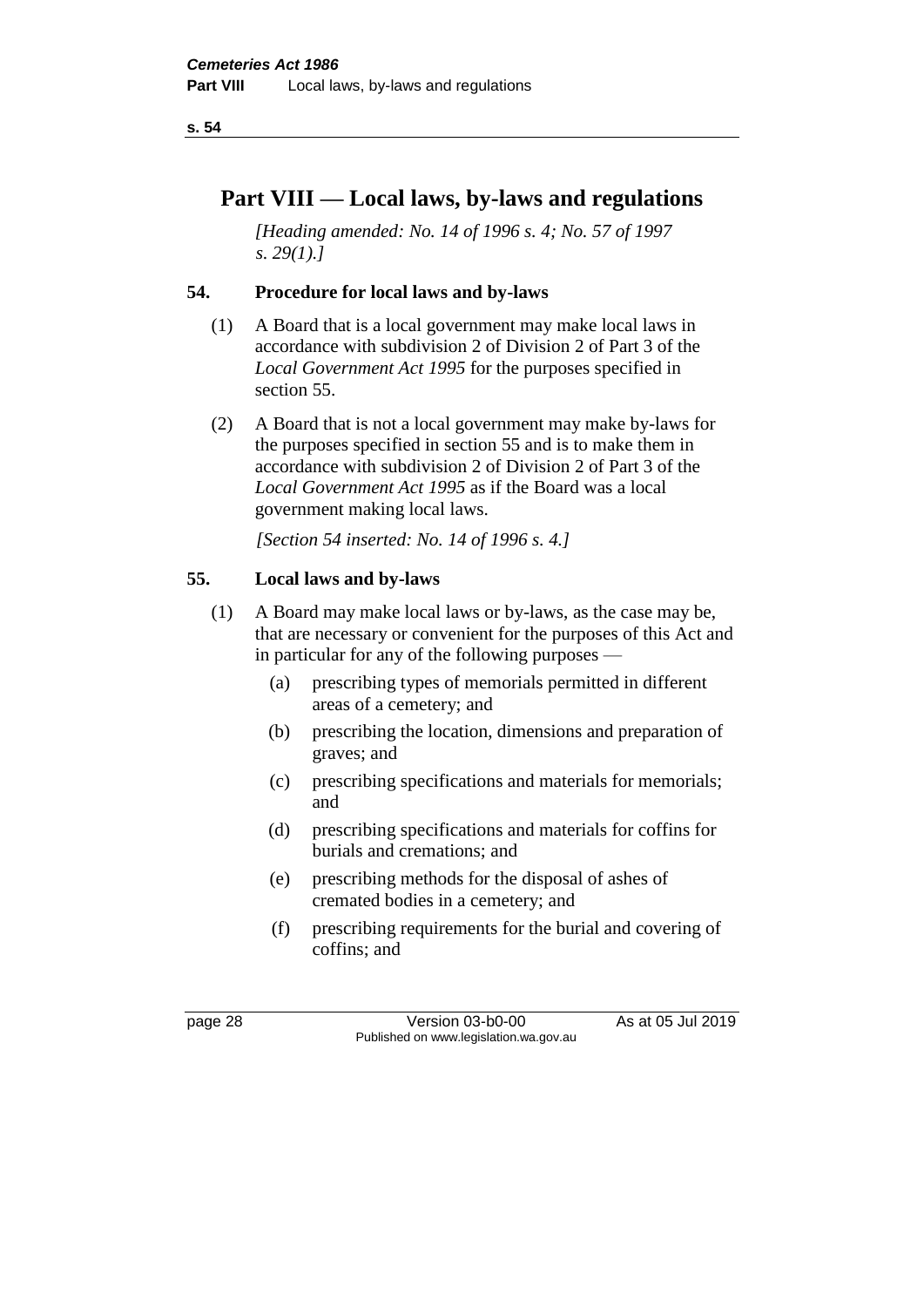- (g) for the protection of memorials and the land and property of a Board; and
- (h) regulating the grant of rights of burial; and
- (i) regulating the maintenance of areas for burials and empowering a Board to enter into an agreement with the holder of a right of burial for the maintenance of an area at the expense of such holder; and
- (j) regulating, subject to the provisions of the *Cremation Act 1929*, the operation of any crematorium used by a Board; and
- (k) convening and regulating meetings of a Board; and
- (l) for the conduct of funerals, including the conduct of funerals by a Board; and
- (m) prescribing the procedures of a Board with respect to applications for and issue of licences, permits and permissions; and
- (n) regulating the entry to and use of vehicles in a cemetery; and
- (o) regulating the manner of payment and the receipt of fees and charges; and
- (p) providing that contravention of a local law or by-law constitutes an offence and providing for penalties not exceeding a fine of \$500 and if the offence is a continuing one to a further fine not exceeding \$20 for every day or part of a day during which the offence has continued; and
- (q) prescribing offences for the purposes of sections 63 and 64 by setting out the offences or by reference to the provisions contravention of which constitutes the offences and in respect of each such offence prescribing the modified penalty, or different modified penalties according to the circumstances by which the offence is attended, applicable if the offence is dealt with under

As at 05 Jul 2019 Version 03-b0-00 page 29 Published on www.legislation.wa.gov.au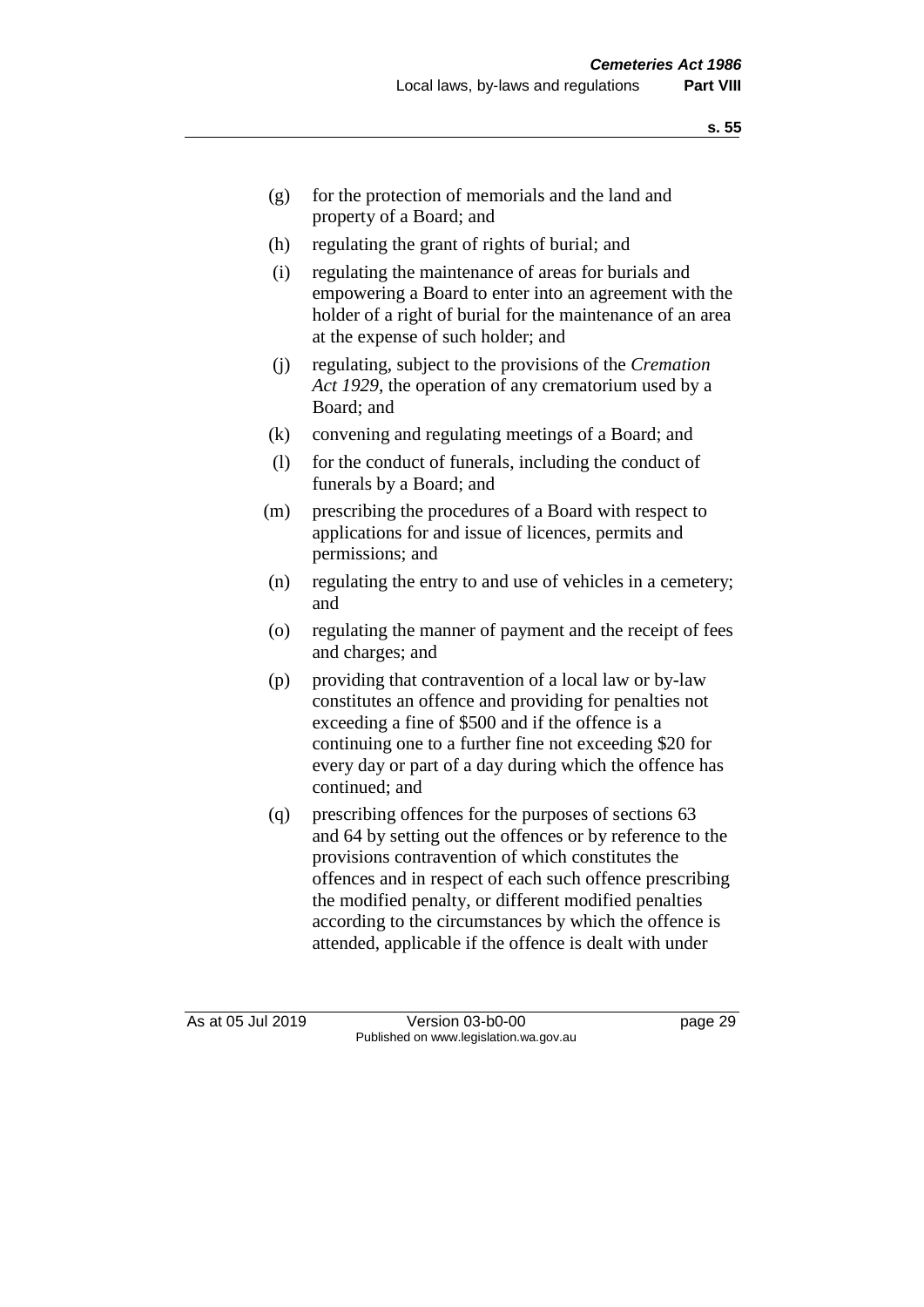#### **s. 56**

those sections, but so that no such modified penalty exceeds \$50; and

(r) generally for the doing of all such acts and things as are or may be necessary or convenient for the effective administration of a cemetery.

*[Section 55 amended: No. 14 of 1996 s. 4; No. 57 of 1997 s. 29(2).]* 

# **56. Model local laws**

- (1) The Governor may cause to be prepared and published in the *Gazette* model local laws the provisions of which a local law or by-law made under this Act may adopt by reference, with or without modification.
- (2) Model local laws have no effect except to the extent that they are adopted.
- (3) The Governor may, by notice published in the *Gazette*, amend a model local law published under this section.
- (4) An amendment to a model local law does not affect any local law or by-law that adopted the model local law before the amendment but the amendment may be adopted by a further local law or by-law.

*[Section 56 inserted: No. 14 of 1996 s. 4.]* 

### **56A. Governor may amend or repeal local laws or by-laws**

- (1) The Governor may make a local law to amend the text of, or repeal, a local law or by-law.
- (2) Subsection (1) does not include the power to amend a local law or by-law to include in it a provision that bears no reasonable relationship to the local law or by-law as in force before the amendment.
- (3) The Minister is to give a Board notice in writing of any local law that the Governor makes to amend the text of, or repeal, any of the Board's local laws or by-laws.

page 30 Version 03-b0-00 As at 05 Jul 2019 Published on www.legislation.wa.gov.au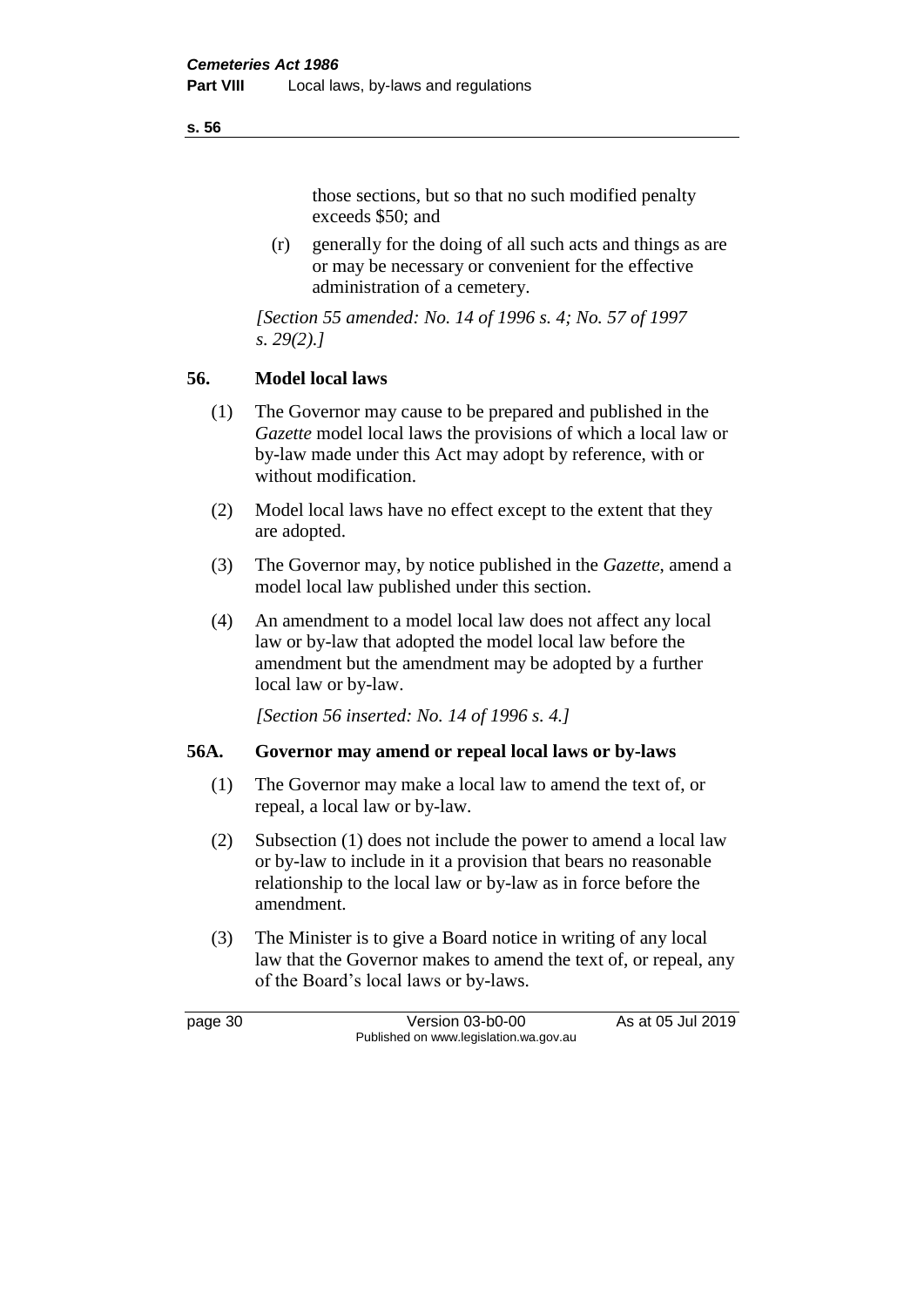- (4) A local law made under this section is to be taken, for all purposes, to be a local law or by-law made by the Board which made the local law or by-law that is amended or repealed.
- (5) Section 3.17 of the *Local Government Act 1995* does not apply in relation to local laws made under this Act.

*[Section 56A inserted: No. 14 of 1996 s. 4.]* 

# **57. Regulations**

The Governor may make regulations prescribing all matters that are necessary or convenient to be prescribed for giving effect to the purposes of this Act.

As at 05 Jul 2019 Version 03-b0-00 page 31 Published on www.legislation.wa.gov.au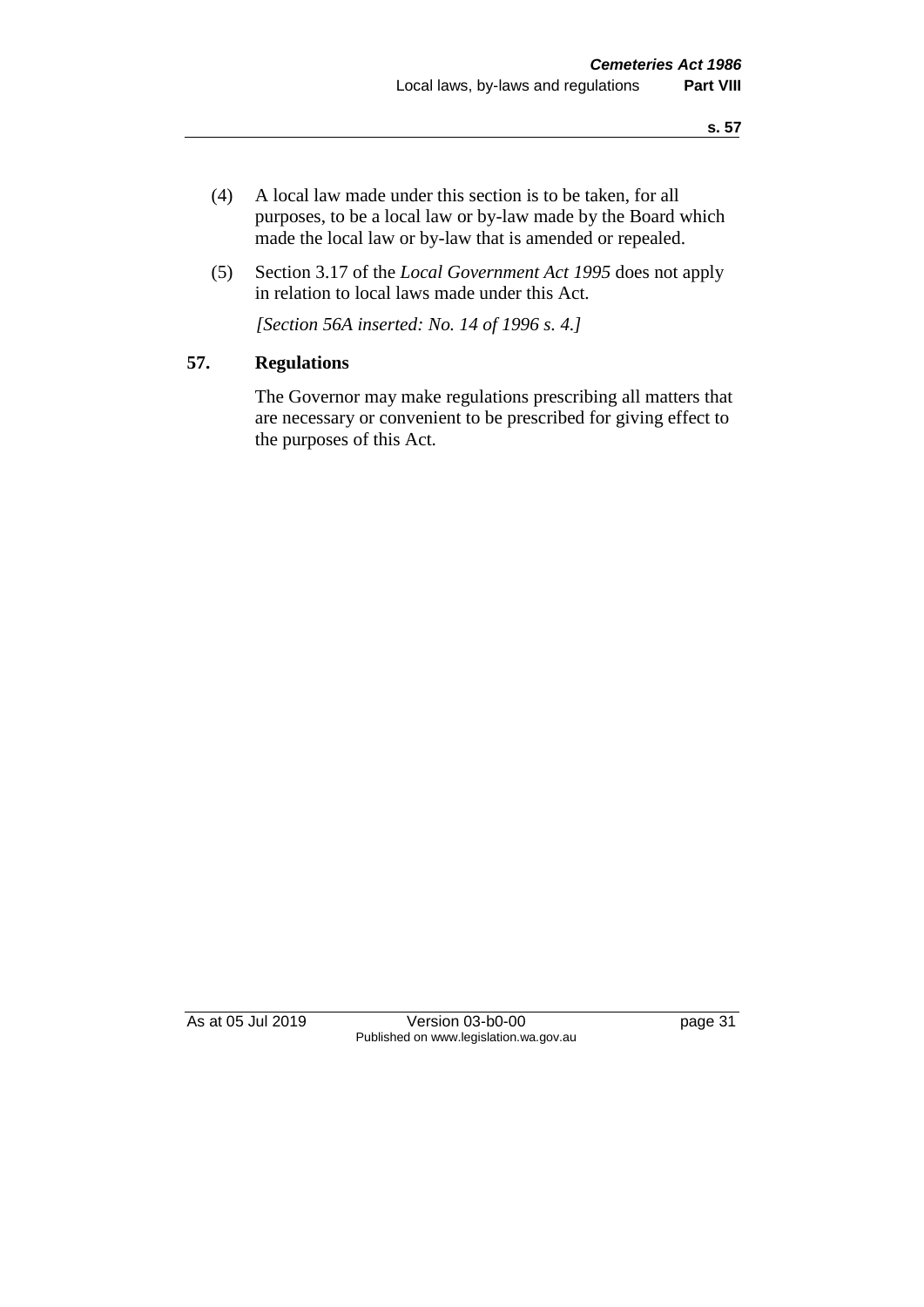**s. 58**

# **Part IX — Miscellaneous**

# **58. Minister may order exhumation**

The Minister may in writing order the exhumation of a body and the re-burial or disposal of the ashes after cremation of the body in accordance with this Act and may further order how and by whom the costs of the exhumation, re-burial or disposal shall be met.

# **59. Board may authorise exhumation and re-burial**

A Board may in writing authorise the exhumation of a body buried in the cemetery and the re-burial or disposal of the ashes after cremation of the body in that cemetery.

# **60. Power to lease or take a lease of land or buildings**

For any of the purposes of this Act, a Board may let or lease land or all or part of any building and may acquire a tenancy or lease of land or all or part of any building.

# **61. Provision of housing**

A Board may —

- (a) erect, purchase, take on lease or tenancy or otherwise acquire land, houses or other dwelling units for the accommodation of employees of the Board; and
- (b) require employees to pay a rental for the occupation of accommodation and deduct amounts of rental from the remuneration payable to employees; and
- (c) sell or otherwise dispose of land, houses or dwelling units no longer required for providing accommodation for employees.

# **62. Wilful damage to memorials etc.**

A person who wilfully and unlawfully destroys or damages any memorial or any property in a cemetery commits an offence.

Penalty: \$1 000.

*[Section 62 amended: No. 50 of 2003 s. 43(2).]*

page 32 Version 03-b0-00 As at 05 Jul 2019 Published on www.legislation.wa.gov.au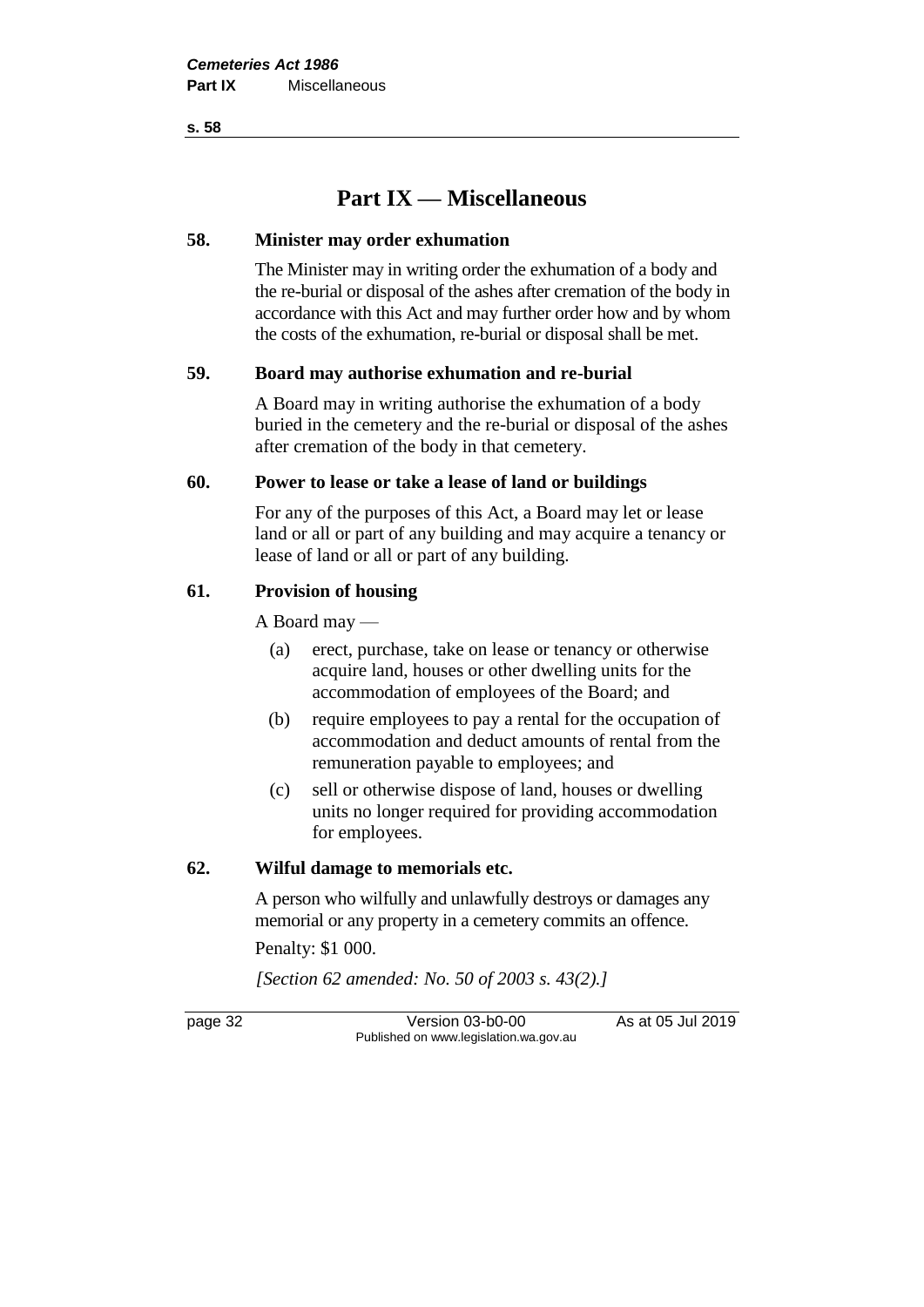# **63. Infringement notice**

- (1) An authorised person who has reason to believe that a person has committed an offence against a local law or by-law with respect to a cemetery that is prescribed to be an offence that may be dealt with under this section may, at or within 30 days after the time the offence is believed to have been committed, give to that person a notice in the prescribed form informing him that if he does not wish to be prosecuted for the alleged offence in a court he may, within 21 days after the giving of the notice, pay to a person specified in the notice, not being the person giving the notice, the amount of money specified in the notice as being the modified penalty for that offence.
- (2) A person given an infringement notice may decline to be dealt with under this section and, if the modified penalty is not paid within the period specified in the notice, or within such further time as may, whether before or after the expiry of that period, be allowed by a prescribed person, the person given the notice is deemed to have declined to be dealt with under this section.
- (3) An infringement notice may, whether or not the modified penalty has been paid, be withdrawn, at any time within 28 days after the giving of the notice, by the sending of a notice, in the prescribed form, signed by a prescribed person, to the alleged offender advising the alleged offender that the infringement notice has been withdrawn, and, in that event, the amount of any modified penalty that has been paid shall be refunded.
- (4) Where a modified penalty has been paid pursuant to an infringement notice and the notice has not been withdrawn as provided by subsection (3) proceedings shall not be brought against any person with respect to the offence alleged in the notice.

*[Section 63 amended: No. 14 of 1996 s. 4; No. 84 of 2004 s. 80.]* 

As at 05 Jul 2019 Version 03-b0-00 page 33 Published on www.legislation.wa.gov.au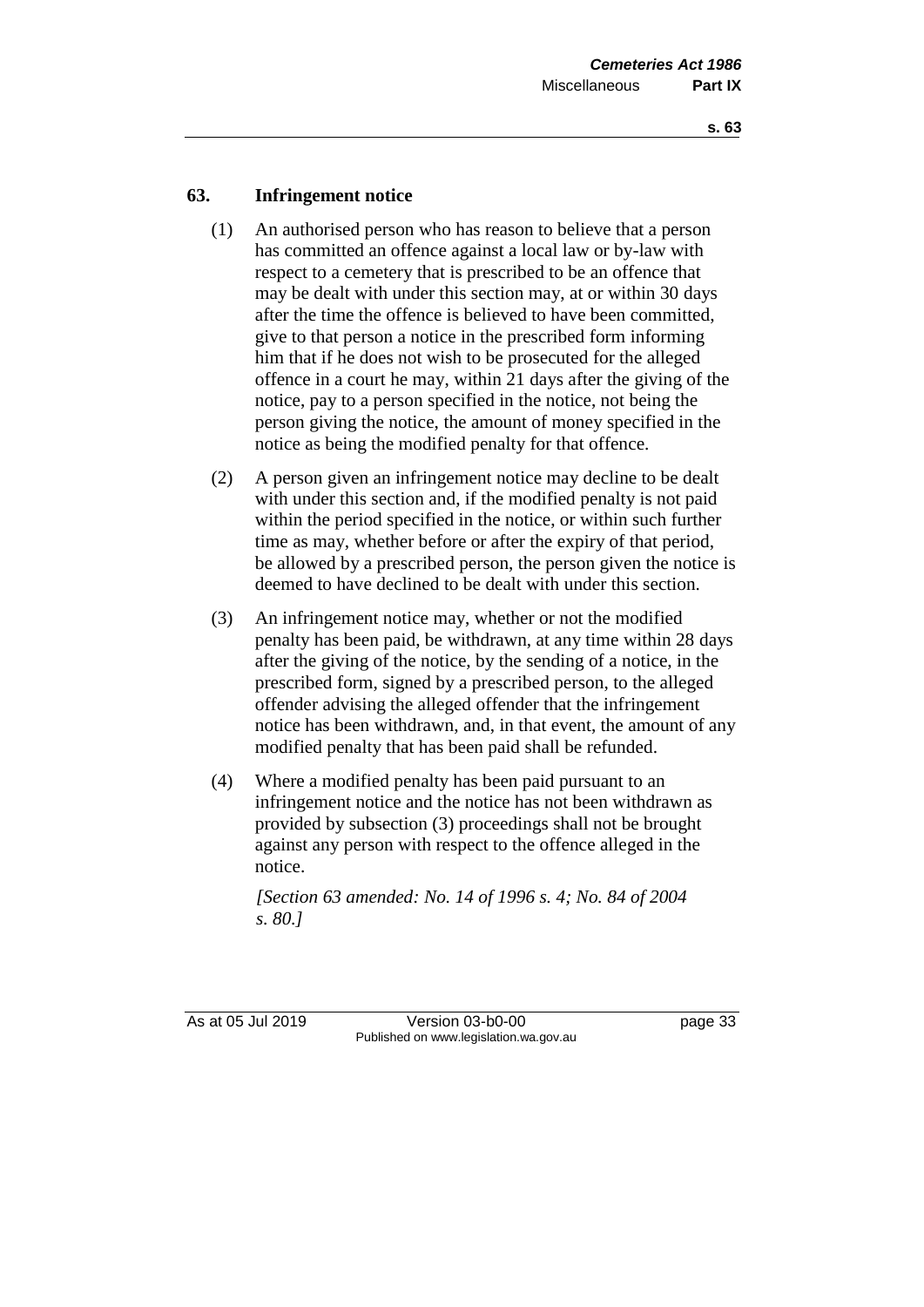#### **s. 64**

### **64. Authorised persons**

- (1) An employee of a Board may be authorised in writing signed by the chairman of the Board to give infringement notices.
- (2) A Board shall issue to each authorised person a certificate in the prescribed form which he shall produce whenever required to do so by a person to whom he has given, or is about to give, an infringement notice.

# **65. Name to be given**

- (1) A member or an employee of a Board who finds a person committing an offence, or who on reasonable grounds suspects a person of having committed an offence, against this Act may require the alleged offender to provide true and complete details of his name and residential address.
- (2) A person who fails or refuses to provide true and complete details of his name and residential address on being required to do so under subsection (1) commits an offence and is liable to a fine of \$500.

# **66. Repeal**

The *Cemeteries Act 1897* is repealed.

# **67. Transitional and savings**

- (1) Schedule 2 has effect.
- (2) Except as otherwise provided in Schedule 2, nothing in that schedule affects any saving provided for by the *Interpretation Act 1984*.

page 34 Version 03-b0-00 As at 05 Jul 2019 Published on www.legislation.wa.gov.au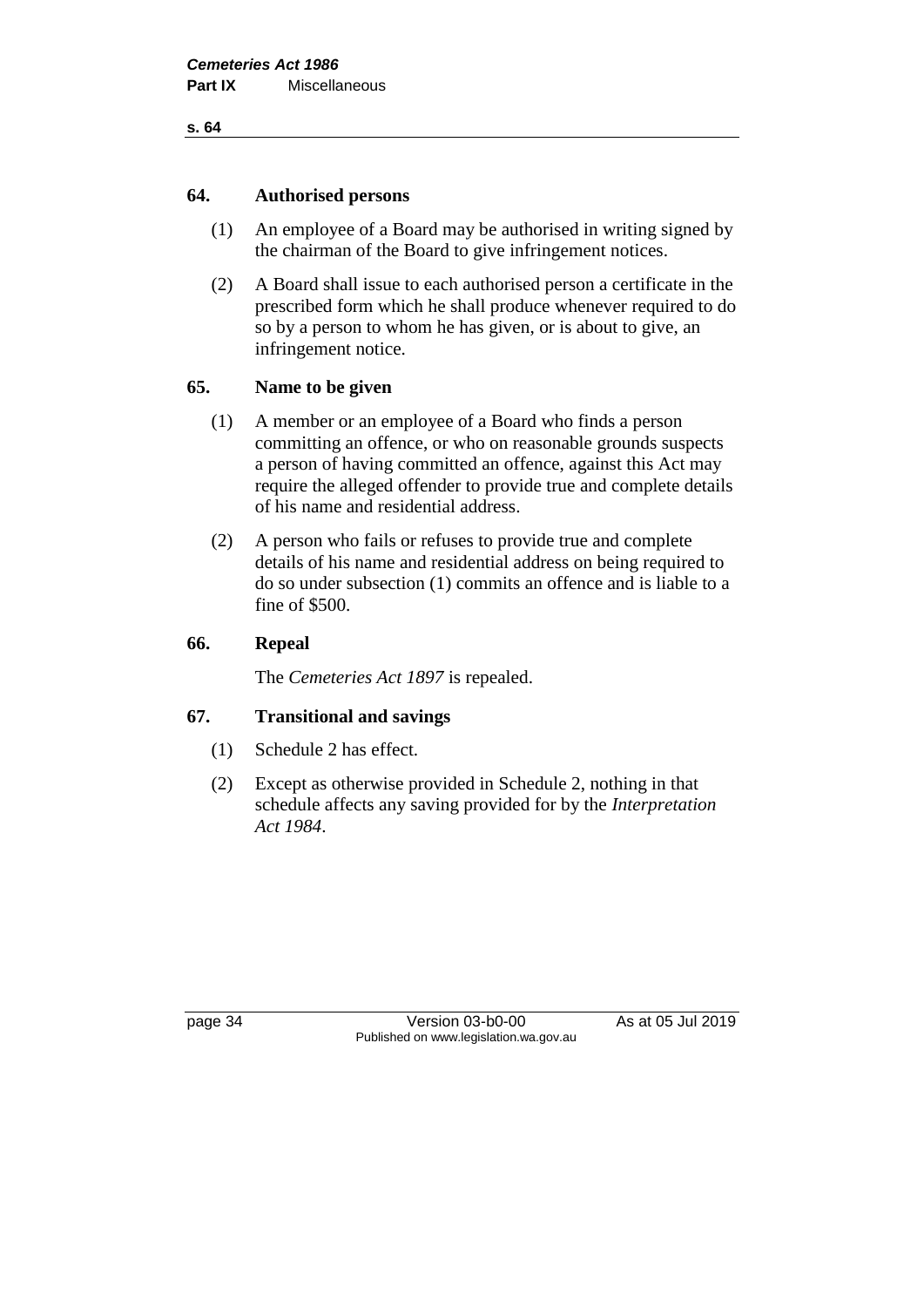# **Schedule 1 — Constitution and procedure of Boards**

[s. 8]

*[Heading amended: No. 19 of 2010 s. 4.]*

#### **1. Term of office**

Except as otherwise provided by this Act, a member shall hold office for such term not exceeding 5 years as is specified in his instrument of appointment, and may from time to time be reappointed.

#### **2. Vacating office**

The office of a member becomes vacant if —

- (a) he resigns his office in writing signed by him and delivered to the Minister; or
- (b) he is, according to the *Interpretation Act 1984* section 13D, a bankrupt or a person whose affairs are under insolvency laws; or
- (c) he is removed from the office by written notice signed by the Minister and delivered to the member; or
- (d) he is absent, except on leave granted by the Board, from 3 consecutive meetings of the Board of which he has had notice.

*[Clause 2 amended: No. 18 of 2009 s. 14.]*

#### **3. Chairman**

The Minister may appoint one of the members of the Board to be chairman or may direct the members to appoint one of their members to be chairman.

#### **4. Meetings**

- (1) At a meeting of the Board the chairman shall preside but where the chairman is absent from a meeting, the members present shall appoint one of them to preside at that meeting.
- (2) At any meeting of the Board, the chairman or other member presiding shall have a deliberative vote and in the case of an equality of votes shall also have a casting vote.

As at 05 Jul 2019 Version 03-b0-00 page 35 Published on www.legislation.wa.gov.au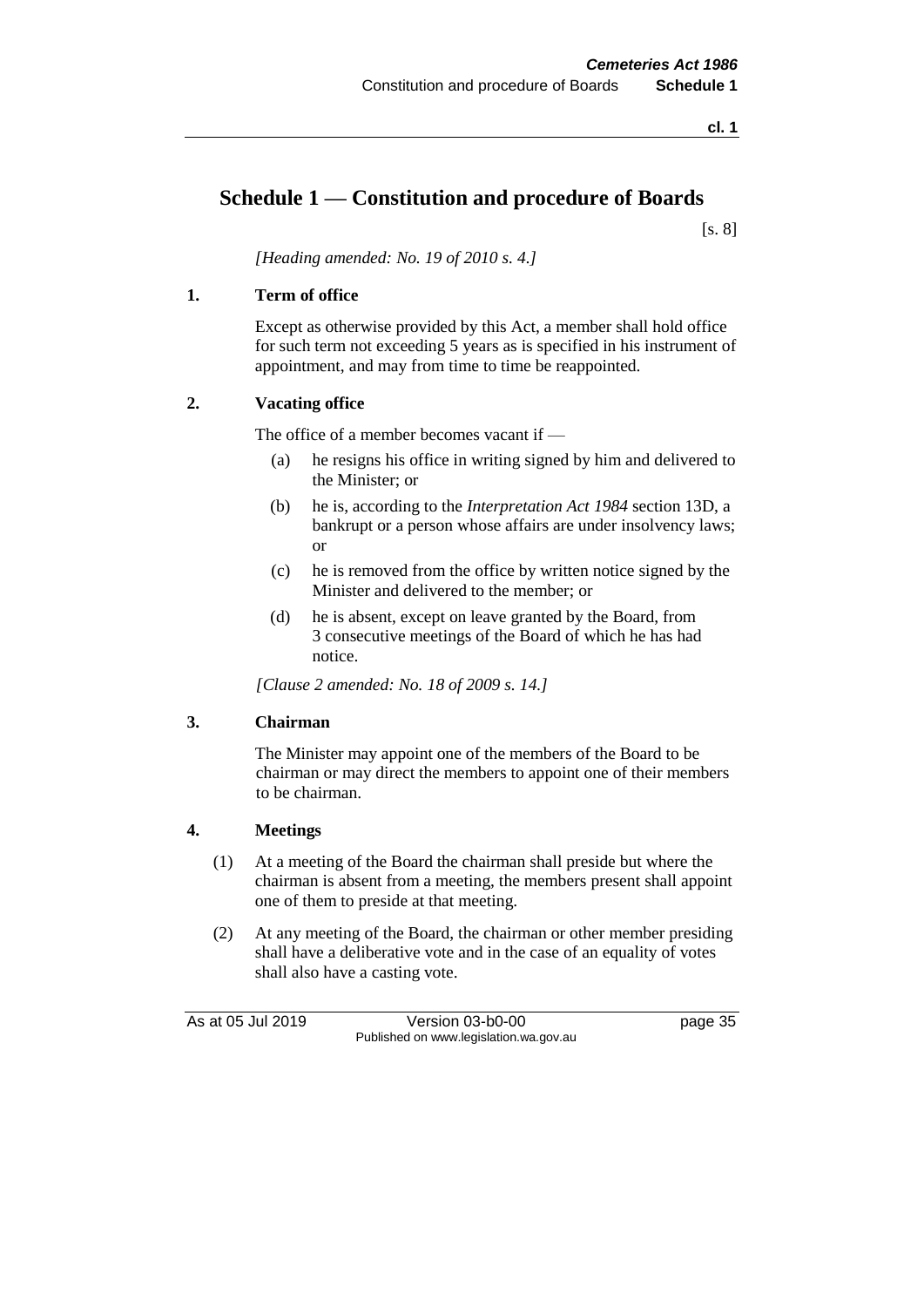#### **cl. 5**

(3) A Board shall cause accurate minutes to be kept of the proceedings at its meetings.

# **5. Quorum**

At any meeting of the Board a majority of the members constitute a quorum.

#### **6. Resolution may be passed without meeting**

A resolution in writing signed or assented to by letter, telegram or telex by each member shall be as valid and effectual as if it had been passed at a meeting of the Board.

#### **7. Leave of absence**

A Board may grant leave of absence to a member on such terms and conditions as it thinks fit.

#### **8. Board to determine own procedures**

Subject to this Act and to local laws or by-laws made under this Act, a Board shall determine its own procedures.

*[Clause 8 amended: No. 14 of 1996 s. 4.]*

page 36 Version 03-b0-00 As at 05 Jul 2019 Published on www.legislation.wa.gov.au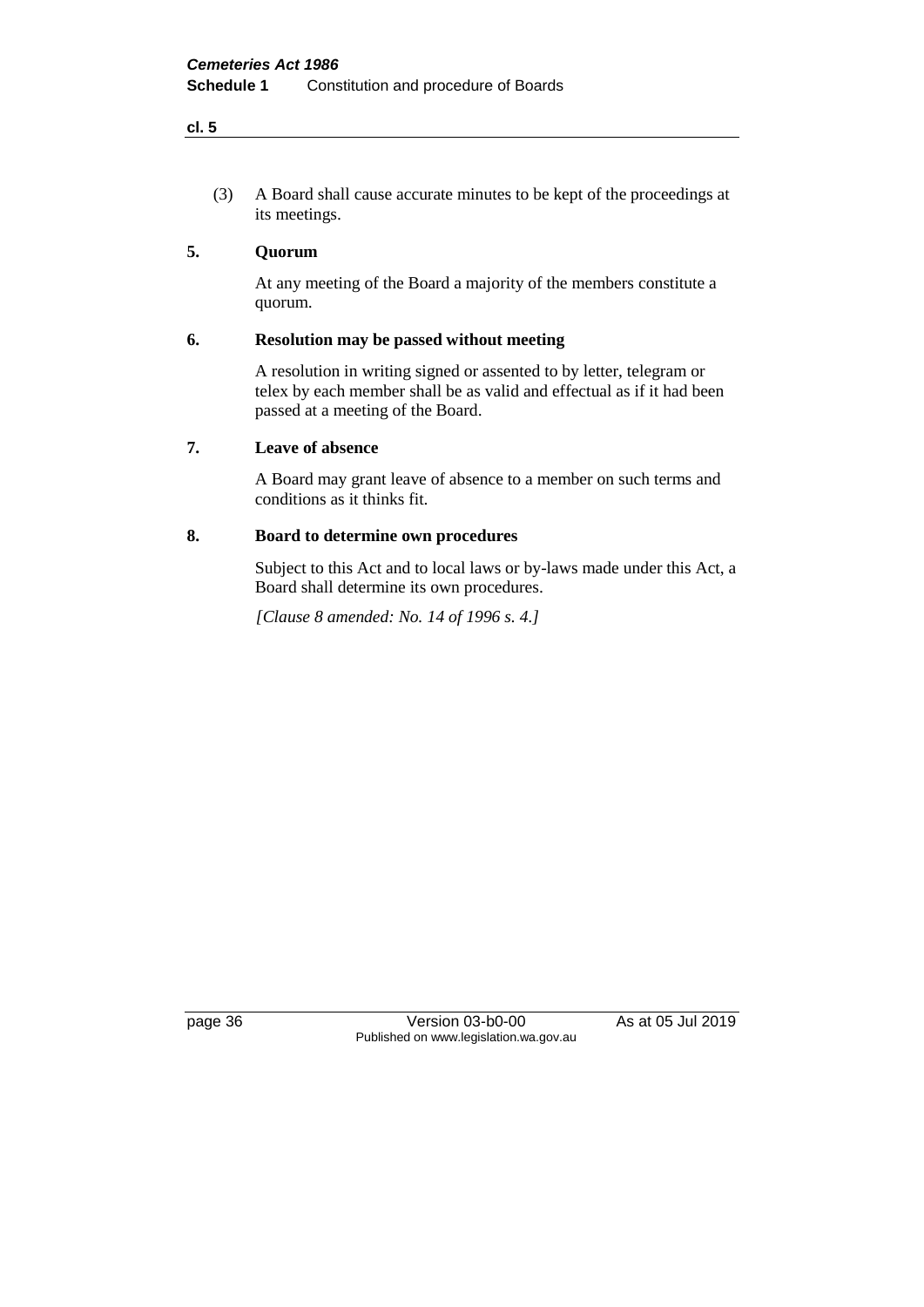**cl. 1**

# **Schedule 2 — Transitional and savings provisions**

[s. 67]

*[Heading amended: No. 19 of 2010 s. 4.]*

#### **1. Terms used**

In this Schedule —

*commencement day* means the day fixed under section 2 as the day on which this Act comes into operation<sup>1</sup>;

*repealed Act* means the *Cemeteries Act 1897*.

#### **2. Existing public cemeteries deemed cemeteries**

Places appointed as public cemeteries by proclamation of the Governor under section 5 of the repealed Act and disused burial grounds deemed to be cemeteries by reason of section 41B of the repealed Act shall on the commencement day be deemed to be cemeteries for the purposes of and subject to this Act.

#### **3. Management by local government authority**

Where immediately before the commencement day a local government authority is the sole trustee of a public cemetery (having been so appointed under section 10 of the repealed Act), the care, control and management of the cemetery shall on the commencement day be deemed by order under section 5 to have been vested in the local government authority for the purposes of and subject to this Act.

#### **4. Trustees to become Board members**

Where immediately before the commencement day persons (other than a local government authority) are the trustees of a public cemetery (having been so appointed under section 10 of the repealed  $Act$ ) —

- (a) the care, control and management of the cemetery shall on the commencement day be deemed to have been vested by order under section 5 in a Board for the purposes of and subject to this Act; and
- (b) the body corporate incorporated under section 10A of the repealed Act shall on the commencement day continue as a

As at 05 Jul 2019 Version 03-b0-00 page 37 Published on www.legislation.wa.gov.au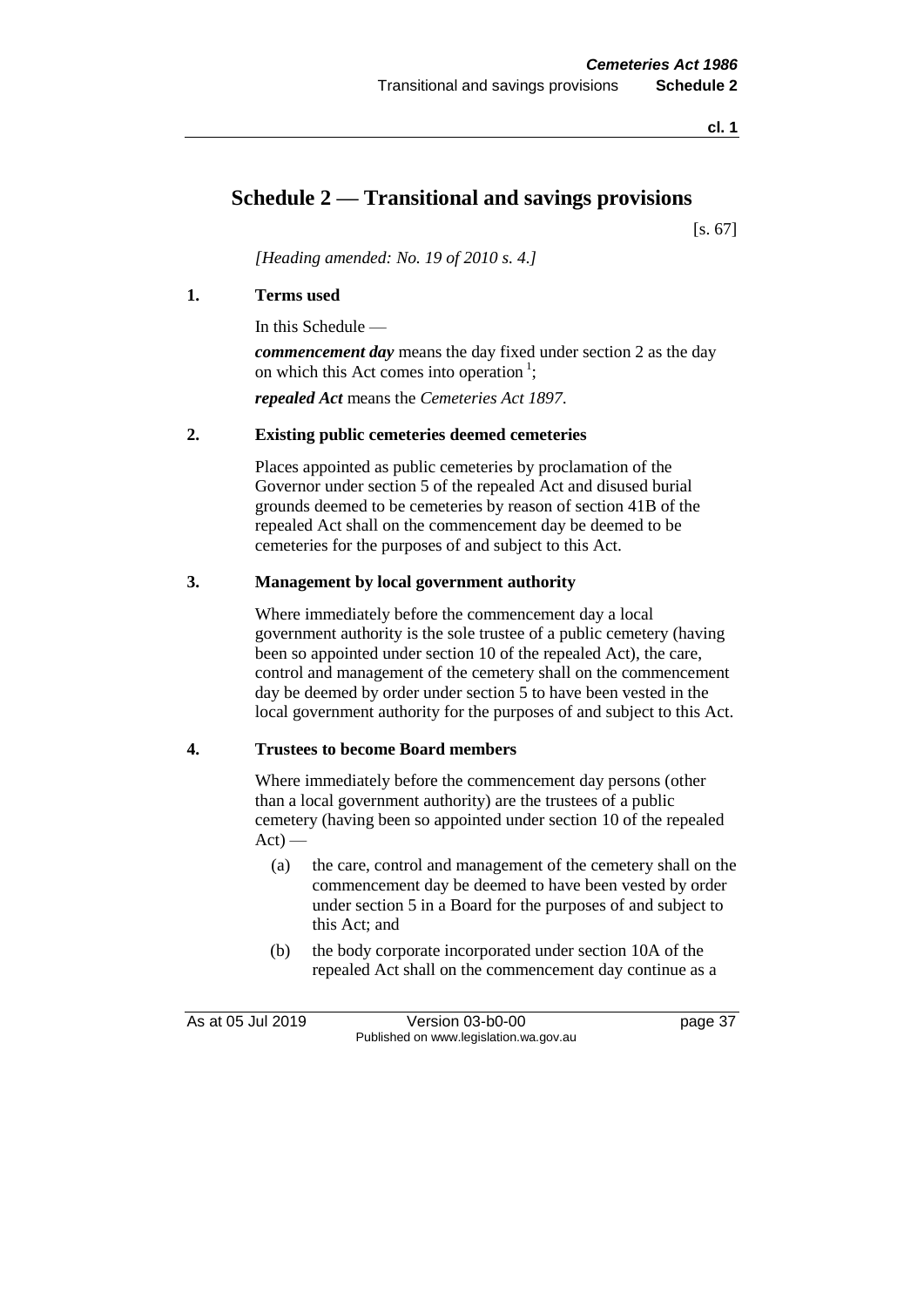body corporate and be deemed from that day to have been established as a cemetery board by order under section 7 for the purposes of and subject to this Act under the name of the<br>
"Comptom: Board" (the word "Comptom") Cemetery Board" (the word "Cemetery" being preceded by the name of the cemetery for which the trustees were appointed); and

(c) the trustees holding office immediately before the commencement day shall be deemed to have been appointed to be members of the Board for a term of 12 months beginning on the commencement day.

#### **5. Existing funeral directors' licences**

- (1) Where immediately before the commencement day a person holds a funeral director's licence valid in respect of a public cemetery and issued to the person under by-laws made under the repealed Act by the trustee or trustees of that cemetery, the licence shall be deemed to be a funeral director's licence issued to that person under section 17 and valid for the conduct of funerals at the cemetery or cemeteries specified in the licence.
- (2) A funeral director's licence deemed to have been issued by virtue of subclause (1) shall be valid, unless it is sooner suspended or cancelled under section 18, for the term for which it was issued, except that it shall not in any case be valid for a term longer than 12 months from the commencement day.

#### **6. Grants of right of burial**

Nothing in this Act shall affect a right of burial in a cemetery granted under the repealed Act, except that in the case of such a right granted in perpetuity or for an indefinite term or for a term extending more than 25 years after the commencement day, the right shall be varied by virtue of this clause so that the right expires on a day 25 years after the commencement day.

# **7. Registers**

The registers of burials and grants of right of burial kept under sections 19 and 21 of the repealed Act shall be deemed to form part of the registers required to be kept under section  $40(1)(a)$  and (b) respectively.

page 38 Version 03-b0-00 As at 05 Jul 2019 Published on www.legislation.wa.gov.au

**cl. 5**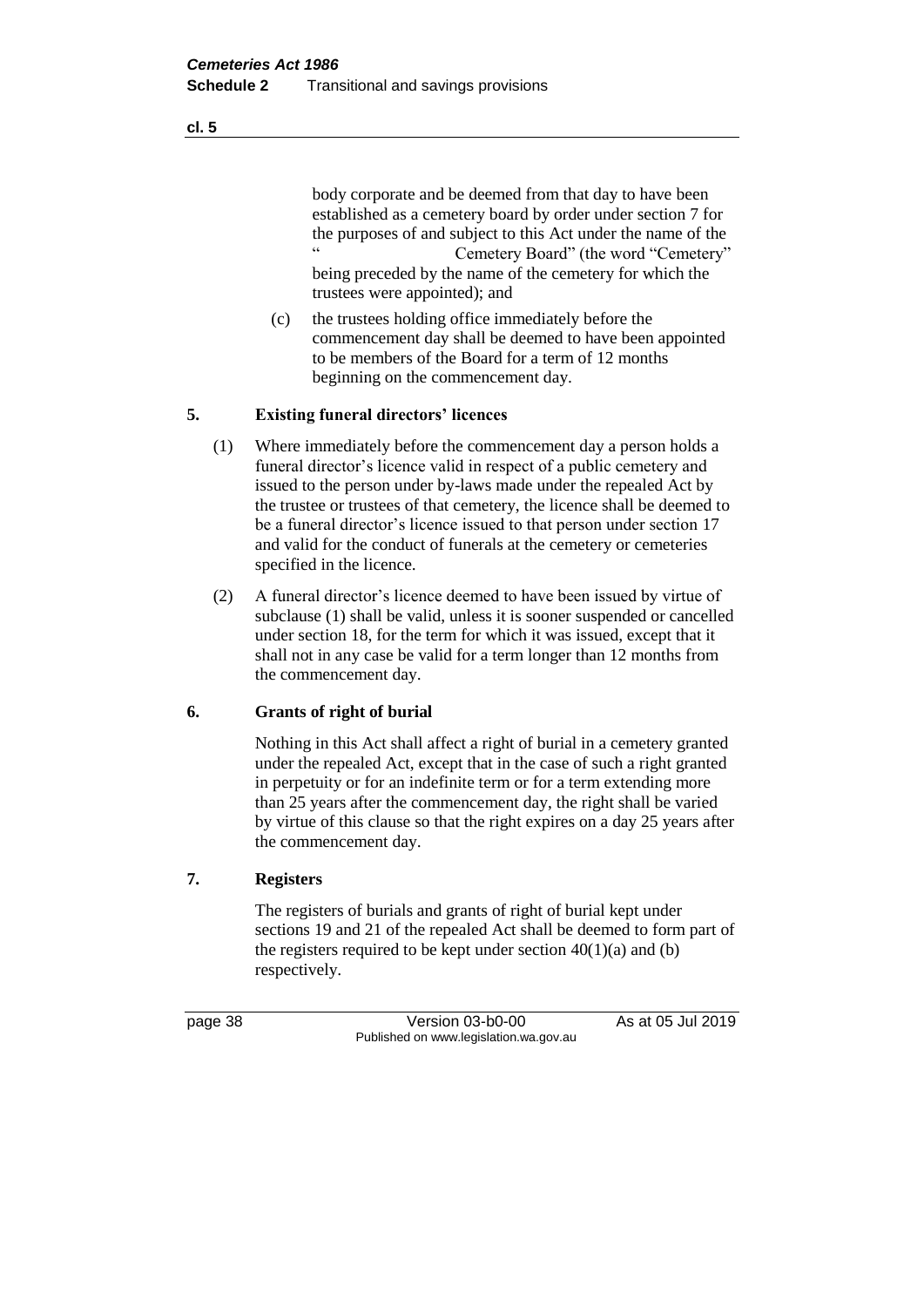#### **8. Fees and charges**

Where immediately before the commencement day fees and charges are prescribed in respect of a cemetery by by-laws made under the repealed Act, the fees and charges shall on the commencement day be deemed to be set by resolution by the Board under and subject to section 53.

#### **9. Saving**

All acts, matters and things that immediately before the commencement day were in existence or in operation under the repealed Act shall, in so far as is consistent with this Act, subsist and enure as if at the time they originated or were done this Act had been in operation and they had originated or been done thereunder.

As at 05 Jul 2019 Version 03-b0-00 page 39 Published on www.legislation.wa.gov.au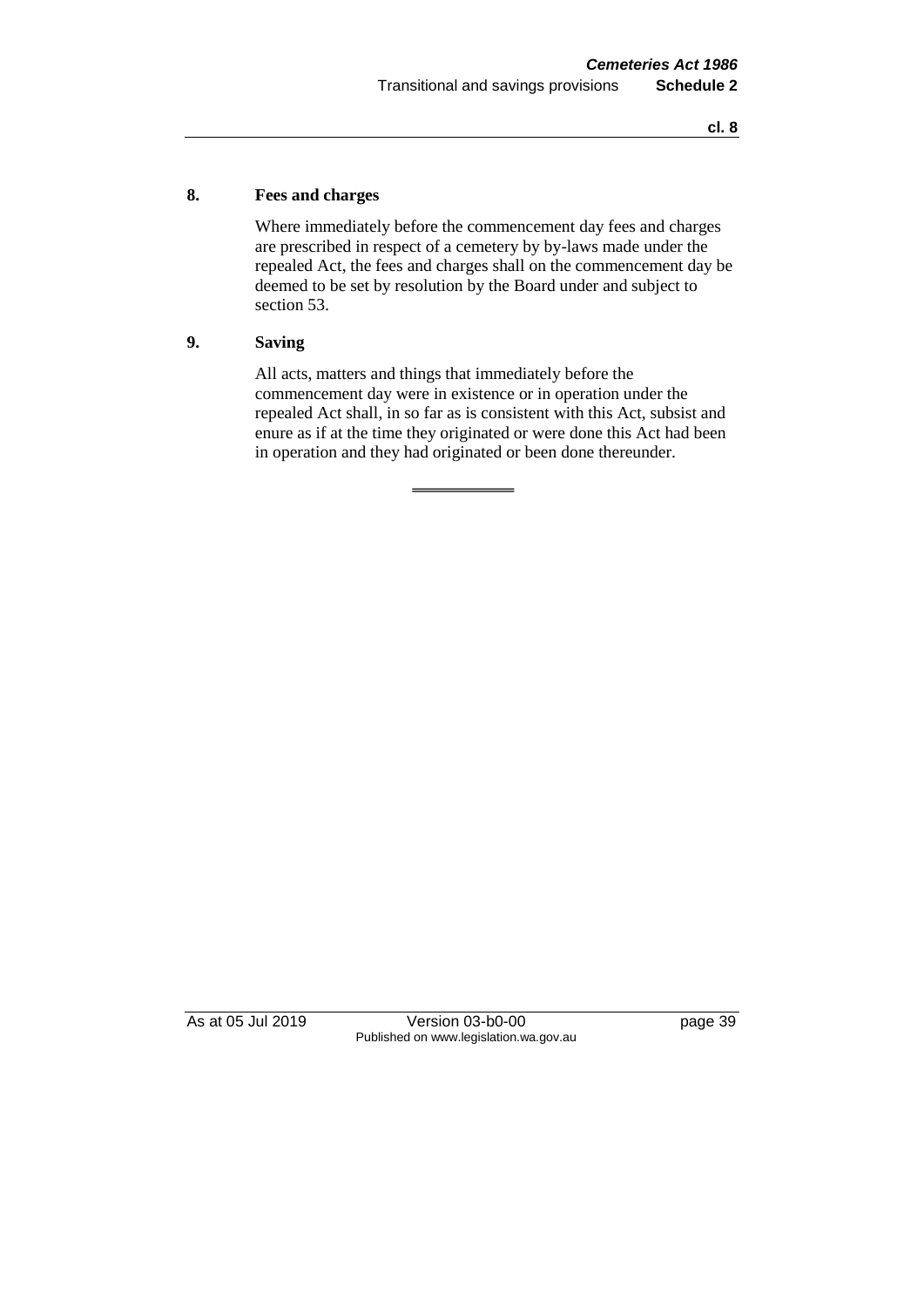# **Notes**

<sup>1</sup> This is a compilation of the *Cemeteries Act 1986* and includes the amendments made by the other written laws referred to in the following table  $1a, 3$ . The table also contains information about any reprint.

# **Compilation table**

| <b>Short title</b>                                                                                                   | <b>Number</b><br>and year | <b>Assent</b> | <b>Commencement</b>                                                                                                       |
|----------------------------------------------------------------------------------------------------------------------|---------------------------|---------------|---------------------------------------------------------------------------------------------------------------------------|
| Cemeteries Act 1986                                                                                                  | 102 of 1986               | 12 Dec 1986   | s. 1 and 2: 12 Dec 1986;<br>Act other than s. 1 and 2:<br>1 Jul 1987 (see s. 2 and <i>Gazette</i><br>12 Jun 1987 p. 2319) |
| <b>Acts Amendment (Public</b><br>Service) Act 1987 s. 32                                                             | 113 of 1987               | 31 Dec 1987   | 16 Mar 1988 (see s. 2 and<br>Gazette 16 Mar 1988 p. 813)                                                                  |
| <b>Local Government</b><br>(Consequential<br>Amendments) Act 1996<br>s.4                                             | 14 of 1996                | 28 Jun 1996   | 1 Jul 1996 (see s. 2)                                                                                                     |
| <b>Trustees Amendment</b><br>Act 1997 s. 18                                                                          | 1 of 1997                 | 6 May 1997    | 16 Jun 1997 (see s. 2 and<br>Gazette 10 Jun 1997 p. 2661)                                                                 |
| <b>Acts Amendment (Land</b><br>Administration) Act 1997<br>s. 141                                                    | 31 of 1997                | 3 Oct 1997    | 30 Mar 1998 (see s. 2 and<br>Gazette 27 Mar 1998 p. 1765)                                                                 |
| Statutes (Repeals and<br>Minor Amendments)<br>Act 1997 s. 29                                                         | 57 of 1997                | 15 Dec 1997   | 15 Dec 1997 (see s. $2(1)$ )                                                                                              |
|                                                                                                                      |                           |               | <b>Reprint of the Cemeteries Act 1986 as at 3 Apr 2002</b> (includes amendments listed above)                             |
| Sentencing Legislation<br>Amendment and Repeal<br>Act 2003 s. 43                                                     | 50 of 2003                | 9 Jul 2003    | 15 May 2004 (see s. 2 and<br>Gazette 14 May 2004 p. 1445)                                                                 |
| State Administrative<br>Tribunal (Conferral of<br>Jurisdiction) Amendment<br>and Repeal Act 2004 Pt. 2<br>Div. $174$ | 55 of 2004                |               | 24 Nov 2004 1 Jan 2005 (see s. 2 and Gazette<br>31 Dec 2004 p. 7130)                                                      |
| Criminal Procedure and<br>Appeals (Consequential and<br>Other Provisions) Act 2004<br>s. 80                          | 84 of 2004                | 16 Dec 2004   | 2 May 2005 (see s. 2 and<br>Gazette 31 Dec 2004 p. 7129<br>(correction in Gazette<br>7 Jan 2005 p. 53))                   |

page 40 Version 03-b0-00 As at 05 Jul 2019 Published on www.legislation.wa.gov.au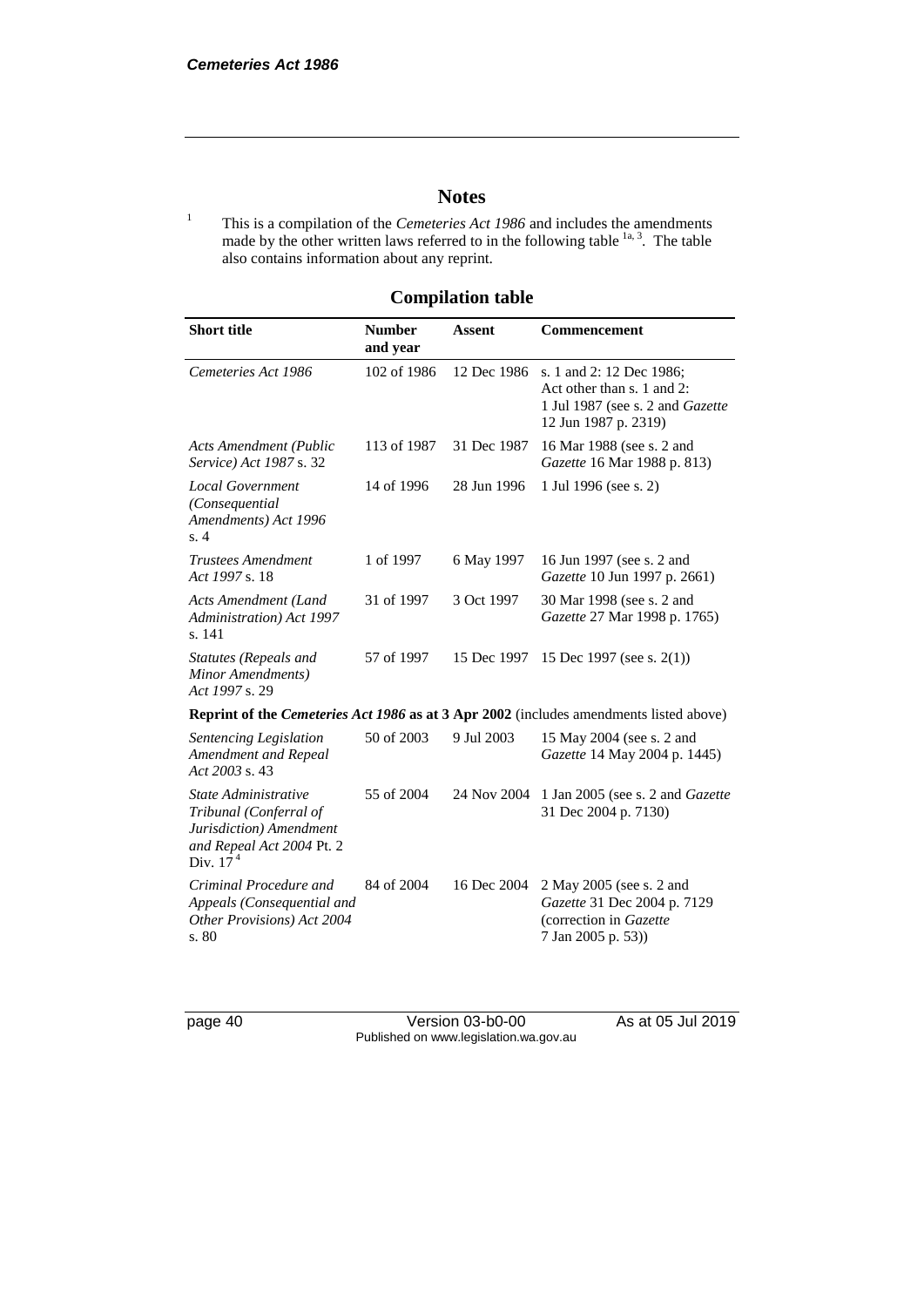| <b>Short title</b>                                                                                       | <b>Number</b><br>and year | Assent      | Commencement                                                      |
|----------------------------------------------------------------------------------------------------------|---------------------------|-------------|-------------------------------------------------------------------|
| <b>Financial Legislation</b><br>Amendment and Repeal<br>Act 2006 Sch. 1 cl. 22                           | 77 of 2006                | 21 Dec 2006 | 1 Feb 2007 (see s. 2(1) and<br><i>Gazette</i> 19 Jan 2007 p. 137) |
| <b>Reprint 2:</b> The <i>Cemeteries Act 1986</i> as at 25 May 2007 (includes amendments listed<br>above) |                           |             |                                                                   |
| Statutes (Repeals and<br><i>Miscellaneous</i><br>Amendments) Act 2009<br>s. 27                           | 8 of 2009                 |             | 21 May 2009 22 May 2009 (see s. 2(b))                             |
| <b>Acts Amendment</b><br>$(Bankruptcy)$ Act 2009 s. 14                                                   | 18 of 2009                | 16 Sep 2009 | 17 Sep 2009 (see s. $2(b)$ )                                      |
| Standardisation of<br>Formatting Act 2010 s. 4                                                           | 19 of 2010                | 28 Jun 2010 | 11 Sep 2010 (see s. 2(b) and<br>Gazette 10 Sep 2010 p. 4341)      |
| <b>Public Sector Reform</b><br>Act 2010 s. 89                                                            | 39 of 2010                | 1 Oct 2010  | 1 Dec 2010 (see s. 2(b) and<br><i>Gazette</i> 5 Nov 2010 p. 5563) |
| <b>Reprint 3: The Cemeteries Act 1986 as at 6 May 2016</b> (includes amendments listed<br>above)         |                           |             |                                                                   |

<sup>1a</sup> On the date as at which this compilation was prepared, provisions referred to in the following table had not come into operation and were therefore not included in this compilation. For the text of the provisions see the endnotes referred to in the table.

| <b>Short title</b>                                                            | <b>Number</b><br>and year | Assent     | <b>Commencement</b>               |
|-------------------------------------------------------------------------------|---------------------------|------------|-----------------------------------|
| Local Government<br><b>Legislation Amendment</b><br>Act 2019 Pt. 4 Div. $3^5$ | 16 of 2019                | 5 Jul 2019 | To be proclaimed (see s. $2(b)$ ) |

#### **Provisions that have not come into operation**

<sup>2</sup> Under the *Public Sector Management Act 1994* s. 112(1), a reference to the *Public Service Act 1978* is to be read as a reference to the *Public Sector Management Act 1994*. The reference was changed under the *Reprints Act 1984* s. 7(3)(g).

- <sup>3</sup> The *Courts Legislation Amendment and Repeal Act 2004* Sch. 2 cl. 8 was deleted by the *Criminal Law and Evidence Amendment Act 2008* s. 77(13).
- <sup>4</sup> The *State Administrative Tribunal (Conferral of Jurisdiction) Amendment and Repeal Act 2004* Pt. 5, the *State Administrative Tribunal Act 2004* s. 167 and 169, and the *State Administrative Tribunal Regulations 2004* r. 28 and 42 deal with certain transitional issues some of which may be relevant for this Act.

As at 05 Jul 2019 Version 03-b0-00 page 41 Published on www.legislation.wa.gov.au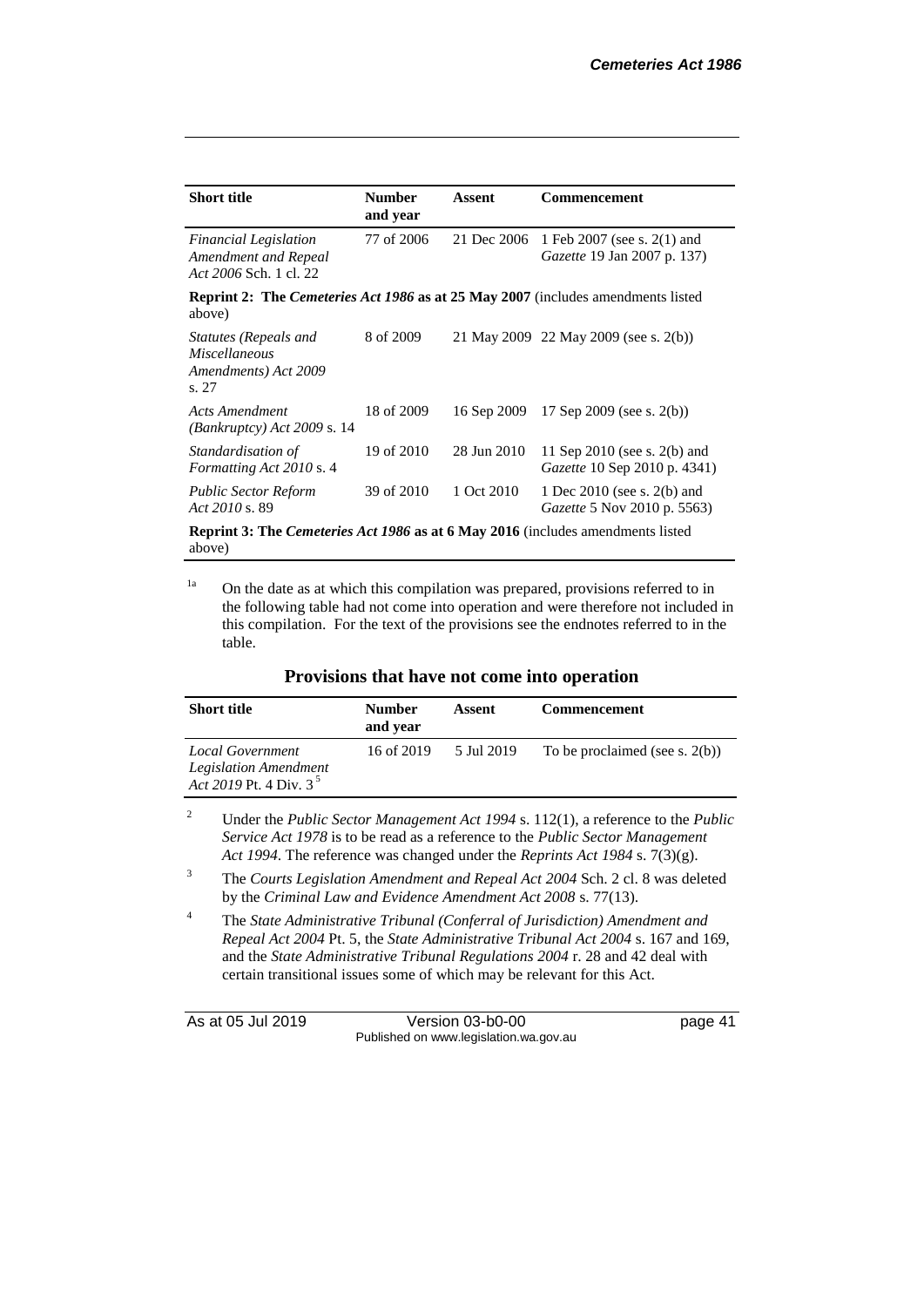<sup>5</sup> On the date as at which this compilation was prepared, the *Local Government Legislation Amendment Act 2019* Pt. 4 Div. 3 had not come into operation. It reads as follows:

# **Part 4 — Other Acts amended**

#### **Division 3 —** *Cemeteries Act 1986* **amended**

#### **95. Act amended**

This Division amends the *Cemeteries Act 1986*.

#### **96. Section 3 amended**

In section 3(1) delete the definition of *authorised person* and insert:

#### *authorised person* means a person —

- (a) authorised under section 64 to give infringement notices; or
- (b) appointed under the *Local Government Act 1995* section 9.10(2) for the purposes of section 63.

#### **97. Section 64 amended**

Delete section 64(2) and insert:

- (2) A Board must give to each person authorised under subsection (1) an identity card that —
	- (a) on the front of the card, sets out
		- (i) the name and official insignia of the Board; and
		- (ii) the name of the person; and
		- (iii) a recent photograph of the person;
		- and
	- (b) on the back of the card, specifies that the person is authorised to give infringement notices.
- (3) A person authorised under subsection (1) must
	- (a) carry their identity card at all times when performing functions under this Act; and
	- (b) produce their identity card for inspection when required to do so by a person to whom the authorised person has given or is about to give an infringement notice.

page 42 Version 03-b0-00 As at 05 Jul 2019 Published on www.legislation.wa.gov.au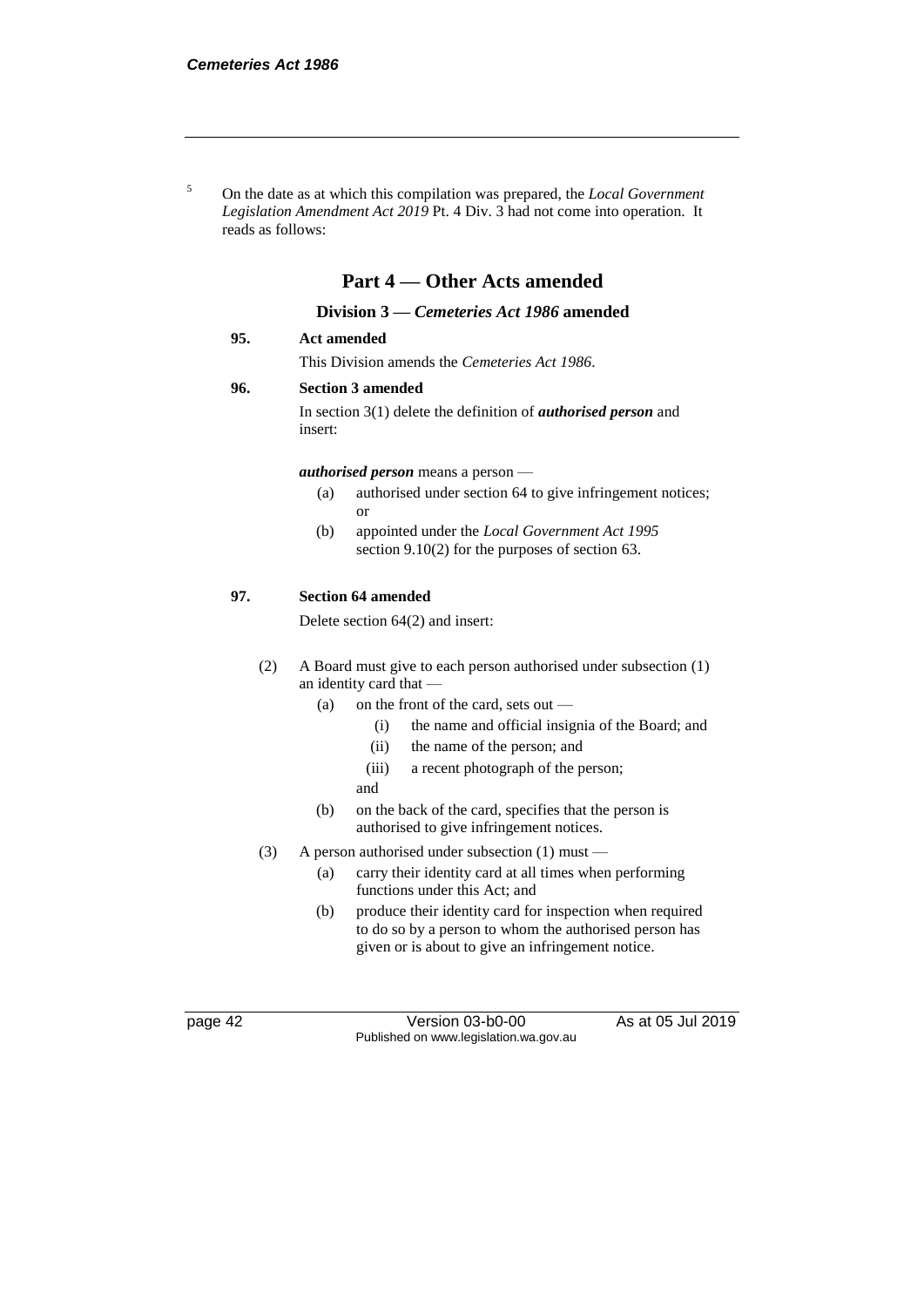(4) References in this section to a Board do not include a Board that is a local government.

#### **98. Schedule 2 amended**

(1) At the beginning of Schedule 2 insert:

#### **Division 1 — Provisions for repealed Act**

(2) In Schedule 2 clause 1 delete "Schedule —" and insert:

Division —

(3) After Schedule 2 clause 9 insert:

#### **Division 2 — Provision for** *Local Government Legislation Amendment Act 2019*

#### **10. Authorised persons**

- (1) This clause applies to a person who, immediately before the day on which the *Local Government Legislation Amendment Act 2019* section 97 comes into operation, was a person authorised under section 64(1) by a Board that is a local government.
- (2) The person is taken to be an authorised person appointed under the *Local Government Act 1995* section 9.10(2) for the purposes of section 63 on the terms and conditions that were applicable to the person's authorisation under section 64(1) immediately before the day referred to in subclause (1).

As at 05 Jul 2019 Version 03-b0-00 page 43 Published on www.legislation.wa.gov.au